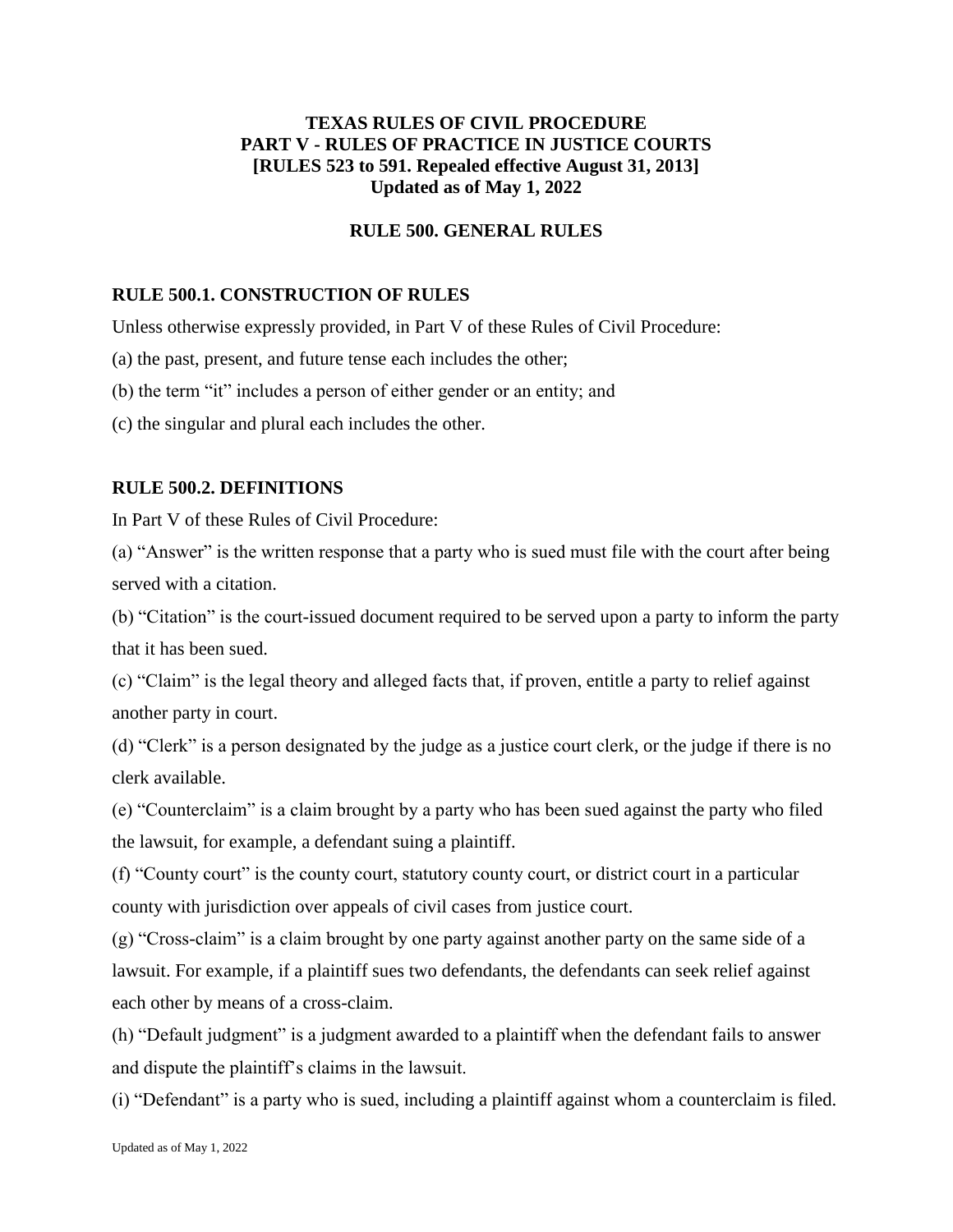(j) "Defense" is an assertion by a defendant that the plaintiff is not entitled to relief from the court.

(k) "Discovery" is the process through which parties obtain information from each other in order to prepare for trial or enforce a judgment. The term does not refer to any information that a party is entitled to under applicable law.

(l) "Dismissed without prejudice" means a case has been dismissed but has not been finally decided and may be refiled.

(m) "Dismissed with prejudice" means a case has been dismissed and finally decided and may not be refiled.

(n) "Judge" is a justice of the peace.

(o) "Judgment" is a final order by the court that states the relief, if any, a party is entitled to or must provide.

(p) "Jurisdiction" is the authority of the court to hear and decide a case.

(q) "Motion" is a request that the court make a specified ruling or order.

(r) "Notice" is a document prepared and delivered by the court or a party stating that something is required of the party receiving the notice.

(s) "Party" is a person or entity involved in the case that is either suing or being sued, including all plaintiffs, defendants, and third parties that have been joined in the case.

(t) "Petition" is a formal written application stating a party's claims and requesting relief from the court. It is the first document filed with the court to begin a lawsuit.

(u) "Plaintiff" is a party who sues, including a defendant who files a counterclaim.

(v) "Pleading" is a written document filed by a party, including a petition and an answer, that states a claim or defense and outlines the relief sought.

(w) "Relief" is the remedy a party requests from the court, such as the recovery of money or the return of property.

(x) "Serve" and "service" are delivery of citation as required by Rule 501.2, or of a document as required by Rule 501.4.

(y) "Sworn" means signed in front of someone authorized to take oaths, such as a notary, or signed under penalty of perjury. Filing a false sworn document can result in criminal prosecution.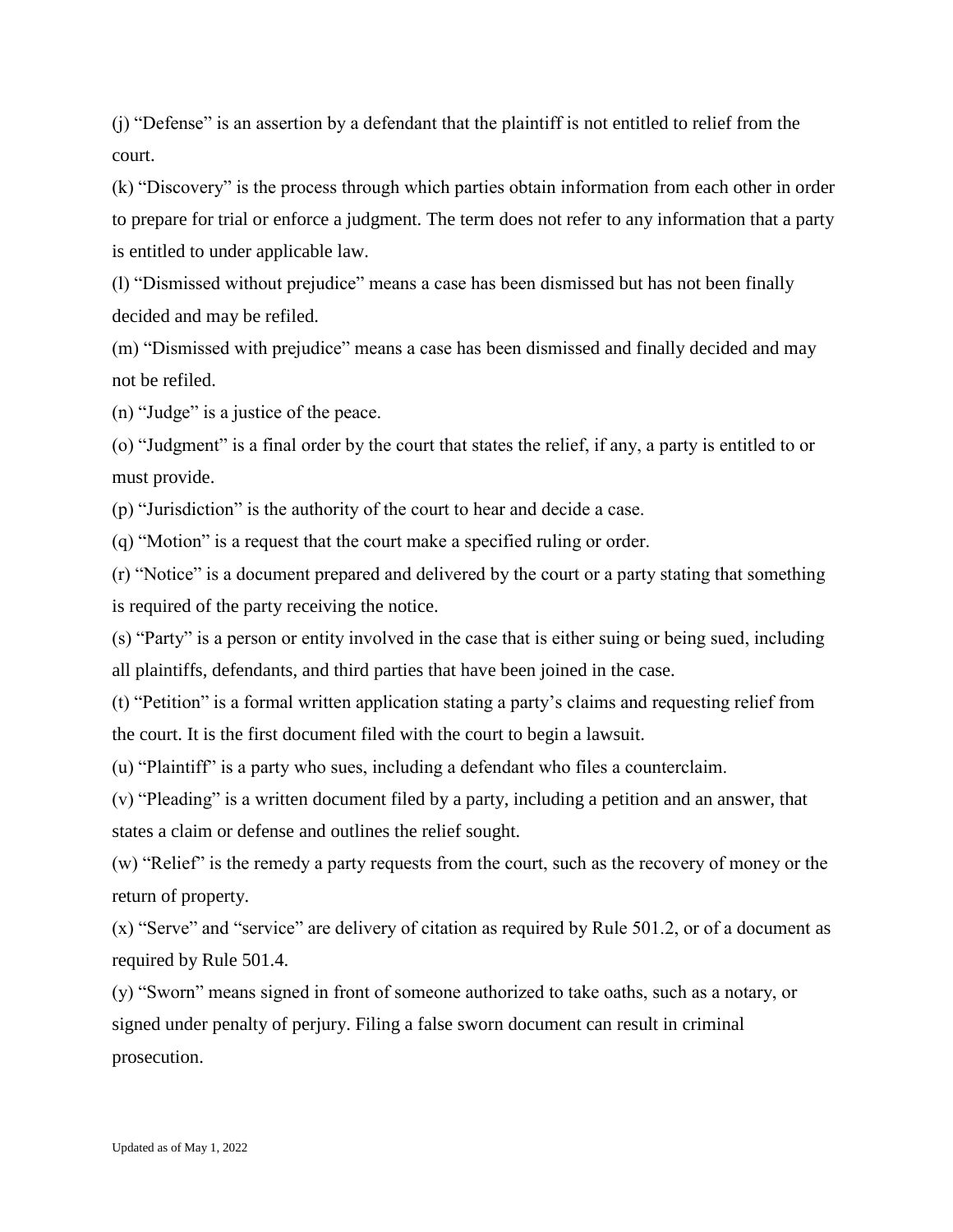(z) "Third party claim" is a claim brought by a party being sued against someone who is not yet a party to the case.

#### **RULE 500.3. APPLICATION OF RULES IN JUSTICE COURT CASES**

(a) *Small Claims Case*. A small claims case is a lawsuit brought for the recovery of money damages, civil penalties, personal property, or other relief allowed by law. The claim can be for no more than \$20,000, excluding statutory interest and court costs but including attorney fees, if any. Small claims cases are governed by Rules 500-507 of Part V of the Rules of Civil Procedure.

(b) *Debt Claim Case*. A debt claim case is a lawsuit brought to recover a debt by an assignee of a claim, a debt collector or collection agency, a financial institution, or a person or entity primarily engaged in the business of lending money at interest. The claim can be for no more than \$20,000, excluding statutory interest and court costs but including attorney fees, if any. Debt claim cases in justice court are governed by Rules 500-507 and 508 of Part V of the Rules of Civil Procedure. To the extent of any conflict between Rule 508 and the rest of Part V, Rule 508 applies.

(c) *Repair and Remedy Case*. A repair and remedy case is a lawsuit filed by a residential tenant under Chapter 92, Subchapter B of the Texas Property Code to enforce the landlord's duty to repair or remedy a condition materially affecting the physical health or safety of an ordinary tenant. The relief sought can be for no more than \$20,000, excluding statutory interest and court costs but including attorney fees, if any. Repair and remedy cases are governed by Rules 500- 507 and 509 of Part V of the Rules of Civil Procedure. To the extent of any conflict between Rule 509 and the rest of Part V, Rule 509 applies.

(d) *Eviction Case*. An eviction case is a lawsuit brought to recover possession of real property under Chapter 24 of the Texas Property Code, often by a landlord against a tenant. A claim for rent may be joined with an eviction case if the amount of rent due and unpaid is not more than \$20,000, excluding statutory interest and court costs but including attorney fees, if any. Eviction cases are governed by Rules 500-507 and 510 of Part V of the Rules of Civil Procedure. To the extent of any conflict between Rule 510 and the rest of Part V, Rule 510 applies.

(e) *Application of Other Rules*. The other Rules of Civil Procedure and the Rules of Evidence do not apply except: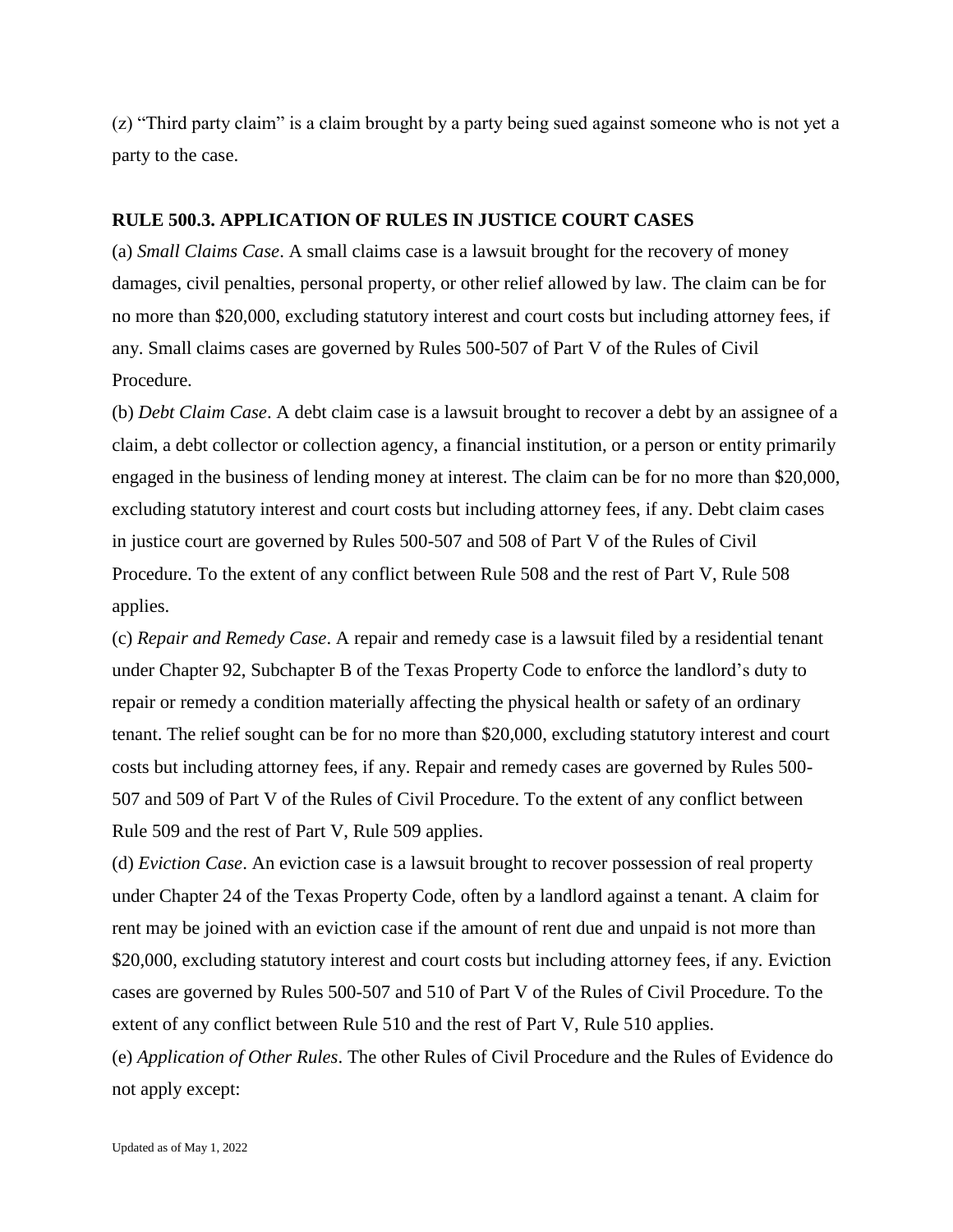(1) when the judge hearing the case determines that a particular rule must be followed to ensure that the proceedings are fair to all parties; or

(2) when otherwise specifically provided by law or these rules.

(f) *Examination of Rules*. The court must make the Rules of Civil Procedure and the Rules of Evidence available for examination, either in paper form or electronically, during the court's business hours.

# **RULE 500.4. REPRESENTATION IN JUSTICE COURT CASES**

(a) *Representation of an Individual*. An individual may:

(1) represent himself or herself;

- (2) be represented by an authorized agent in an eviction case; or
- (3) be represented by an attorney.

(b) *Representation of a Corporation or Other Entity*. A corporation or other entity may:

(1) be represented by an employee, owner, officer, or partner of the entity who is not an attorney;

(2) be represented by a property manager or other authorized agent in an eviction case; or

(3) be represented by an attorney.

(c) *Assisted Representation*. The court may, for good cause, allow an individual representing himself or herself to be assisted in court by a family member or other individual who is not being compensated.

# **RULE 500.5. COMPUTATION OF TIME; TIMELY FILING**

(a) *Computation of Time*. To compute a time period in these rules:

- (1) exclude the day of the event that triggers the period;
- (2) count every day, including Saturdays, Sundays, and legal holidays; and
- (3) include the last day of the period, but

(A) if the last day is a Saturday, Sunday, or legal holiday, the time period is extended to the next day that is not a Saturday, Sunday, or legal holiday; and (B) if the last day for filing falls on a day during which the court is closed before 5:00 p.m., the time period is extended to the court's next business day.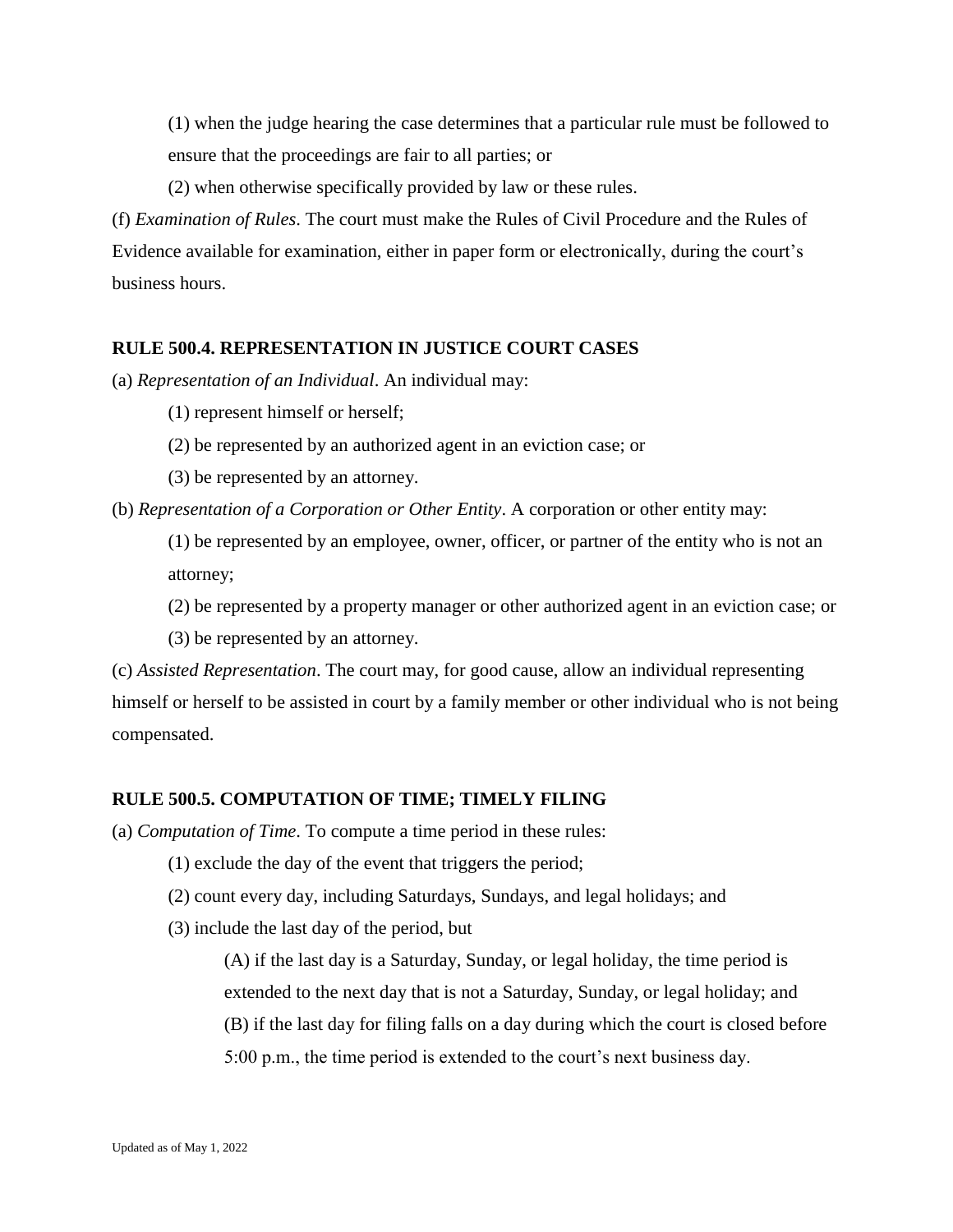(b) *Timely Filing by Mail*. Any document required to be filed by a given date is considered timely filed if deposited in the U.S. mail on or before that date, and received within 10 days of the due date. A legible postmark affixed by the United States Postal Service is evidence of the date of mailing.

(c) *Extensions*. The judge may, for good cause shown, extend any time period under these rules except those relating to new trial and appeal.

# **RULE 500.6. JUDGE TO DEVELOP THE CASE**

In order to develop the facts of the case, a judge may question a witness or party and may summon any person or party to appear as a witness when the judge considers it necessary to ensure a correct judgment and a speedy disposition.

# **RULE 500.7. EXCLUSION OF WITNESSES**

The court must, on a party's request, or may, on its own initiative, order witnesses excluded so that they cannot hear the testimony of other witnesses. This rule does not authorize the exclusion of:

(a) a party who is a natural person or the spouse of such natural person;

(b) an officer or employee designated as a representative of a party who is not a natural person; or

(c) a person whose presence is shown by a party to be essential to the presentation of the party's case.

# **RULE 500.8. SUBPOENAS**

(a) *Use*. A subpoena may be used by a party or the judge to command a person or entity to attend and give testimony at a hearing or trial. A person may not be required by subpoena to appear in a county that is more than 150 miles from where the person resides or is served.

(b) *Who Can Issue.* A subpoena may be issued by the clerk of the justice court or an attorney authorized to practice in the State of Texas, as an officer of the court.

(c) *Form.* Every subpoena must be issued in the name of the "State of Texas" and must:

- (1) state the style of the suit and its case number;
- (2) state the court in which the suit is pending;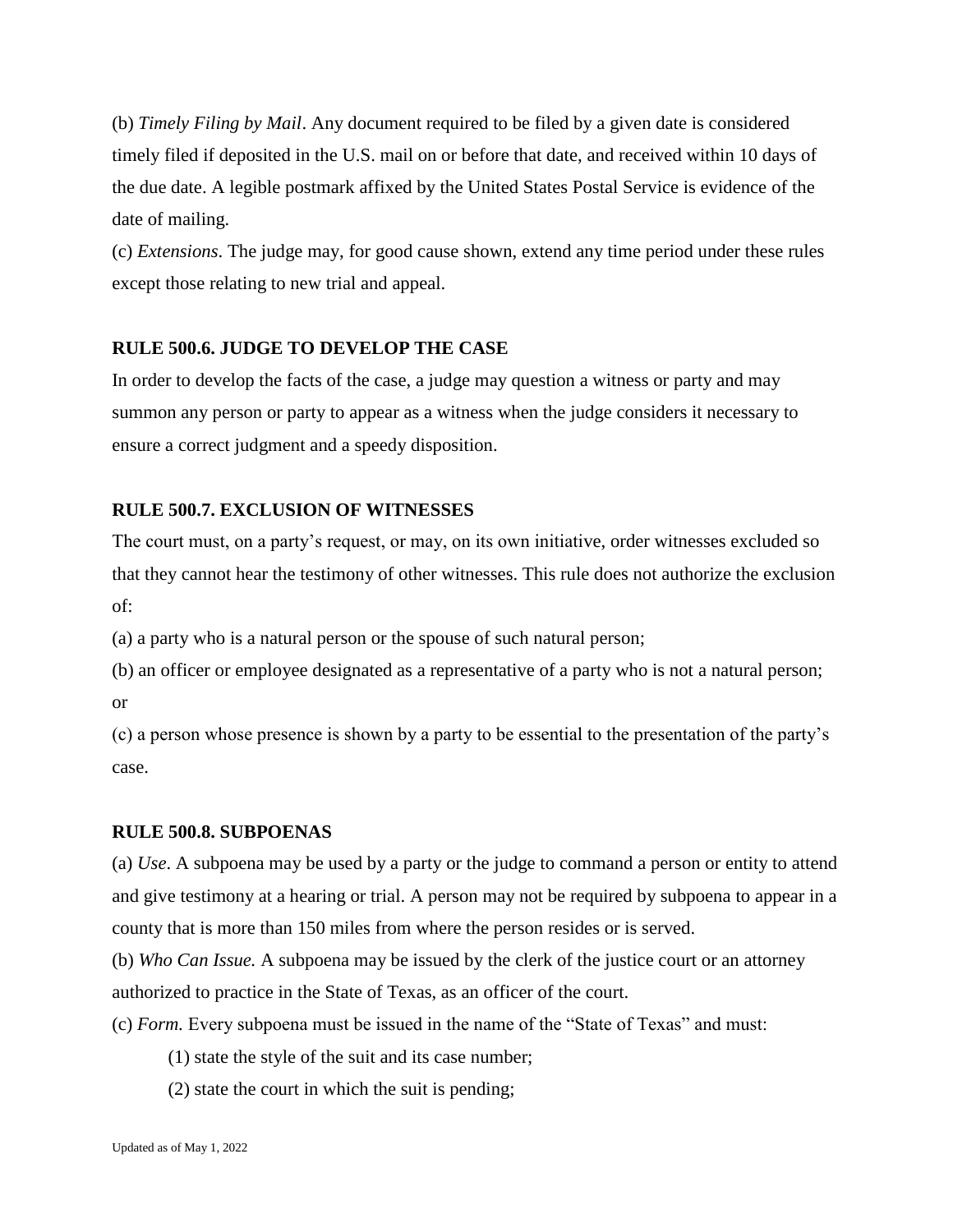(3) state the date on which the subpoena is issued;

(4) identify the person to whom the subpoena is directed;

(5) state the date, time, place, and nature of the action required by the person to whom the subpoena is directed;

(6) identify the party at whose instance the subpoena is issued, and the party's attorney of record, if any;

(7) state that "Failure by any person without adequate excuse to obey a subpoena served upon that person may be deemed a contempt of court from which the subpoena is issued and may be punished by fine or confinement, or both"; and

(8) be signed by the person issuing the subpoena.

(d) *Service: Where, By Whom, How*. A subpoena may be served at any place within the State of Texas by any sheriff or constable of the State of Texas, or by any person who is not a party and is 18 years of age or older. A subpoena must be served by delivering a copy to the witness and tendering to that person any fees required by law. If the witness is a party and is represented by an attorney of record in the proceeding, the subpoena may be served on the witness's attorney of record. Proof of service must be made by filing either:

(1) the witness's signed written memorandum attached to the subpoena showing that the witness accepted the subpoena; or

(2) a statement by the person who made the service stating the date, time, and manner of service, and the name of the person served.

(e) *Compliance Required*. A person commanded by subpoena to appear and give testimony must remain at the hearing or trial from day to day until discharged by the court or by the party summoning the witness. If a subpoena commanding testimony is directed to a corporation, partnership, association, governmental agency, or other organization, and the matters on which examination is requested are described with reasonable particularity, the organization must designate one or more persons to testify on its behalf as to matters known or reasonably available to the organization.

(f) *Objection*. A person commanded to attend and give testimony at a hearing or trial may object or move for a protective order before the court at or before the time and place specified for compliance. A party causing a subpoena to issue must take reasonable steps to avoid imposing undue burden or expense on the person served. In ruling on objections or motions for protection,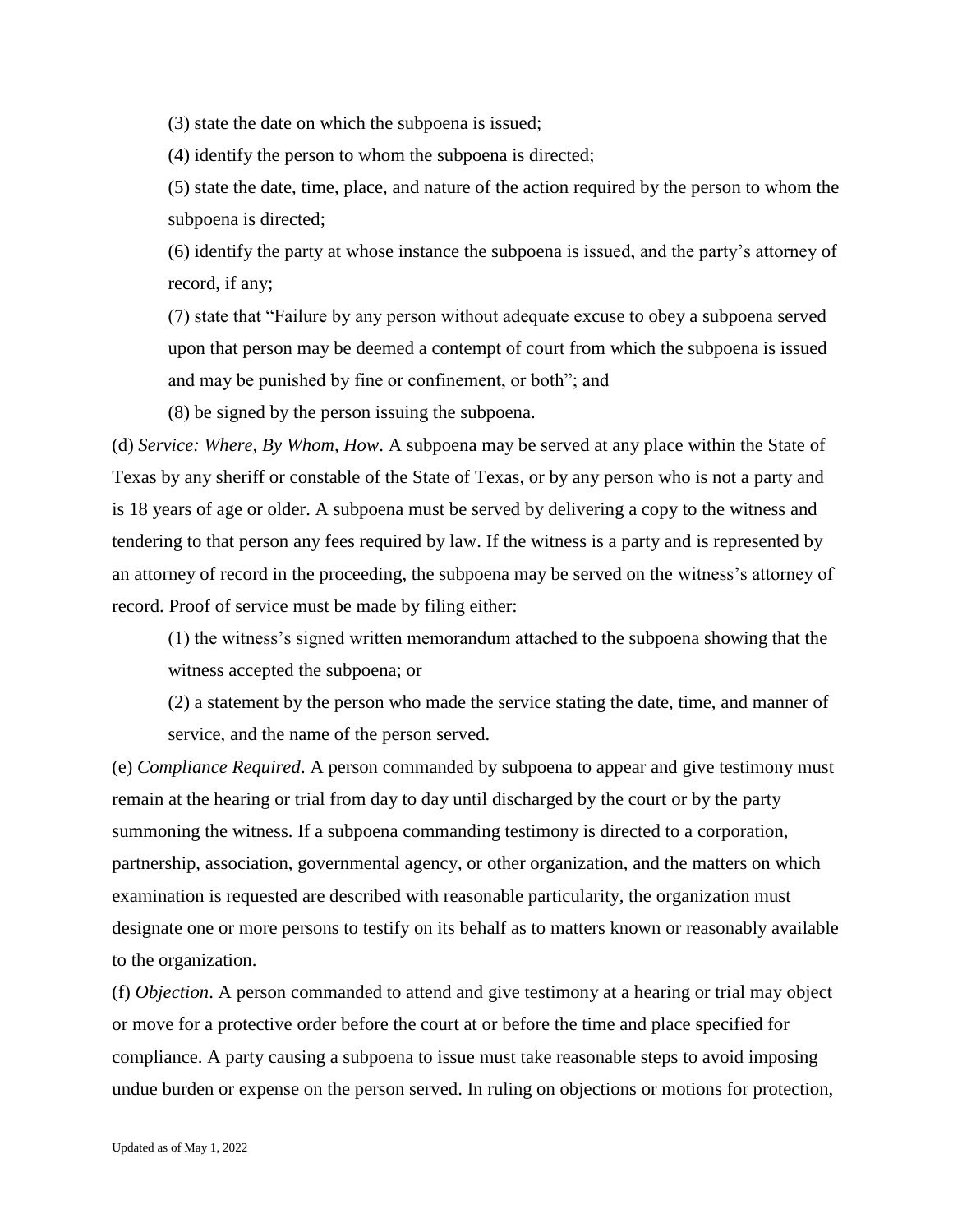the court must provide a person served with a subpoena an adequate time for compliance and protection from undue burden or expense. The court may impose reasonable conditions on compliance with a subpoena, including compensating the witness for undue hardship. (g) *Enforcemen*t. Failure by any person without adequate excuse to obey a subpoena served upon that person may be deemed a contempt of the court from which the subpoena is issued or of a district court in the county in which the subpoena is served, and may be punished by fine or confinement, or both. A fine may not be imposed, nor a person served with a subpoena attached, for failure to comply with a subpoena without proof of service and proof by affidavit of the party requesting the subpoena or the party's attorney of record that all fees due the witness by law were paid or tendered.

#### **RULE 500.9. DISCOVERY**

(a) *Pretrial Discovery*. Pretrial discovery is limited to that which the judge considers reasonable and necessary. Any requests for pretrial discovery must be presented to the court for approval by written motion. The motion must be served on the responding party. Unless a hearing is requested, the judge may rule on the motion without a hearing. The discovery request must not be served on the responding party unless the judge issues a signed order approving the request. Failure to comply with a discovery order can result in sanctions, including dismissal of the case or an order to pay the other party's discovery expenses.

(b) *Post-judgment Discovery*. Post-judgment discovery is not required to be filed with the court. The party requesting discovery must give the responding party at least 30 days to respond to a post-judgment discovery request. The responding party may file a written objection with the court within 30 days of receiving the request. If an objection is filed, the judge must hold a hearing to determine if the request is valid. If the objection is denied, the judge must order the party to respond to the request. If the objection is upheld, the judge may reform the request or dismiss it entirely.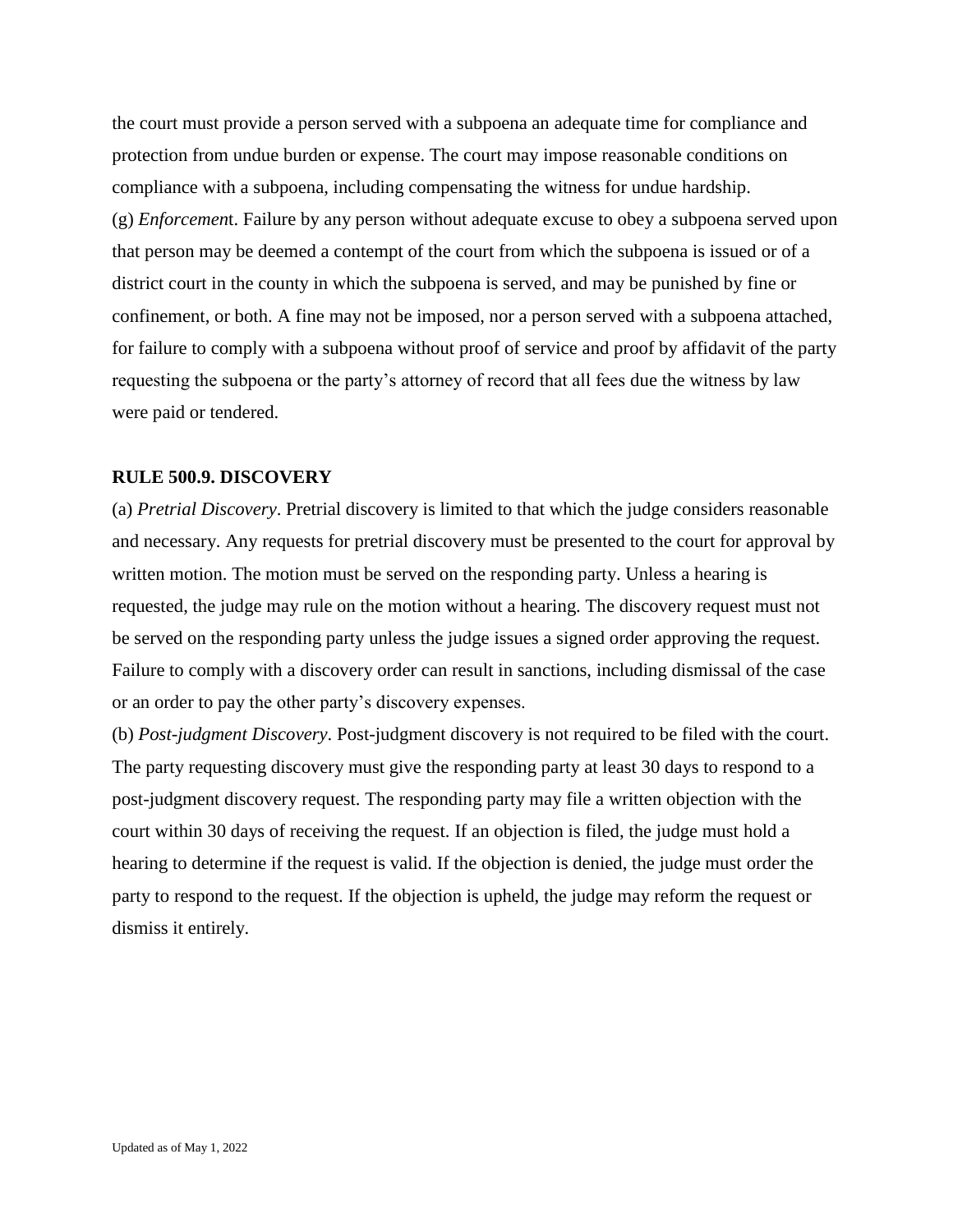### **RULE 501. CITATION AND SERVICE**

### **RULE 501.1. CITATION**

(a) *Issuance*. When a petition is filed with a justice court to initiate a suit, the clerk must promptly issue a citation and deliver the citation as directed by the plaintiff. The plaintiff is responsible for obtaining service on the defendant of the citation and a copy of the petition with any documents filed with the petition. Upon request, separate or additional citations must be issued by the clerk. The clerk must retain a copy of the citation in the court's file. (b) *Form*. The citation must:

- (1) be styled "The State of Texas";
- (2) be signed by the clerk under seal of court or by the judge;
- (3) contain the name, location, and address of the court;
- (4) show the date of filing of the petition;
- (5) show the date of issuance of the citation;
- (6) show the file number and names of parties;
- (7) be directed to the defendant;

(8) show the name and address of attorney for plaintiff, or if the plaintiff does not have an attorney, the address of plaintiff; and

(9) notify defendant that if the defendant fails to file an answer, judgment by default may be rendered for the relief demanded in the petition.

(c) *Notice*. The citation must include the following notice to the defendant in boldface type: "You have been sued. You may employ an attorney to help you in defending against this lawsuit. But you are not required to employ an attorney. You or your attorney must file an answer with the court. Your answer is due by the end of the 14th day after the day you were served with these papers. If the 14th day is a Saturday, Sunday, or legal holiday, your answer is due by the end of the first day following the 14th day that is not a Saturday, Sunday, or legal holiday. Do not ignore these papers. If you do not file an answer by the due date, a default judgment may be taken against you. For further information, consult Part V of the Texas Rules of Civil Procedure, which is available online and also at the court listed on this citation."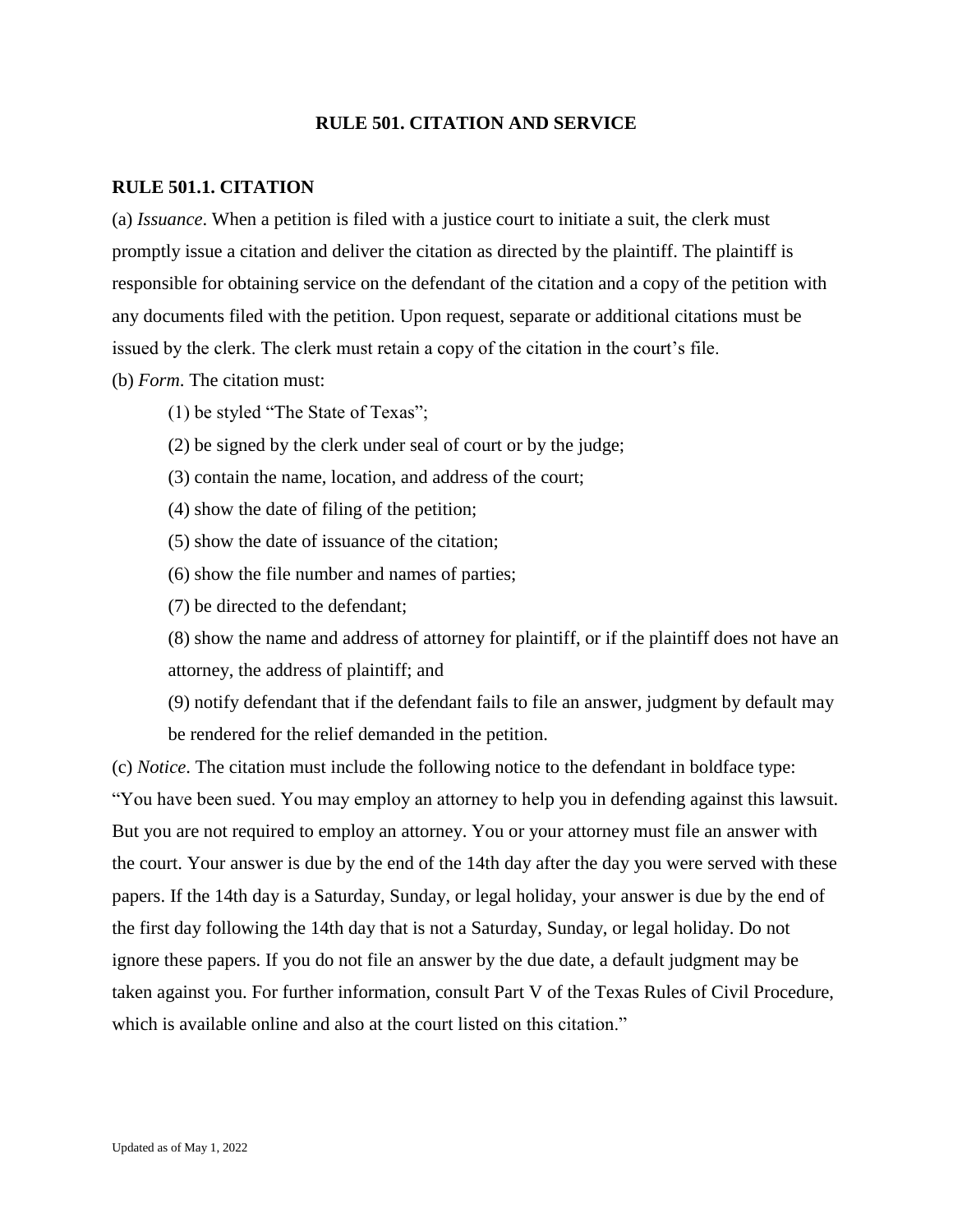(d) *Copies*. The plaintiff must provide enough copies to be served on each defendant. If the plaintiff fails to do so, the clerk may make copies and charge the plaintiff the allowable copying cost.

#### **RULE 501.2. SERVICE OF CITATION**

(a) *Who May Serve.* No person who is a party to or interested in the outcome of the suit may serve citation in that suit, and, unless otherwise authorized by written court order, only a sheriff or constable may serve a citation in an eviction case, a writ that requires the actual taking of possession of a person, property or thing, or process requiring that an enforcement action be physically enforced by the person delivering the process. Other citations may be served by:

(1) a sheriff or constable;

(2) a process server certified under order of the Supreme Court;

(3) the clerk of the court, if the citation is served by registered or certified mail; or

(4) a person authorized by court order who is 18 years of age or older.

(b) *Method of Service*. Citation must be served by:

(1) delivering a copy of the citation with a copy of the petition attached to the defendant in person, after endorsing the date of delivery on the citation; or

(2) mailing a copy of the citation with a copy of the petition attached to the defendant by registered or certified mail, restricted delivery, with return receipt or electronic return receipt requested.

(c) *Service Fees*. A plaintiff must pay all fees for service unless the plaintiff has filed a Statement of Inability to Afford Payment of Court Costs with the court. If the plaintiff has filed a Statement, the plaintiff must arrange for the citation to be served by a sheriff, constable, or court clerk.

(d) *Service on Sunday*. A citation cannot be served on a Sunday except in attachment, garnishment, sequestration, or distress proceedings.

(e) *Alternative Service of Citation*. If the methods under (b) are insufficient to serve the defendant, the plaintiff, or the constable, sheriff, process server certified under order of the Supreme Court, or other person authorized to serve process, may make a request for alternative service. This request must include a sworn statement describing the methods attempted under (b) and stating the defendant's usual place of business or residence, or other place where the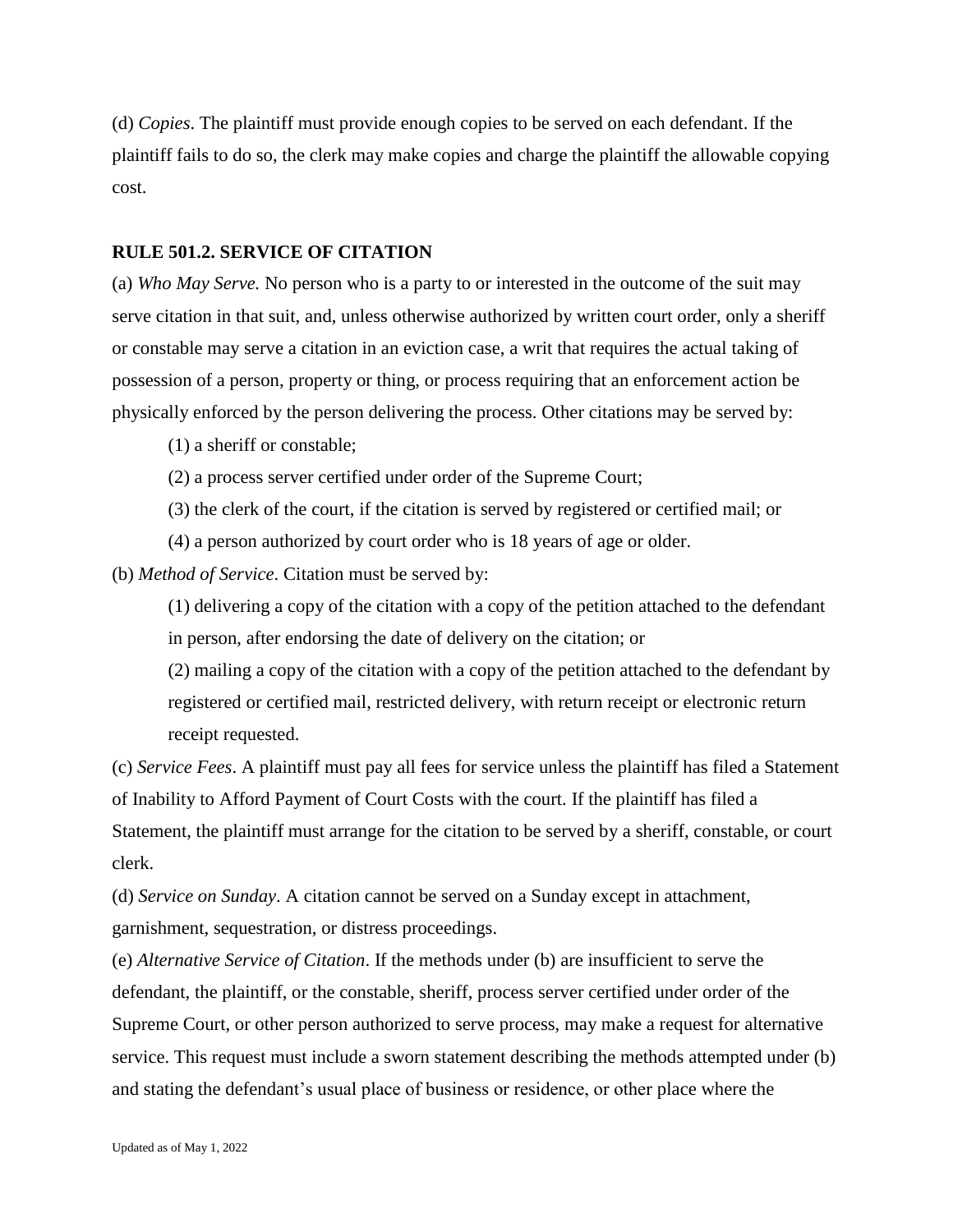defendant can probably be found. The court may authorize the following types of alternative service:

(1) mailing a copy of the citation with a copy of the petition attached by first class mail to the defendant at a specified address, and also leaving a copy of the citation with petition attached at the defendant's residence or other place where the defendant can probably be found with any person found there who is at least 16 years of age; or

(2) mailing a copy of the citation with a copy of the petition attached by first class mail to the defendant at a specified address, and also serving by any other method that the court finds is reasonably likely to provide the defendant with notice of the suit.

(f) *Service by Publication*. In the event that service of citation by publication is necessary, the process is governed by the rules in county and district court.

# **RULE 501.3. DUTIES OF OFFICER OR PERSON RECEIVING CITATION; RETURN OF SERVICE**

(a) *Endorsement; Execution; Return*. The officer or authorized person to whom process is delivered must:

- (1) endorse on the process the date and hour on which he or she received it;
- (2) execute and return the same without delay; and
- (3) complete a return of service, which may, but need not, be endorsed on or attached to the citation.

(b) *Contents of Return*. The return, together with any document to which it is attached, must include the following information:

- (1) the case number and case name;
- (2) the court in which the case is filed;
- (3) a description of what was served;
- (4) the date and time the process was received for service;
- (5) the person or entity served;
- (6) the address served;
- (7) the date of service or attempted service;
- (8) the manner of delivery of service or attempted service;
- (9) the name of the person who served or attempted service;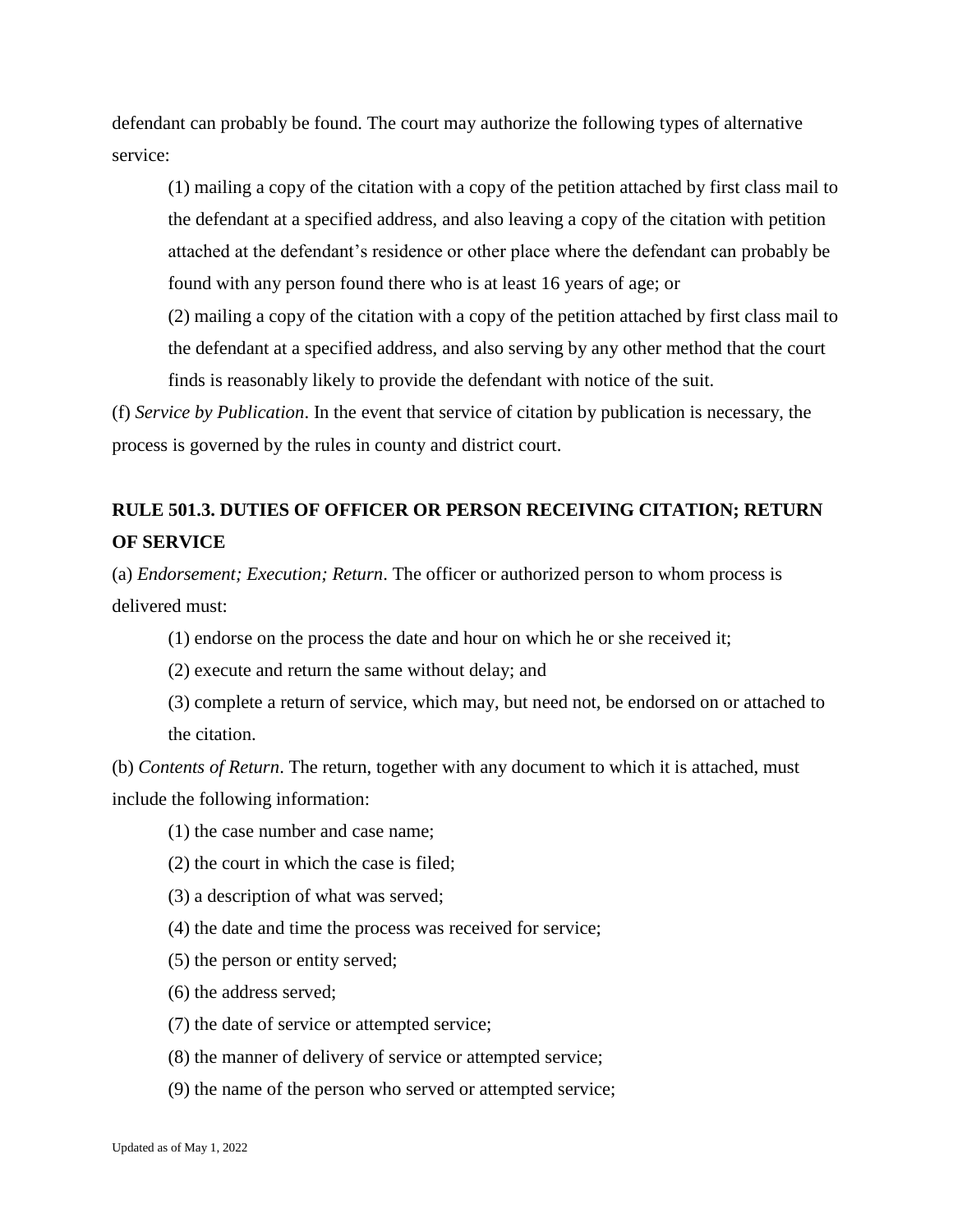(10) if the person named in (9) is a process server certified under Supreme Court Order, his or her identification number and the expiration date of his or her certification; and (11) any other information required by rule or law.

(c) *Citation by Mail*. When the citation is served by registered or certified mail as authorized by Rule 501.2(b)(2), the return by the officer or authorized person must also contain the receipt with the addressee's signature.

(d) *Failure to Serve*. When the officer or authorized person has not served the citation, the return must show the diligence used by the officer or authorized person to execute the same and the cause of failure to execute it, and where the defendant is to be found, if ascertainable. (e) *Signature*. The officer or authorized person who serves or attempts to serve a citation must sign the return. If the return is signed by a person other than a sheriff, constable, or clerk of the court, the return must either be verified or be signed under penalty of perjury. A return signed under penalty of perjury must contain the statement below in substantially the following form: "My name is (First) (Middle) (Last) , my date of birth is (Month) (Day), (Year), and my address is (Street), (City), (State) (Zip Code), (Country). I declare under penalty of perjury that the foregoing is true and correct. Executed in County, State of, on the day of (Month), (Year). Declarant"

(f) *Alternative Service*. Where citation is executed by an alternative method as authorized by 501.2(e), proof of service must be made in the manner ordered by the court.

(g) *Filing Return*. The return and any document to which it is attached must be filed with the court and may be filed electronically or by fax, if those methods of filing are available. (h) *Prerequisite for Default Judgment*. No default judgment may be granted in any case until proof of service as provided by this rule, or as ordered by the court in the event citation is executed by an alternative method under 501.2(e), has been on file with the clerk of the court 3 days, exclusive of the day of filing and the day of judgment.

## **RULE 501.4. SERVICE OF PAPERS OTHER THAN CITATION**

(a) *Method of Service*. Other than a citation or oral motions made during trial or when all parties are present, every notice required by these rules, and every pleading, plea, motion, application to the court for an order, or other form of request, must be served on all other parties in one of the following ways: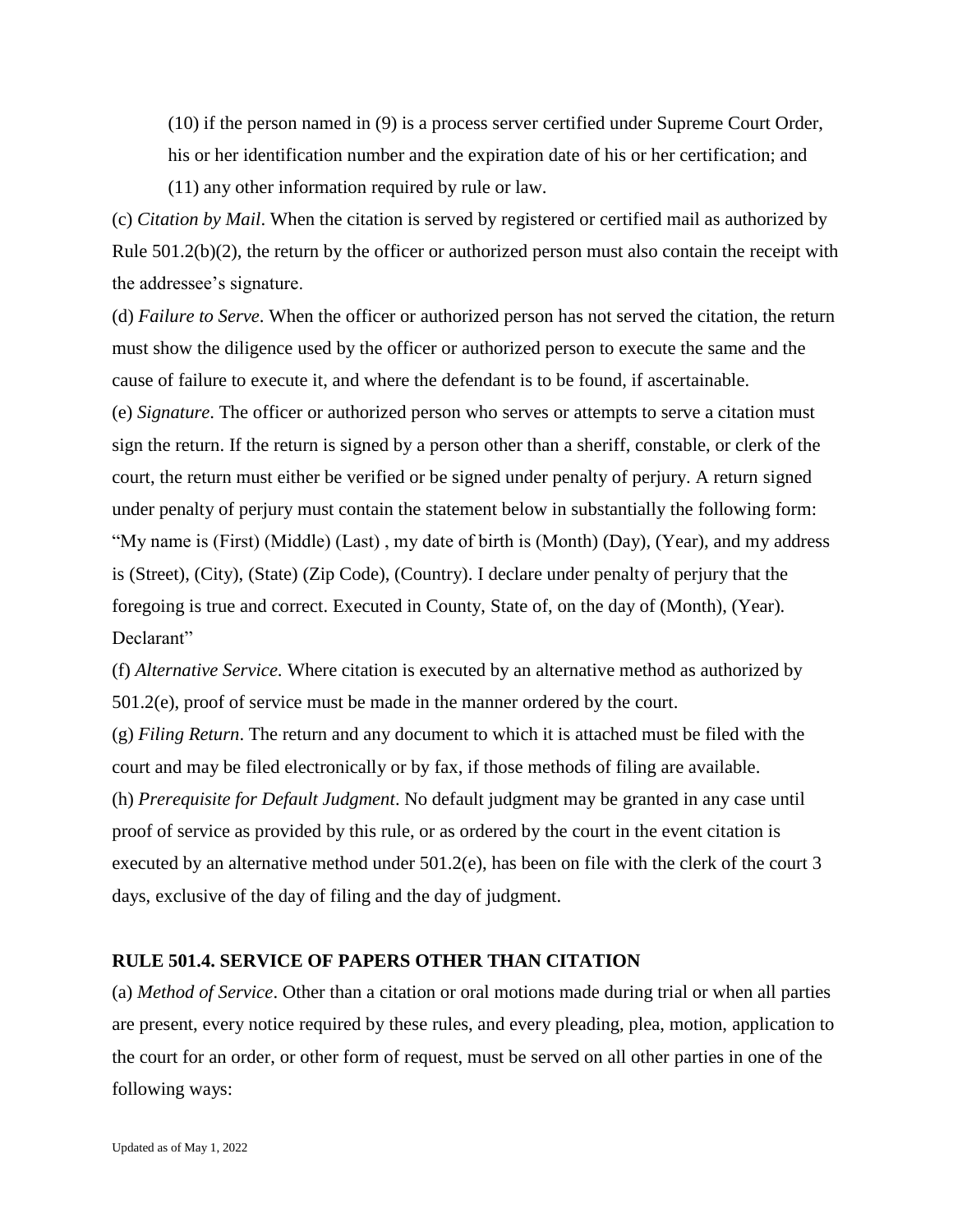(1) In person. A copy may be delivered to the party to be served, or the party's duly authorized agent or attorney of record, in person or by agent.

(2) Mail or courier. A copy may be sent by courier-receipted delivery or by certified or registered mail, to the party's last known address. Service by certified or registered mail is complete when the document is properly addressed and deposited in the United States mail, postage prepaid.

(3) Fax. A copy may be faxed to the recipient's current fax number. Service by fax after 5:00 p.m. local time of the recipient will be deemed to have been served on the following day.

(4) Email. A copy may be sent to an email address expressly provided by the receiving party, if the party has consented to email service in writing. Service by email after 5:00 p.m. local time of the recipient will be deemed to have been served on the following day.

(5) Other. A copy may be delivered in any other manner directed by the court. (b) *Timing.* If a document is served by mail, 3 days will be added to the length of time a party has to respond to the document. Notice of any hearing requested by a party must be served on all other parties not less than 3 days before the time specified for the hearing.

(c) *Who May Serve.* Documents other than a citation may be served by a party to the suit, an attorney of record, a sheriff or constable, or by any other person competent to testify. (d) *Certificate of Service.* The party or the party's attorney of record must include in writing on all documents filed a signed statement describing the manner in which the document was served on the other party or parties and the date of service. A certificate by a party or the party's

attorney of record, or the return of the officer, or the sworn statement of any other person showing service of a notice is proof of service.

(e) *Failure to Serve*. A party may offer evidence or testimony that a notice or document was not received, or, if service was by mail, that it was not received within 3 days from the date of mailing, and upon so finding, the court may extend the time for taking the action required of the party or grant other relief as it deems just.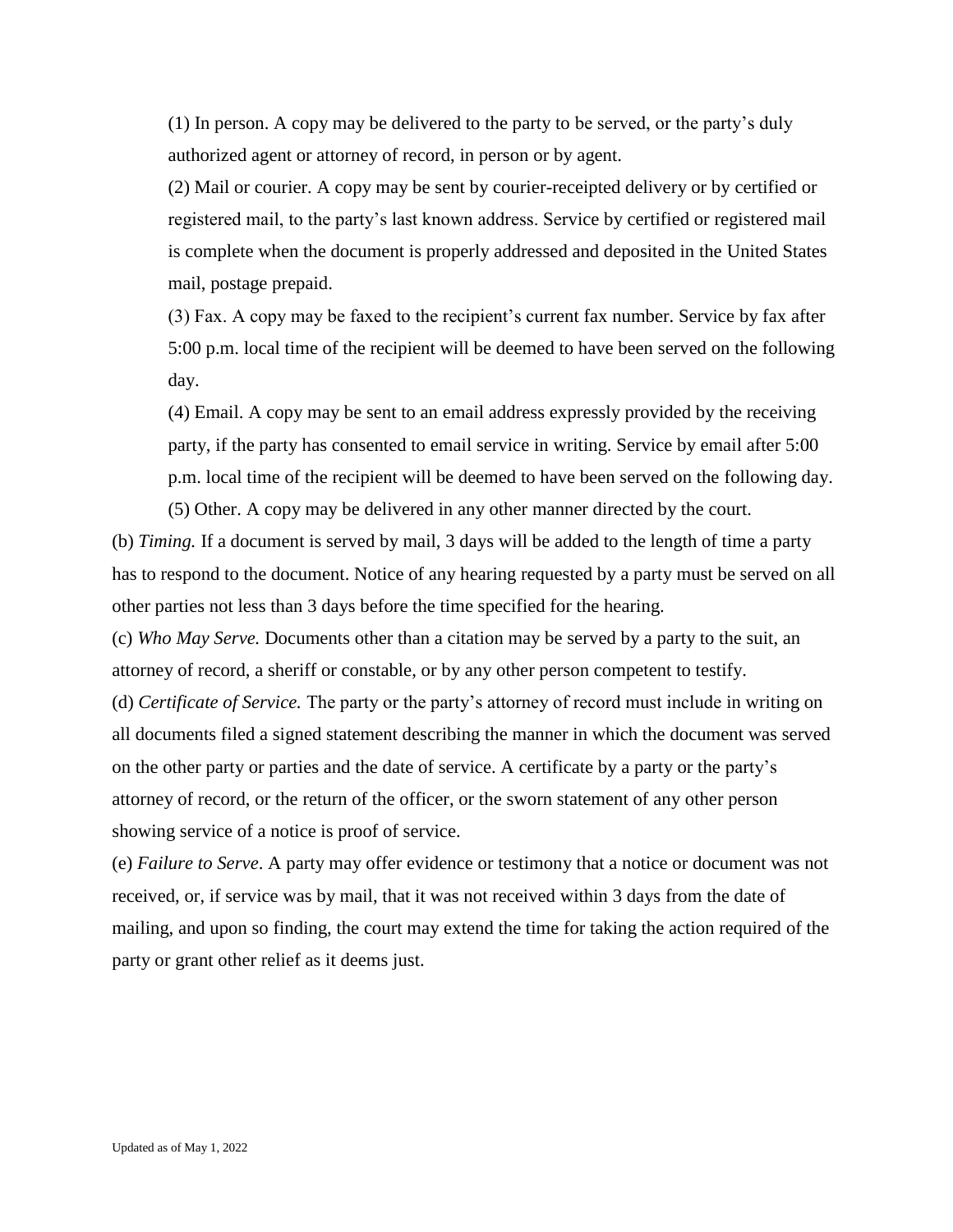# **RULE 502. INSTITUTION OF SUIT**

# **RULE 502.1. PLEADINGS AND MOTIONS MUST BE WRITTEN, SIGNED, AND FILED**

Except for oral motions made during trial or when all parties are present, every pleading, plea, motion, application to the court for an order, or other form of request must be written and signed by the party or its attorney and must be filed with the court. A document may be filed with the court by personal or commercial delivery, by mail, or electronically, if the court allows electronic filing. Electronic filing is governed by Rule 21.

# **RULE 502.2. PETITION**

(a) *Contents*. To initiate a lawsuit, a petition must be filed with the court. A petition must contain:

(1) the name of the plaintiff;

(2) the name, address, telephone number, and fax number, if any, of the plaintiff's attorney, if applicable, or the address, telephone number, and fax number, if any, of the plaintiff;

(3) the name, address, and telephone number, if known, of the defendant;

(4) the amount of money, if any, the plaintiff seeks;

(5) a description and claimed value of any personal property the plaintiff seeks;

(6) a description of any other relief requested;

(7) the basis for the plaintiff's claim against the defendant; and

(8) if the plaintiff consents to email service of the answer and any other motions or pleadings, a statement consenting to email service and email contact information.

# **RULE 502.3. FEES; INABILITY TO AFFORD FEES**

(a) *Fees and Statement of Inability to Afford Payment of Court Costs*. On filing the petition, the plaintiff must pay the appropriate filing fee and service fees, if any, with the court. A plaintiff who is unable to afford the fees must file a Statement of Inability to Afford Payment of Court Costs. The Statement must either be sworn to before a notary or made under penalty of perjury.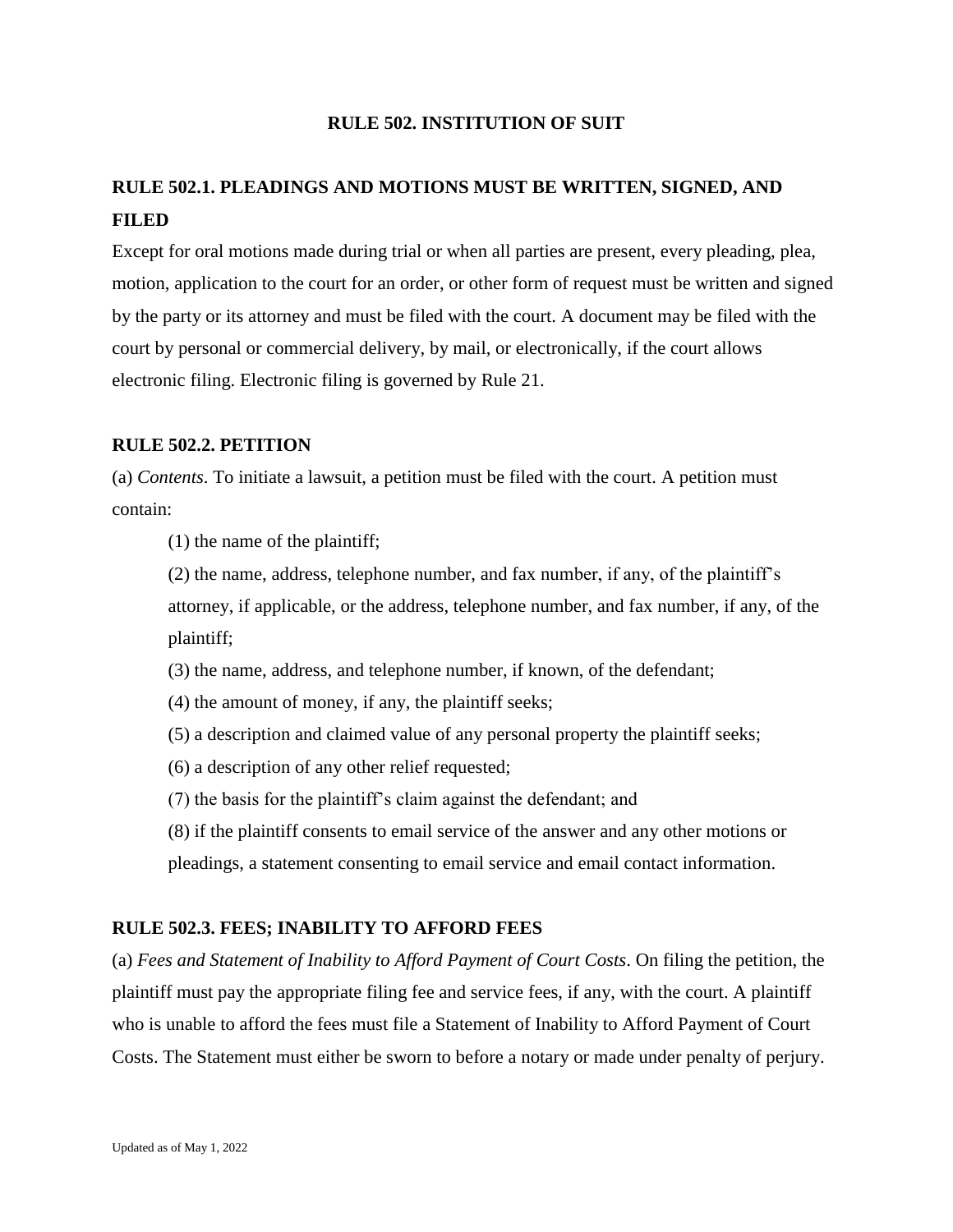Upon filing the Statement, the clerk must docket the action, issue citation, and provide any other customary services.

(b) *Supreme Court Form; Contents of Statement*. The plaintiff must use the form Statement approved by the Supreme Court, or the Statement must include the information required by the Court-approved form. The clerk must make the form available to any person for free without request.

(c) *Certificate of Legal-Aid Provider*. If the party is represented by an attorney who is providing legal services either directly or by referral from a legal-aid provider described in Rule 145(d), the attorney may file a certificate confirming that the provider screened the party for eligibility under the income and asset guidelines established by the provider. A Statement that is accompanied by the certificate of a legal-aid provider may not be contested under (d). (d) *Contest*.

(1) Unless a certificate is filed under (c), the defendant may file a contest of the Statement at any time within 7 days after the day the defendant's answer is due. If the Statement attests to receipt of government entitlement based on indigence, the Statement may only be contested with regard to the veracity of the attestation.

(2) If contested, the judge must hold a hearing to determine the plaintiff's ability to afford the fees. At the hearing, the burden is on the plaintiff to prove the inability to afford fees. (3) The judge may, regardless of whether the defendant contests the Statement, examine the Statement and conduct a hearing to determine the plaintiff's ability to afford fees. (4) If the judge determines that the plaintiff is able to afford the fees, the judge must enter a written order listing the reasons for the determination, and the plaintiff must pay the fees in the time specified in the order or the case will be dismissed without prejudice.

## **RULE 502.4. VENUE — WHERE A LAWSUIT MAY BE BROUGHT**

(a) *Applicable Law*. Laws specifying the venue – the county and precinct where a lawsuit may be brought – are found in Chapter 15, Subchapter E of the Texas Civil Practice and Remedies Code, which is available online and for examination during the court's business hours. (b) *General Rule*. Generally, a defendant in a small claims case as described in Rule 500.3(a) or a debt claim case as described in Rule 500.3(b) is entitled to be sued in one of the following venues: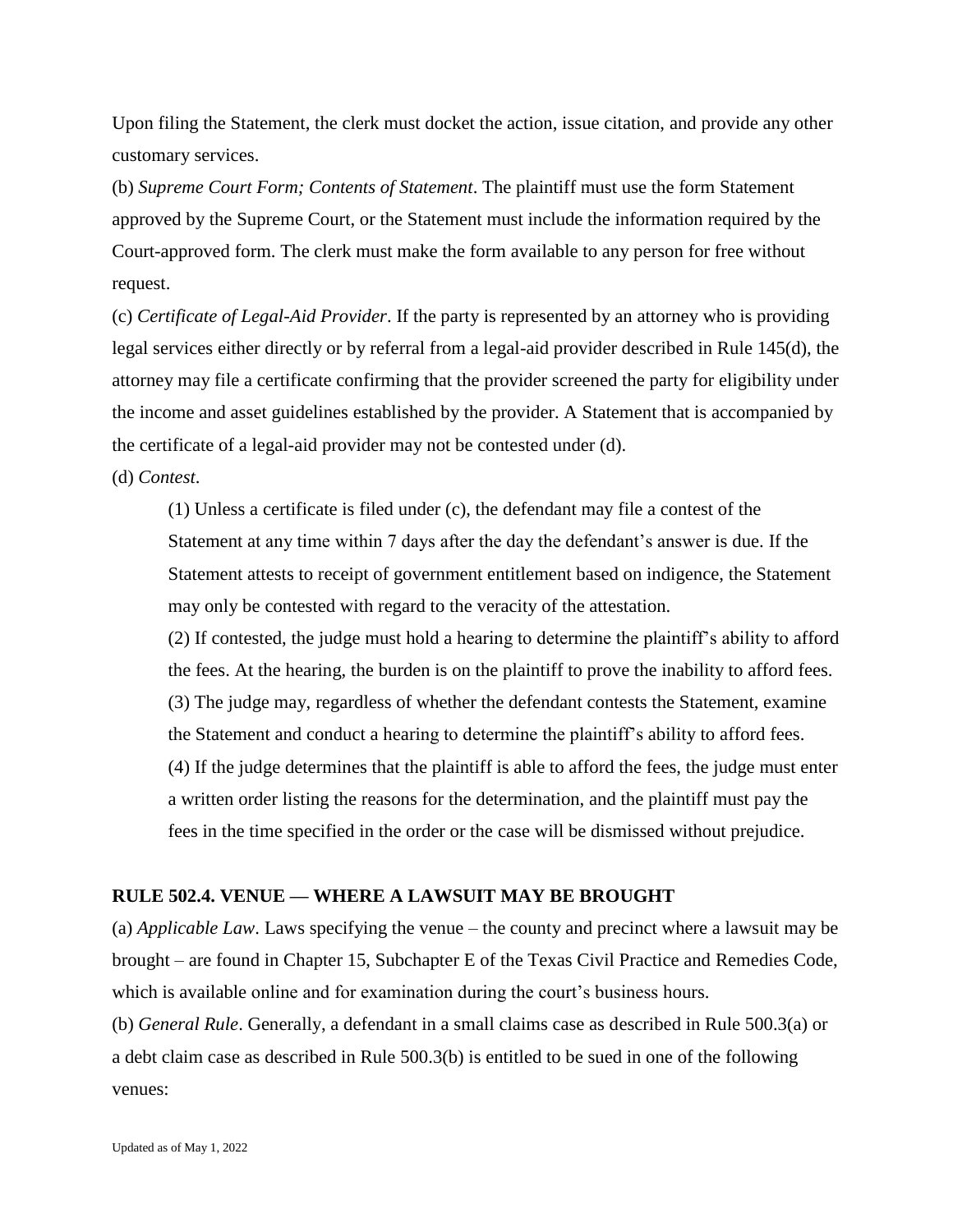(1) the county and precinct where the defendant resides;

(2) the county and precinct where the incident, or the majority of incidents, that gave rise to the claim occurred;

(3) the county and precinct where the contract or agreement, if any, that gave rise to the claim was to be performed; or

(4) the county and precinct where the property is located, in a suit to recover personal property.

(c) *Non-Resident Defendant; Defendant's Residence Unknown.* If the defendant is a non-resident of Texas, or if defendant's residence is unknown, the plaintiff may file the suit in the county and precinct where the plaintiff resides.

(d) *Motion to Transfer Venue*. If a plaintiff files suit in an improper venue, a defendant may challenge the venue selected by filing a motion to transfer venue. The motion must be filed before trial, no later than 21 days after the day the defendant's answer is filed, and must contain a sworn statement that the venue chosen by the plaintiff is improper and a specific county and precinct of proper venue to which transfer is sought. If the defendant fails to name a county and precinct, the court must instruct the defendant to do so and allow the defendant 7 days to cure the defect. If the defendant fails to correct the defect, the motion will be denied, and the case will proceed in the county and precinct where it was originally filed.

(1) *Procedure*.

(A) Judge to Set Hearing. If a defendant files a motion to transfer venue, the judge must set a hearing on the motion.

(B) Response. A plaintiff may file a response to a defendant's motion to transfer venue.

(C) Hearing. The parties may present evidence at the hearing. A witness may testify at a hearing, either in person or, with permission of the court, by means of telephone or an electronic communication system.

(D) Judge's Decision. If the motion is granted, the judge must sign an order designating the court to which the case will be transferred. If the motion is denied, the case will be heard in the court in which the plaintiff initially filed suit.

(E) Review. Motions for rehearing and interlocutory appeals of the judge's ruling on venue are not permitted.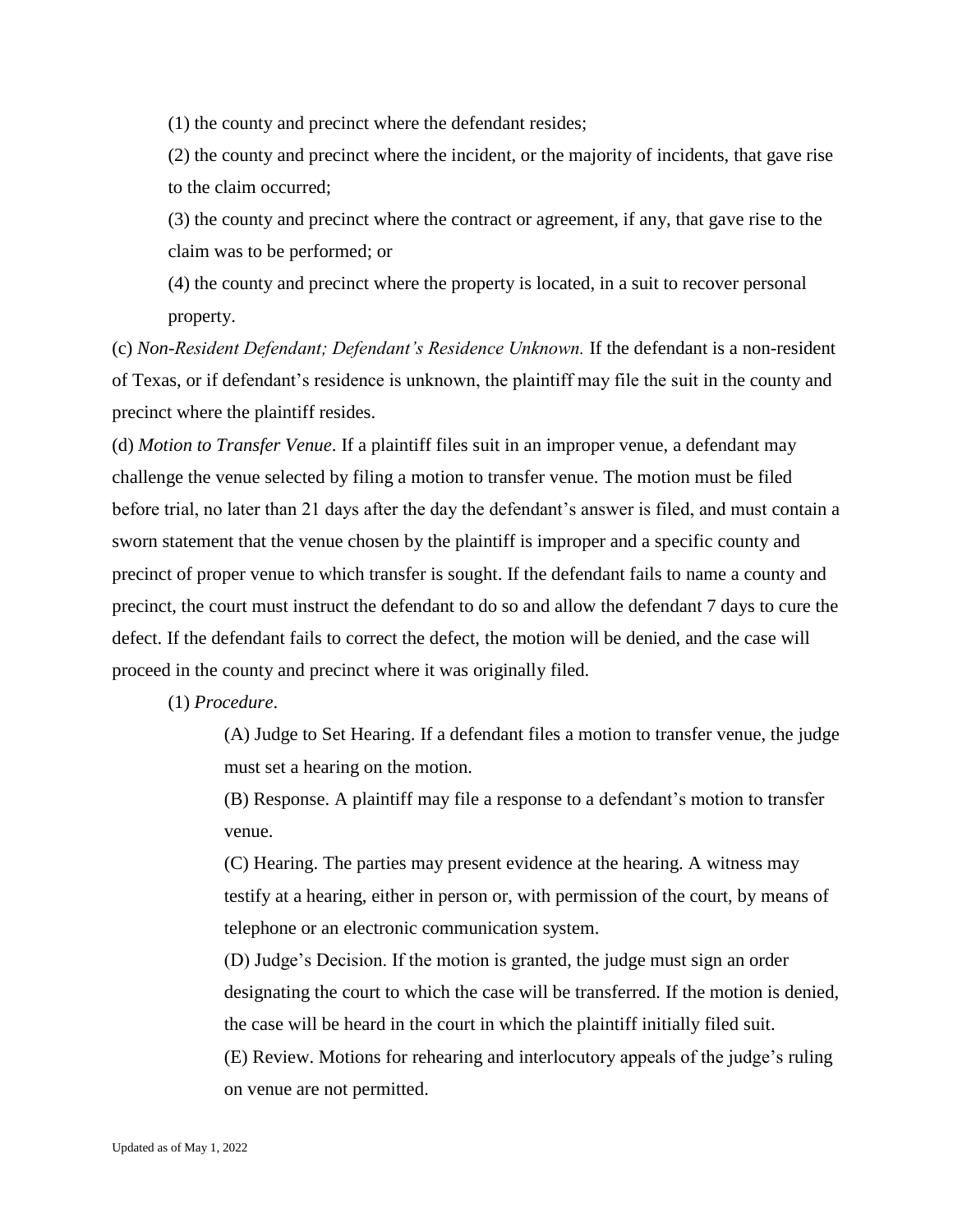(F) Time for Trial of the Case. No trial may be held until at least the 14th day after the judge's ruling on the motion to transfer venue.

(G) Order. An order granting a motion to transfer venue must state the reason for the transfer and the name of the court to which the transfer is made. When such an order of transfer is made, the judge who issued the order must immediately make out a true and correct transcript of all the entries made on the docket in the case, certify the transcript, and send the transcript, with a certified copy of the bill of costs and the original papers in the case, to the court in the precinct to which the case has been transferred. The court receiving the case must then notify the plaintiff that the case has been received and, if the case is transferred to a different county, that the plaintiff has 14 days after receiving the notice to pay the filing fee in the new court, or file a Statement of Inability to Afford Payment of Court Costs. The plaintiff is not entitled to a refund of any fees already paid. Failure to pay the fee or file a Statement will result in dismissal of the case without prejudice.

(e) *Fair Trial Venue Change*. If a party believes it cannot get a fair trial in a specific precinct or before a specific judge, the party may file a sworn motion stating such, supported by the sworn statements of two other credible persons, and specifying if the party is requesting a change of location or a change of judge. Except for good cause shown, this motion must be filed no less than 7 days before trial. If the party seeks a change of judge, the judge must exchange benches with another qualified justice of the peace, or if no judge is available to exchange benches, the county judge must appoint a visiting judge to hear the case. If the party seeks a change in location, the case must be transferred to the nearest justice court in the county that is not subject to the same or some other disqualification. If there is only one justice of the peace precinct in the county, then the judge must exchange benches with another qualified justice of the peace, or if no judge is available to exchange benches, the county judge must appoint a visiting judge to hear the case. In cases where exclusive jurisdiction is within a specific precinct, as in eviction cases, the only remedy available is a change of judge. A party may apply for relief under this rule only one time in any given lawsuit.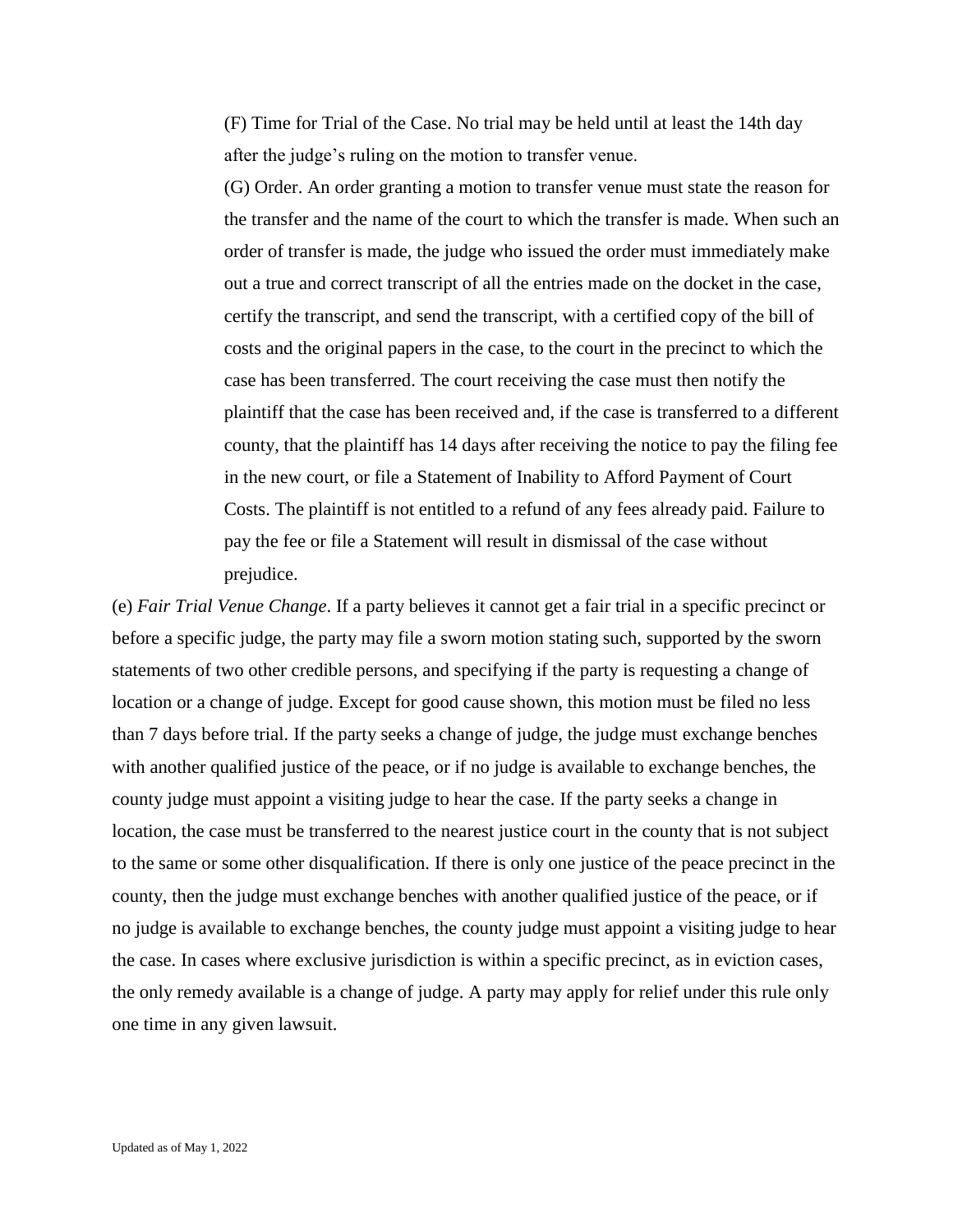(f) *Transfer of Venue by Consent*. On the written consent of all parties or their attorneys, filed with the court, venue must be transferred to the court of any other justice of the peace of the county, or any other county.

#### **RULE 502.5. ANSWER**

(a) *Requirements*. A defendant must file with the court a written answer to a lawsuit as directed by the citation and must also serve a copy of the answer on the plaintiff. The answer must contain:

(1) the name of the defendant;

(2) the name, address, telephone number, and fax number, if any, of the defendant's attorney, if applicable, or the address, telephone number, and fax number, if any, of the defendant; and

(3) if the defendant consents to email service, a statement consenting to email service and email contact information.

(b) *General Denial.* An answer that denies all of the plaintiff's allegations without specifying the reasons is sufficient to constitute an answer or appearance and does not bar the defendant from raising any defense at trial.

(c) *Answer Docketed.* The defendant's appearance must be noted on the court's docket.

(d) *Due Date*. Unless the defendant is served by publication, the defendant's answer is due by the end of the 14th day after the day the defendant was served with the citation and petition, but

(1) if the 14th day is a Saturday, Sunday, or legal holiday, the answer is due on the next day that is not a Saturday, Sunday, or legal holiday; and

(2) if the 14th day falls on a day during which the court is closed before 5:00 p.m., the answer is due on the court's next business day.

(e) *Due Date When Defendant Served by Publication*. If a defendant is served by publication, the defendant's answer is due by the end of the 42nd day after the day the citation was issued, but

(1) if the 42nd day is a Saturday, Sunday, or legal holiday, the answer is due on the next day that is not a Saturday, Sunday, or legal holiday; and

(2) if the 42nd day falls on a day during which the court is closed before 5:00 p.m., the answer is due on the court's next business day.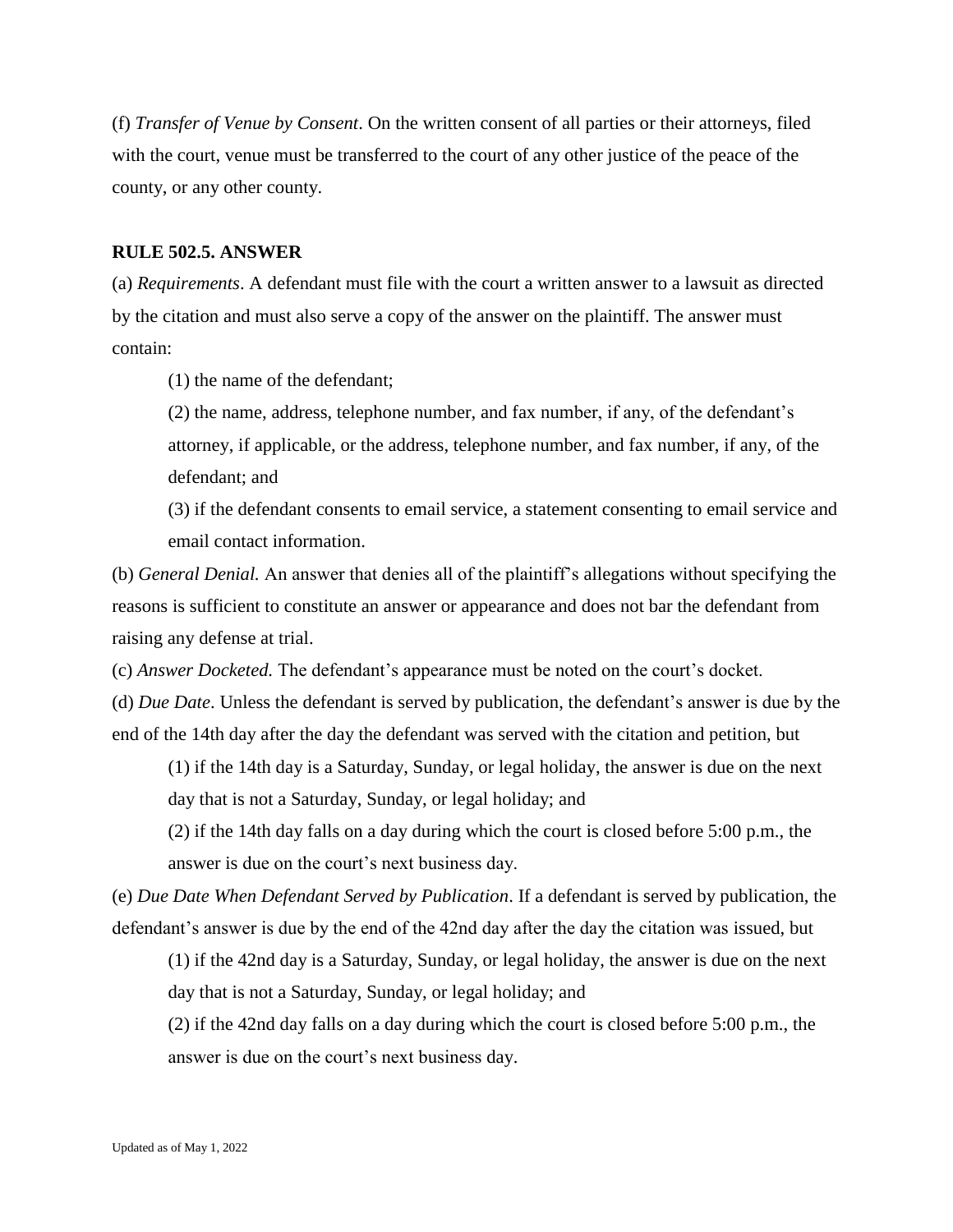### **RULE 502.6. COUNTERCLAIM; CROSS-CLAIM; THIRD PARTY CLAIM**

(a) *Counterclaim*. A defendant may file a petition stating as a counterclaim any claim against a plaintiff that is within the jurisdiction of the justice court, whether or not related to the claims in the plaintiff's petition. The defendant must file a counterclaim petition as provided in Rule 502.2, and must pay a filing fee or provide a Statement of Inability to Afford Payment of Court Costs. The court need not generate a citation for a counterclaim and no answer to the counterclaim need be filed. The defendant must serve a copy of the counterclaim as provided by Rule 501.4.

(b) *Cross-Claim*. A plaintiff seeking relief against another plaintiff, or a defendant seeking relief against another defendant may file a cross-claim. The filing party must file a crossclaim petition as provided in Rule 502.2, and must pay a filing fee or provide a Statement of Inability to Afford Payment of Court Costs. A citation must be issued and served as provided by Rule 501.2 on any party that has not yet filed a petition or an answer, as appropriate. If the party filed against has filed a petition or an answer, the filing party must serve the cross-claim as provided by Rule 501.4.

(c) *Third Party Claim*. A defendant seeking to bring another party into a lawsuit who may be liable for all or part of the plaintiff's claim against the defendant may file a petition as provided in Rule 502.2, and must pay a filing fee or provide a Statement of Inability to Afford Payment of Court Costs. A citation must be issued and served as provided by Rule 501.2.

# **RULE 502.7. AMENDING AND CLARIFYING PLEADINGS**

(a) *Amending Pleadings*. A party may withdraw something from or add something to a pleading, as long as the amended pleading is filed and served as provided by Rule 501.4 not less than 7 days before trial. The court may allow a pleading to be amended less than 7 days before trial if the amendment will not operate as a surprise to the opposing party.

(b) *Insufficient Pleadings*. A party may file a motion with the court asking that another party be required to clarify a pleading. The court must determine if the pleading is sufficient to place all parties on notice of the issues in the lawsuit, and may hold a hearing to make that determination. If the court determines a pleading is insufficient, the court must order the party to amend the pleading and set a date by which the party must amend. If a party fails to comply with the court's order, the pleading may be stricken.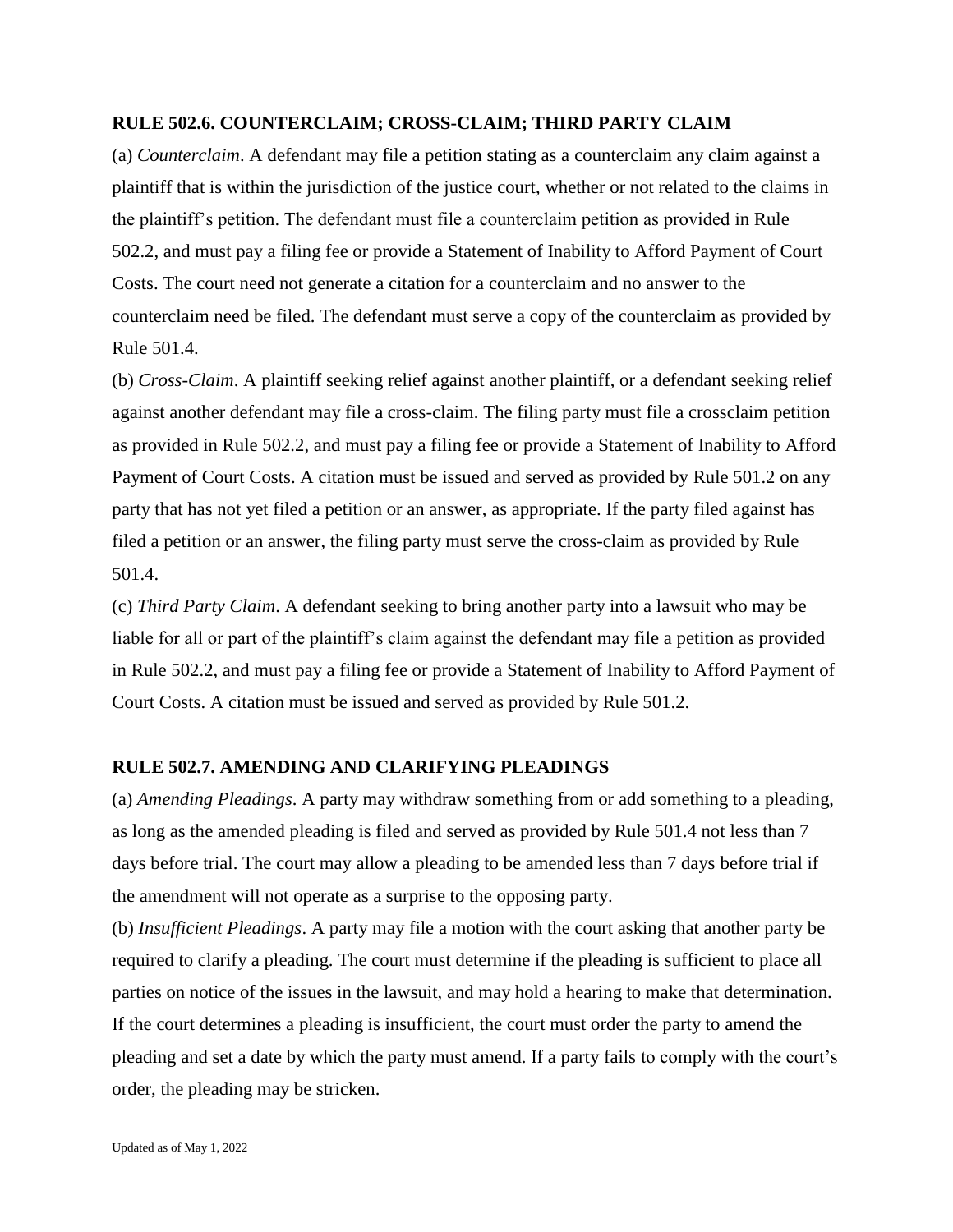#### **RULE 503. DEFAULT JUDGMENT; PRE-TRIAL MATTERS; TRIAL**

#### **RULE 503.1. IF DEFENDANT FAILS TO ANSWER**

(a) *Default Judgment*. If the defendant fails to file an answer by the date stated in Rule 502.5 the judge must ensure that service was proper, and may hold a hearing for this purpose. If it is determined that service was proper, the judge must render a default judgment in the following manner:

(1) *Claim Based on Written Document*. If the claim is based on a written document signed by the defendant, and a copy of the document has been filed with the court and served on the defendant, along with a sworn statement from the plaintiff that this is a true and accurate copy of the document and the relief sought is owed, and all payments, offsets or credits due to the defendant have been accounted for, the judge must render judgment for the plaintiff in the requested amount, without any necessity for a hearing. The plaintiff's attorney may also submit affidavits supporting an award of attorney fees to which the plaintiff is entitled, if any.

(2) *Other Cases*. Except as provided in (1), a plaintiff who seeks a default judgment against a defendant must request a hearing, orally or in writing. The plaintiff must appear at the hearing and provide evidence of its damages. If the plaintiff proves its damages, the judge must render judgment for the plaintiff in the amount proven. If the plaintiff is unable to prove its damages, the judge must render judgment in favor of the defendant. With the permission of the court, a party may appear at a hearing by means of telephone or an electronic communication system.

(b) *Appearance*. If a defendant files an answer or otherwise appears in a case before a default judgment is signed by the judge, the judge must not enter a default judgment and the case must be set for trial as described in Rule 503.3.

(c) *Post-Answer Default*. If a defendant who has answered fails to appear for trial, the court may proceed to hear evidence on liability and damages and render judgment accordingly.

(d) *Notice*. The plaintiff requesting a default judgment must provide to the clerk in writing the last known mailing address of the defendant at or before the time the judgment is signed. When a default judgment is signed, the clerk must immediately mail written notice of the judgment to the defendant at the address provided by the plaintiff, and note the fact of such mailing on the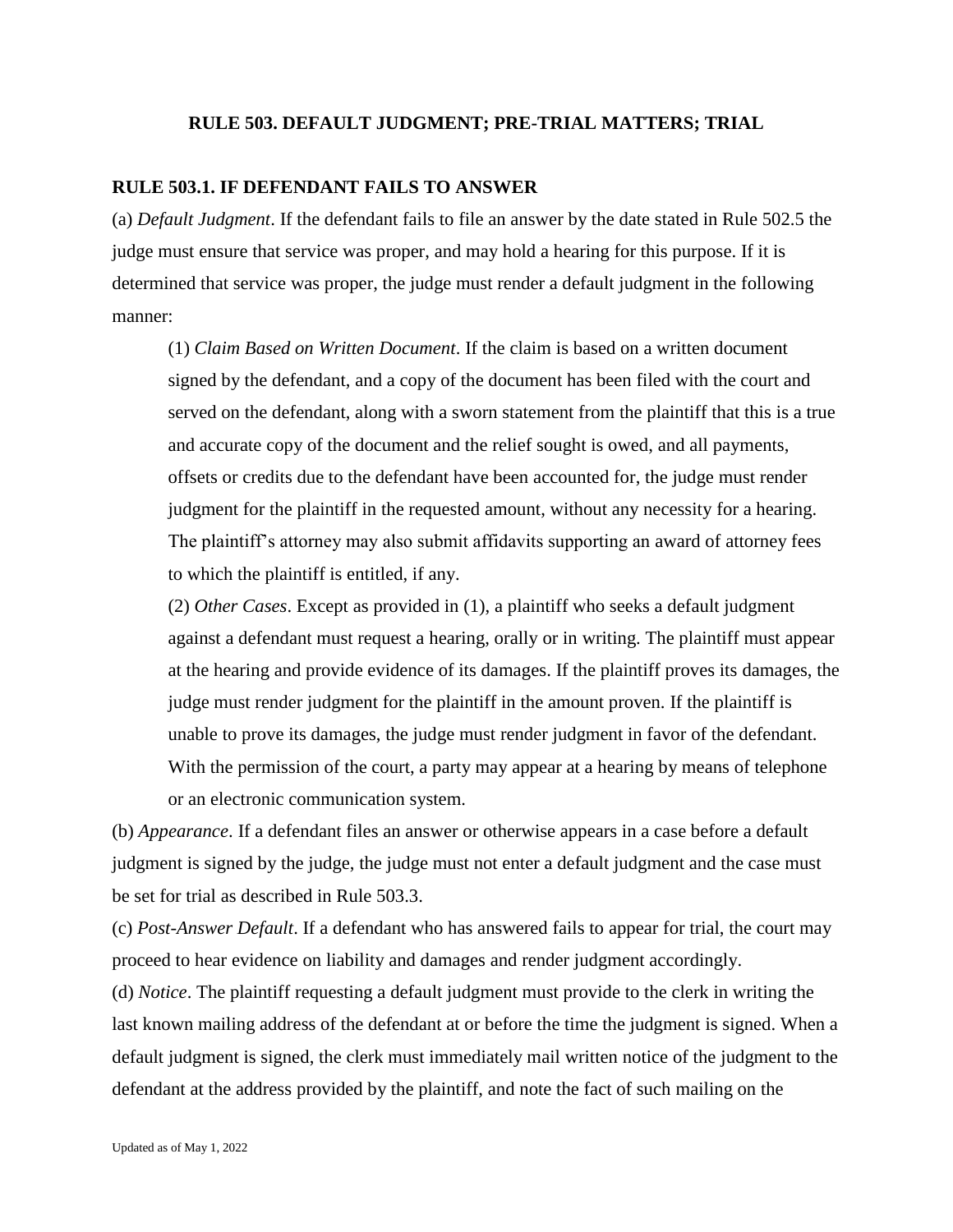docket. The notice must state the number and style of the case, the court in which the case is pending, the names of the parties in whose favor and against whom the judgment was rendered, and the date the judgment was signed. Failure to comply with the provisions of this rule does not affect the finality of the judgment.

(e) *Form of Default Judgment.* A default judgment must comply with Rule 505.1.

## **RULE 503.2. SUMMARY DISPOSITION**

(a) *Motion*. A party may file a sworn motion for summary disposition of all or part of a claim or defense without a trial. The motion must set out all supporting facts. All documents on which the motion relies must be attached. The motion must be granted if it shows that:

(1) there are no genuinely disputed facts that would prevent a judgment in favor of the party;

(2) there is no evidence of one or more essential elements of a defense which the defendant must prove to defeat the plaintiff's claim; or

(3) there is no evidence of one or more essential elements of the plaintiff's claim. (b) *Response.* The party opposing the motion may file a sworn written response to the motion. (c) *Hearing*. The court must not consider a motion for summary disposition until it has been on file for at least 14 days. The judge may consider evidence offered by the parties at the hearing. By agreement of the parties, the judge may decide the motion and response without a hearing. (d) *Order*. The judge may enter judgment as to the entire case or may specify the facts that are established and direct such further proceedings in the case as are just. A judgment must comply with Rule 505.1.

### **RULE 503.3. SETTINGS AND NOTICE; POSTPONING TRIAL**

(a) *Settings and Notice*. After the defendant answers, the case will be set on a trial docket at the discretion of the judge. The court must send a notice of the date, time, and place of this setting to all parties at their address of record no less than 45 days before the setting date, unless the judge determines that an earlier setting is required in the interest of justice. Reasonable notice of all subsequent settings must be sent to all parties at their addresses of record.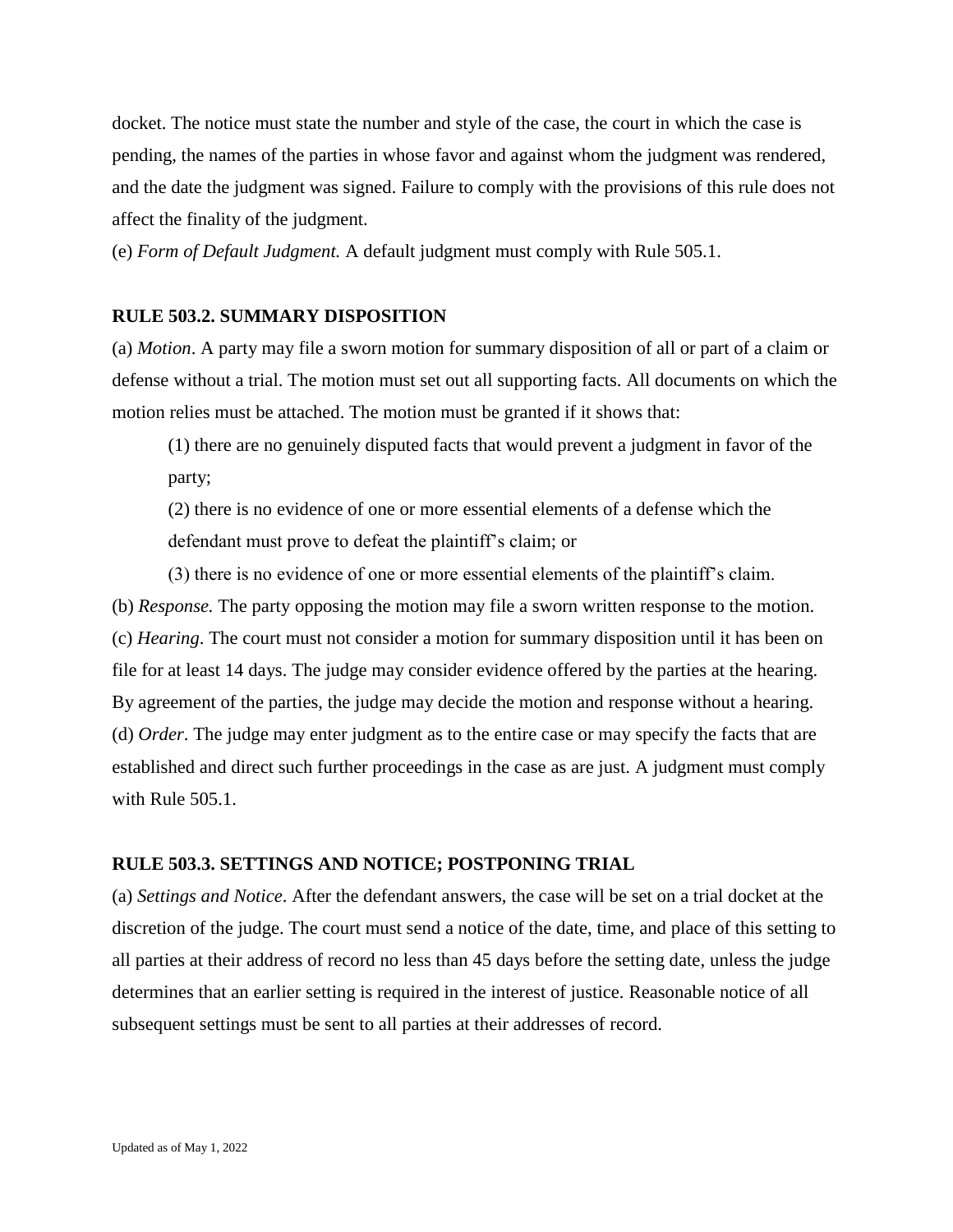(b) *Postponing Trial*. A party may file a motion requesting that the trial be postponed. The motion must state why a postponement is necessary. The judge, for good cause, may postpone any trial for a reasonable time.

### **RULE 503.4. PRETRIAL CONFERENCE**

(a) *Conference Set; Issues.* If all parties have appeared in a lawsuit, the court, at any party's request or on its own, may set a case for a pretrial conference. Reasonable notice must be sent to all parties at their addresses of record. Appropriate issues for the pretrial conference include:

- (1) discovery;
- (2) the amendment or clarification of pleadings;
- (3) the admission of facts and documents to streamline the trial process;
- (4) a limitation on the number of witnesses at trial;
- (5) the identification of facts, if any, which are not in dispute between the parties;
- (6) mediation or other alternative dispute resolution services;
- (7) the possibility of settlement;
- (8) trial setting dates that are amenable to the court and all parties;
- (9) the appointment of interpreters, if needed;
- (10) the application of a Rule of Civil Procedure not in Part V or a Rule of Evidence; and
- (11) any other issue that the court deems appropriate.

(b) *Eviction Cases.* The court must not schedule a pretrial conference in an eviction case if it would delay trial.

### **RULE 503.5. ALTERNATIVE DISPUTE RESOLUTION**

(a) *State Policy.* The policy of this state is to encourage the peaceable resolution of disputes through alternative dispute resolution, including mediation, and the early settlement of pending litigation through voluntary settlement procedures. For that purpose, the judge may order any case to mediation or another appropriate and generally accepted alternative dispute resolution process.

(b) *Eviction Cases.* The court must not order mediation or any other alternative dispute resolution process in an eviction case if it would delay trial.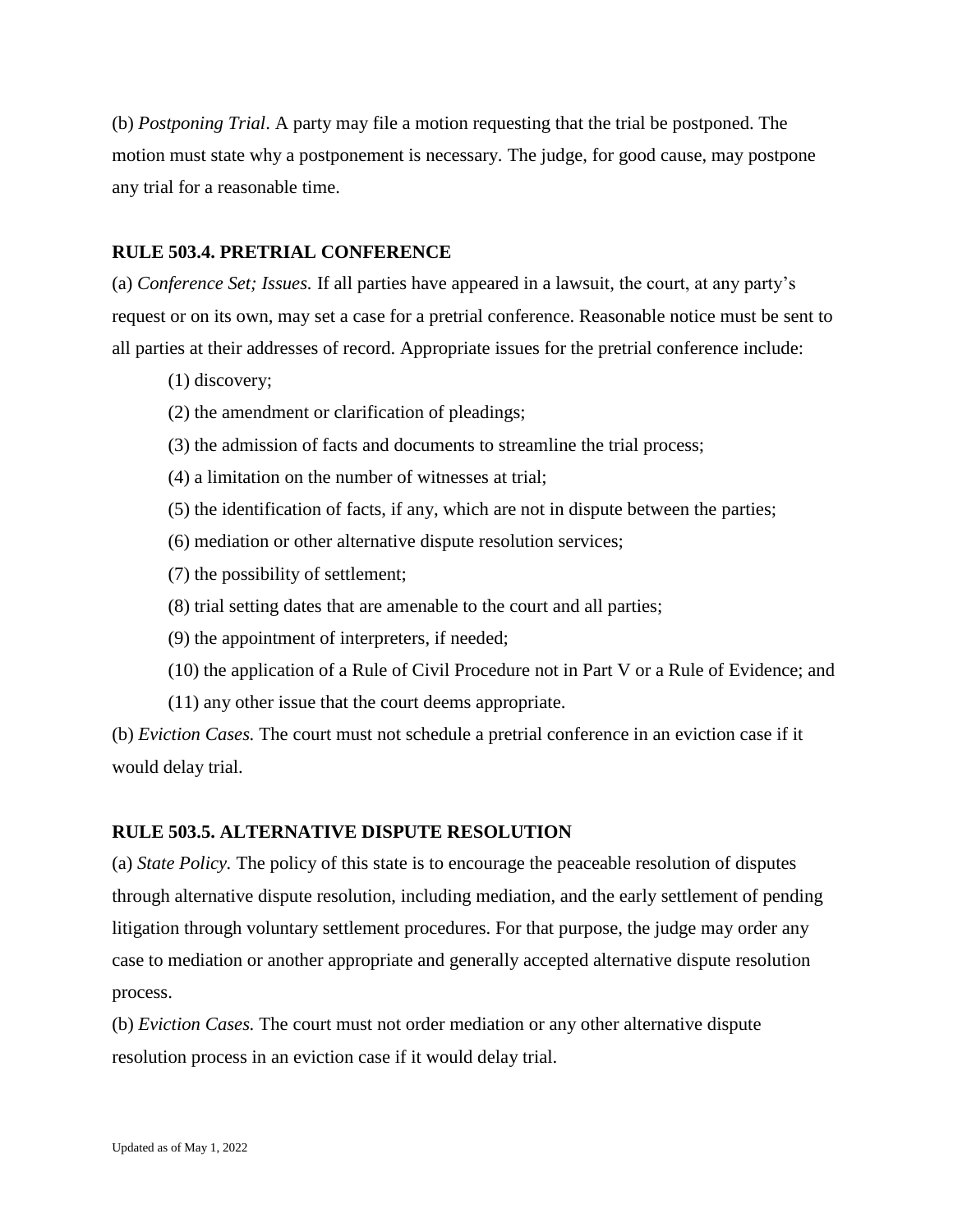# **RULE 503.6. TRIAL**

(a) *Docket Called.* On the day of the trial setting, the judge must call all of the cases set for trial that day.

(b) *If Plaintiff Fails to Appear.* If the plaintiff fails to appear when the case is called for trial, the judge may postpone or dismiss the suit.

(c) *If Defendant Fails to Appear.* If the defendant fails to appear when the case is called for trial, the judge may postpone the case, or may proceed to take evidence. If the plaintiff proves its case, judgment must be awarded for the relief proven. If the plaintiff fails to prove its case, judgment must be rendered against the plaintiff.

## **RULE 504. JURY**

#### **RULE 504.1. JURY TRIAL DEMANDED**

(a) *Demand*. Any party is entitled to a trial by jury. A written demand for a jury must be filed no later than 14 days before the date a case is set for trial. If the demand is not timely, the right to a jury is waived unless the late filing is excused by the judge for good cause.

(b) *Jury Fee*. Unless otherwise provided by law, a party demanding a jury must pay a fee of \$22.00 or must file a Statement of Inability to Afford Payment of Court Costs at or before the time the party files a written request for a jury.

(c) *Withdrawal of Demand*. If a party who demands a jury and pays the fee withdraws the demand, the case will remain on the jury docket unless all other parties present agree to try the case without a jury. A party that withdraws its jury demand is not entitled to a refund of the jury fee.

(d) *No Demand*. If no party timely demands a jury and pays the fee, the judge will try the case without a jury.

## **RULE 504.2. EMPANELING THE JURY**

(a) *Drawing Jury and Oath*. If no method of electronic draw has been implemented, the judge must write the names of all prospective jurors present on separate slips of paper as nearly alike as may be, place them in a box, mix them well, and then draw the names one by one from the box. The judge must list the names drawn and deliver a copy to each of the parties or their attorneys.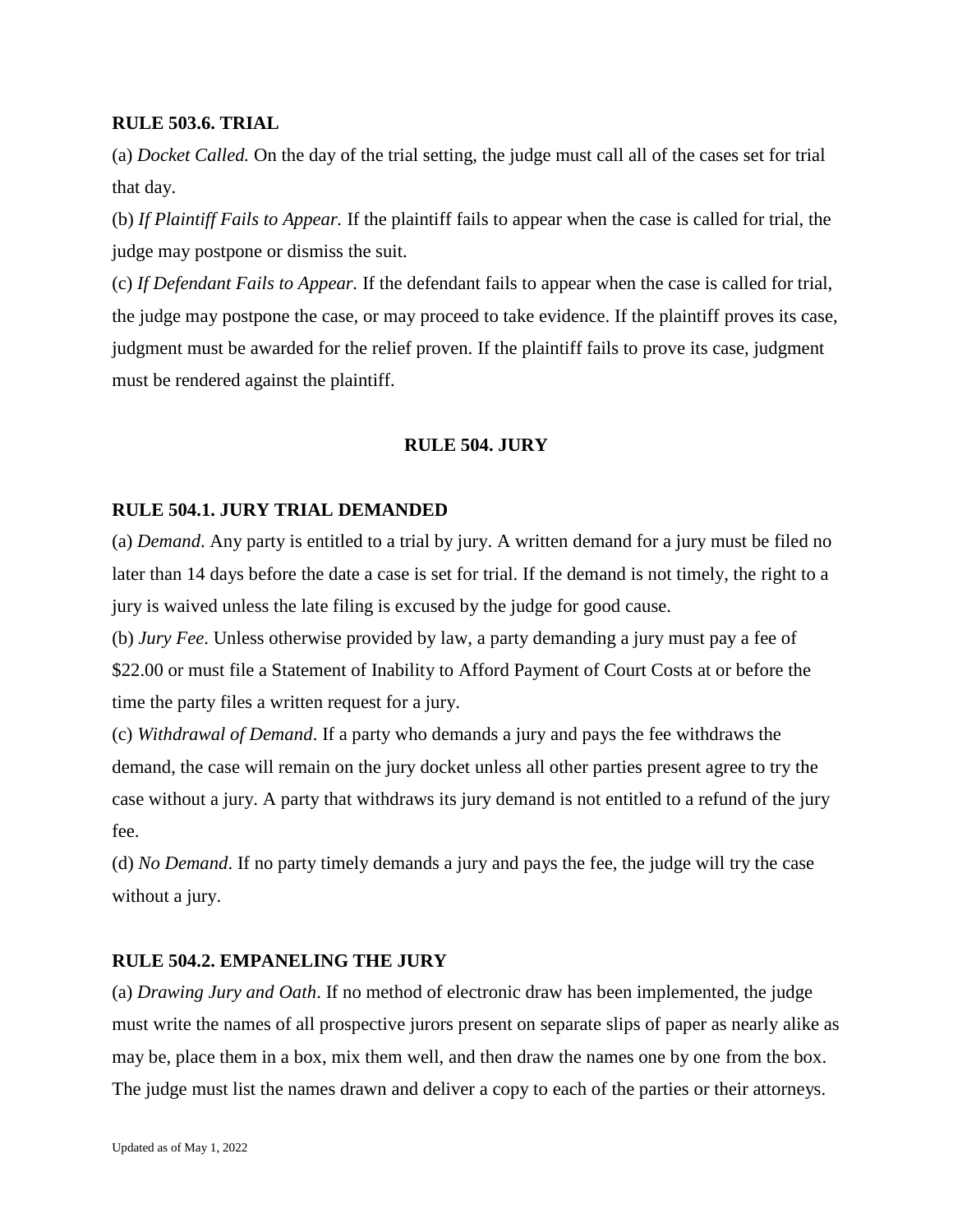(b) *Oath*. After the draw, the judge must swear the panel as follows: "You solemnly swear or affirm that you will give true and correct answers to all questions asked of you concerning your qualifications as a juror."

(c) *Questioning the Jury*. The judge, the parties, or their attorneys will be allowed to question jurors as to their ability to serve impartially in the trial but may not ask the jurors how they will rule in the case. The judge will have discretion to allow or disallow specific questions and determine the amount of time each side will have for this process.

(d) *Challenge for Cause*. A party may challenge any juror for cause. A challenge for cause is an objection made to a juror alleging some fact, such as a bias or prejudice, that disqualifies the juror from serving in the case or that renders the juror unfit to sit on the jury. The challenge must be made during jury questioning. The party must explain to the judge why the juror should be excluded from the jury. The judge must evaluate the questions and answers given and either grant or deny the challenge. When a challenge for cause has been sustained, the juror must be excused.

(e) *Challenges Not for Cause*. After the judge determines any challenges for cause, each party may select up to 3 jurors to excuse for any reason or no reason at all. But no prospective juror may be excused for membership in a constitutionally protected class.

(f) *The Jury*. After all challenges, the first 6 prospective jurors remaining on the list constitute the jury to try the case.

(g) *If Jury Is Incomplete*. If challenges reduce the number of prospective jurors below 6, the judge may direct the sheriff or constable to summon others and allow them to be questioned and challenged by the parties as before, until at least 6 remain.

(h) *Jury Sworn*. When the jury has been selected, the judge must require them to take substantially the following oath: "You solemnly swear or affirm that you will render a true verdict according to the law and the evidence presented."

#### **RULE 504.3. JURY NOT CHARGED**

The judge must not charge the jury.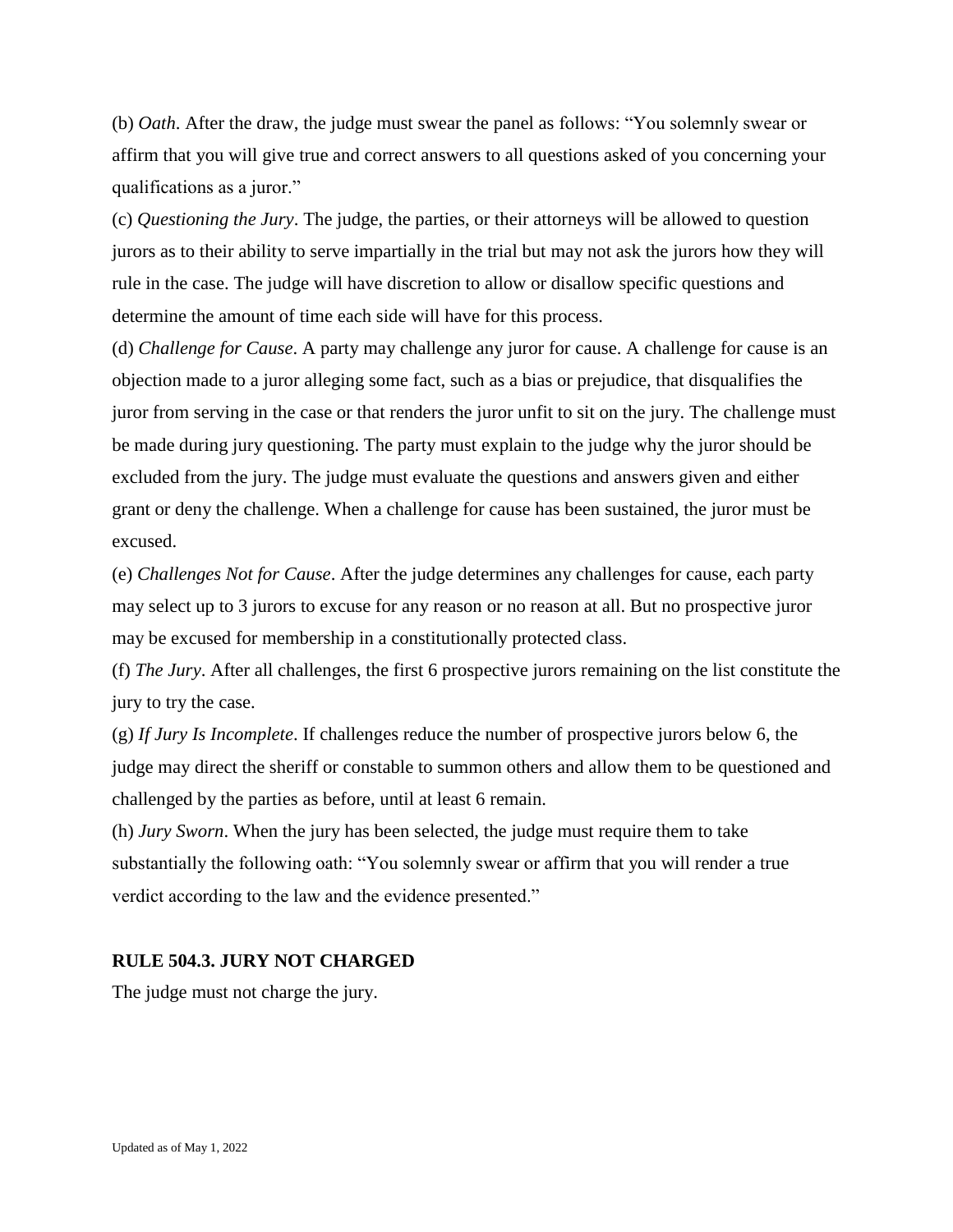### **RULE 504.4. JURY VERDICT FOR SPECIFIC ARTICLES**

When the suit is for the recovery of specific articles and the jury finds for the plaintiff, the jury must assess the value of each article separately, according to the evidence presented at trial.

### **RULE 505. JUDGMENT; NEW TRIAL**

#### **RULE 505.1. JUDGMENT**

(a) *Judgment Upon Jury Verdict*. Where a jury has returned a verdict, the judge must announce the verdict in open court, note it in the court's docket, and render judgment accordingly. The judge may render judgment on the verdict or, if the verdict is contrary to the law or the evidence, judgment notwithstanding the verdict.

(b) *Case Tried by Judge*. When a case has been tried before the judge without a jury, the judge must announce the decision in open court, note the decision in the court's docket, and render judgment accordingly.

(c) *Form*. A judgment must:

(1) clearly state the determination of the rights of the parties in the case;

(2) state who must pay the costs;

(3) be signed by the judge;

(4) be dated the date of the judge's signature; and

(5) if it awards monetary damages, state: "If you are an individual (not a company), your money or property may be protected from being taken to pay this judgment. Find out more by visiting www.texaslawhelp.org/exempt-property. / Si usted es una persona física (y no una compañía), su dinero o propiedad pudieran estar protegidos de ser embargados como pago de esta deuda decretada en juicio en contra suya. Obtenga mayor información visitando el sitio www.texaslawhelp.org/exempt-property."

(d) *Costs*. The judge must award costs allowed by law to the successful party.

(e) *Judgment for Specific Articles*. Where the judgment is for the recovery of specific articles, the judgment must order that the plaintiff recover such specific articles, if they can be found, and if not, then their value as assessed by the judge or jury with interest at the prevailing post-judgment interest rate.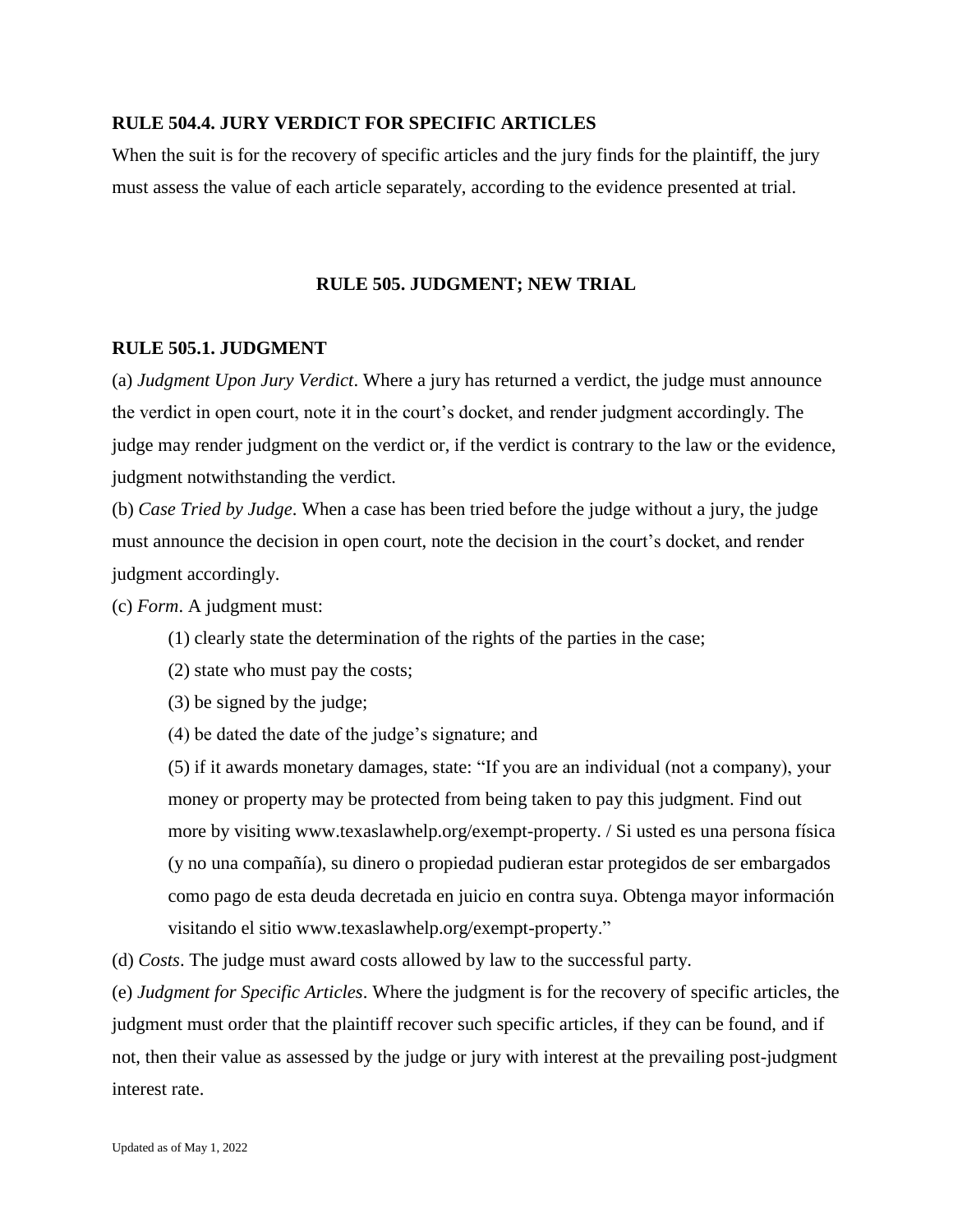# **RULE 505.2. ENFORCEMENT OF JUDGMENT**

Justice court judgments are enforceable in the same method as in county and district court, except as provided by law. When the judgment is for personal property, the court may award a special writ for the seizure and delivery of such property to the plaintiff, and may, in addition to the other relief granted in such cases, enforce its judgment by attachment or fine.

# **RULE 505.3. MOTION TO SET ASIDE; MOTION TO REINSTATE; MOTION FOR NEW TRIAL**

(a) *Motion to Reinstate after Dismissal*. A plaintiff whose case is dismissed may file a motion to reinstate the case no later than 14 days after the dismissal order is signed. The plaintiff must serve the defendant with a copy of the motion no later than the next business day using a method approved under Rule 501.4. The court may reinstate the case for good cause shown. (b) *Motion to Set Aside Default*. A defendant against whom a default judgment is granted may file a motion to set aside the judgment no later than 14 days after the judgment is signed. The defendant must serve the plaintiff with a copy of the motion no later than the next business day using a method approved under Rule 501.4. The court may set aside the judgment and set the case for trial for good cause shown.

(c) *Motion for New Trial*. A party may file a motion for a new trial no later than 14 days after the judgment is signed. The party must serve all other parties with a copy of the motion no later than the next business day using a method approved under Rule 501.4. The judge may grant a new trial upon a showing that justice was not done in the trial of the case. Only one new trial may be granted to either party.

(d) *Motion Not Required*. Failure to file a motion under this rule does not affect a party's right to appeal the underlying judgment.

(e) *Motion Denied as a Matter of Law*. If the judge has not ruled on a motion to set aside, motion to reinstate, or motion for new trial, the motion is automatically denied at 5:00 p.m. on the 21st day after the day the judgment was signed.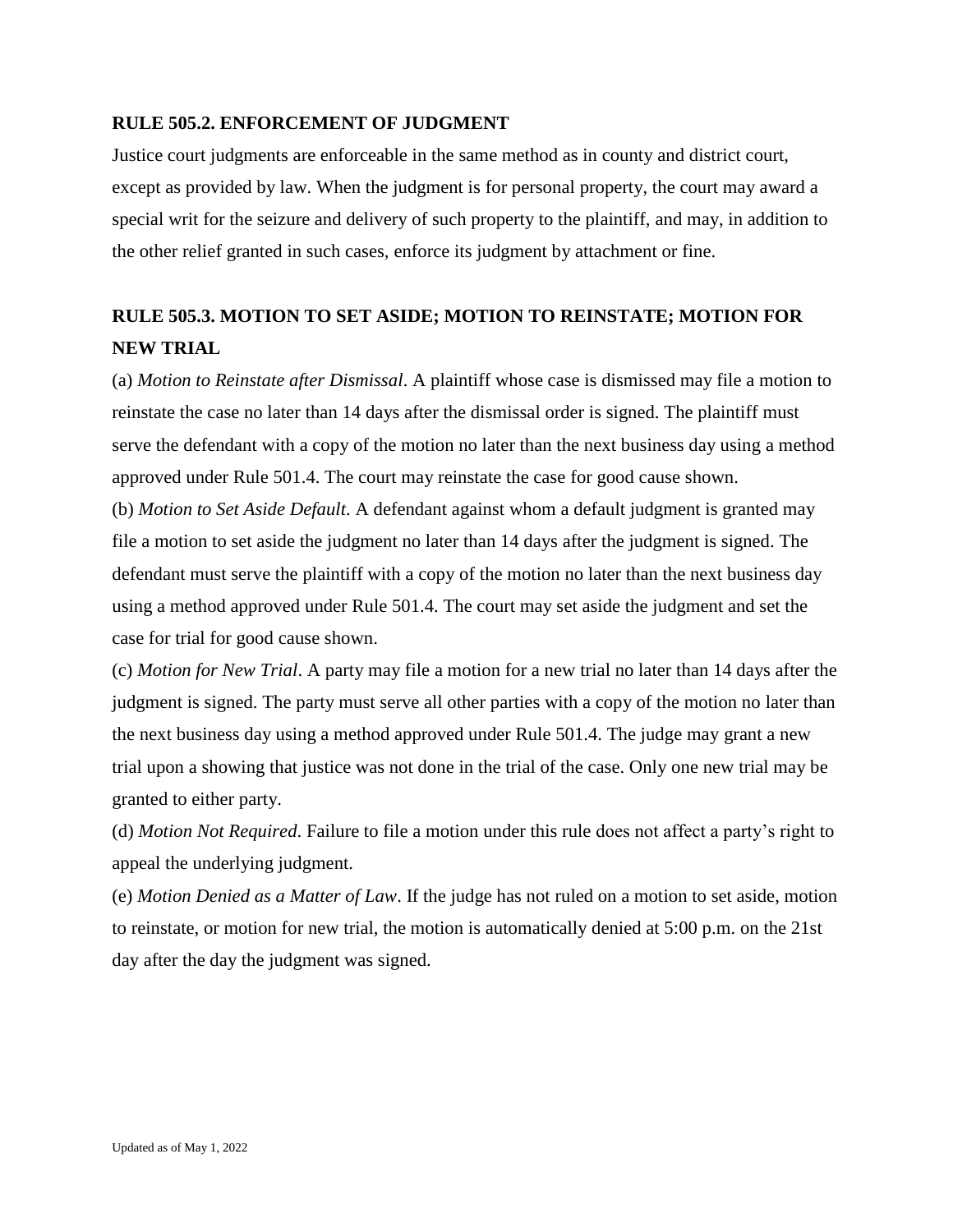#### **RULE 506. APPEAL**

#### **RULE 506.1. APPEAL**

(a) *How Taken; Time.* A party may appeal a judgment by filing a bond, making a cash deposit, or filing a Statement of Inability to Afford Payment of Court Costs with the justice court within 21 days after the judgment is signed or the motion to reinstate, motion to set aside, or motion for new trial, if any, is denied.

(b) *Amount of Bond; Sureties; Terms.* A plaintiff must file a \$500 bond. A defendant must file a bond in an amount equal to twice the amount of the judgment. The bond must be supported by a surety or sureties approved by the judge. The bond must be payable to the appellee and must be conditioned on the appellant's prosecution of its appeal to effect and payment of any judgment and all costs rendered against it on appeal.

(c) *Cash Deposit in Lieu of Bond.* In lieu of filing a bond, an appellant may deposit with the clerk of the court cash in the amount required of the bond. The deposit must be payable to the appellee and must be conditioned on the appellant's prosecution of its appeal to effect and payment of any judgment and all costs rendered against it on appeal.

(d) *Statement of Inability to Afford Payment of Court Costs.*

(1) Filing. An appellant who cannot furnish a bond or pay a cash deposit in the amount required may instead file a Statement of Inability to Afford Payment of Court Costs. The Statement must be on the form approved by the Supreme Court or include the information required by the Court-approved form and may be the same one that was filed with the petition.

(2) Contest. The Statement may be contested as provided in Rule 502.3(d) within 7 days after the opposing party receives notice that the Statement was filed.

(3) Appeal If Contest Sustained. If the contest is sustained, the appellant may appeal that decision by filing notice with the justice court within 7 days of that court's written order. The justice court must then forward all related documents to the county court for resolution. The county court must set the matter for hearing within 14 days and hear the contest de novo, as if there had been no previous hearing, and if the appeal is granted, must direct the justice court to transmit to the clerk of the county court the transcript, records, and papers of the case, as provided in these rules.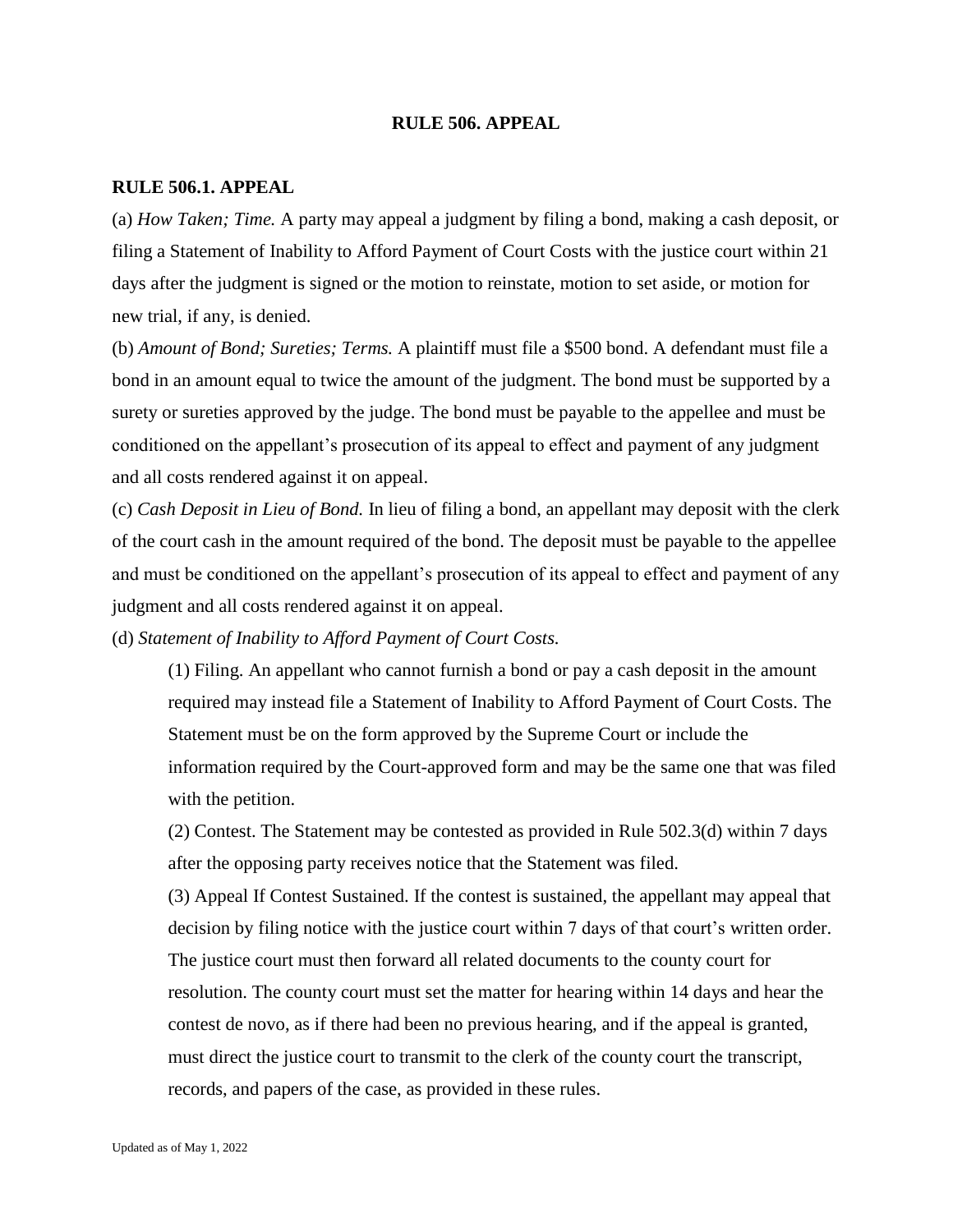(4) If No Appeal or If Appeal Overruled. If the appellant does not appeal the ruling sustaining the contest, or if the county court denies the appeal, the appellant may, within five days, post an appeal bond or make a cash deposit in compliance with this rule.

(e) *Notice to Other Parties Required*. If a Statement of Inability to Afford Payment of Court Costs is filed, the court must provide notice to all other parties that the Statement was filed no later than the next business day. Within 7 days of filing a bond or making a cash deposit, an appellant must serve written notice of the appeal on all other parties using a method approved under Rule 501.4.

(f) *No Default on Appeal Without Compliance With Rule.* The county court to which an appeal is taken must not render default judgment against any party without first determining that the appellant has fully complied with this rule.

(g) *No Dismissal of Appeal Without Opportunity for Correction*. An appeal must not be dismissed for defects or irregularities in procedure, either of form or substance, without allowing the appellant, after 7 days' notice from the court, the opportunity to correct such defect.

(h) *Appeal Perfected*. An appeal is perfected when a bond, cash deposit, or Statement of Inability to Afford Payment of Court Costs is filed in accordance with this rule.

(i) *Costs*. The appellant must pay the costs on appeal to a county court in accordance with Rule 143a.

#### **RULE 506.2. RECORD ON APPEAL**

When an appeal has been perfected from the justice court, the judge must immediately send to the clerk of the county court a certified copy of all docket entries, a certified copy of the bill of costs, and the original papers in the case.

#### **RULE 506.3. TRIAL DE NOVO**

The case must be tried de novo in the county court. A trial de novo is a new trial in which the entire case is presented as if there had been no previous trial.

### **RULE 506.4. WRIT OF CERTIORARI**

(a) *Application*. Except in eviction cases, after final judgment in a case tried in justice court, a party may apply to the county court for a writ of certiorari.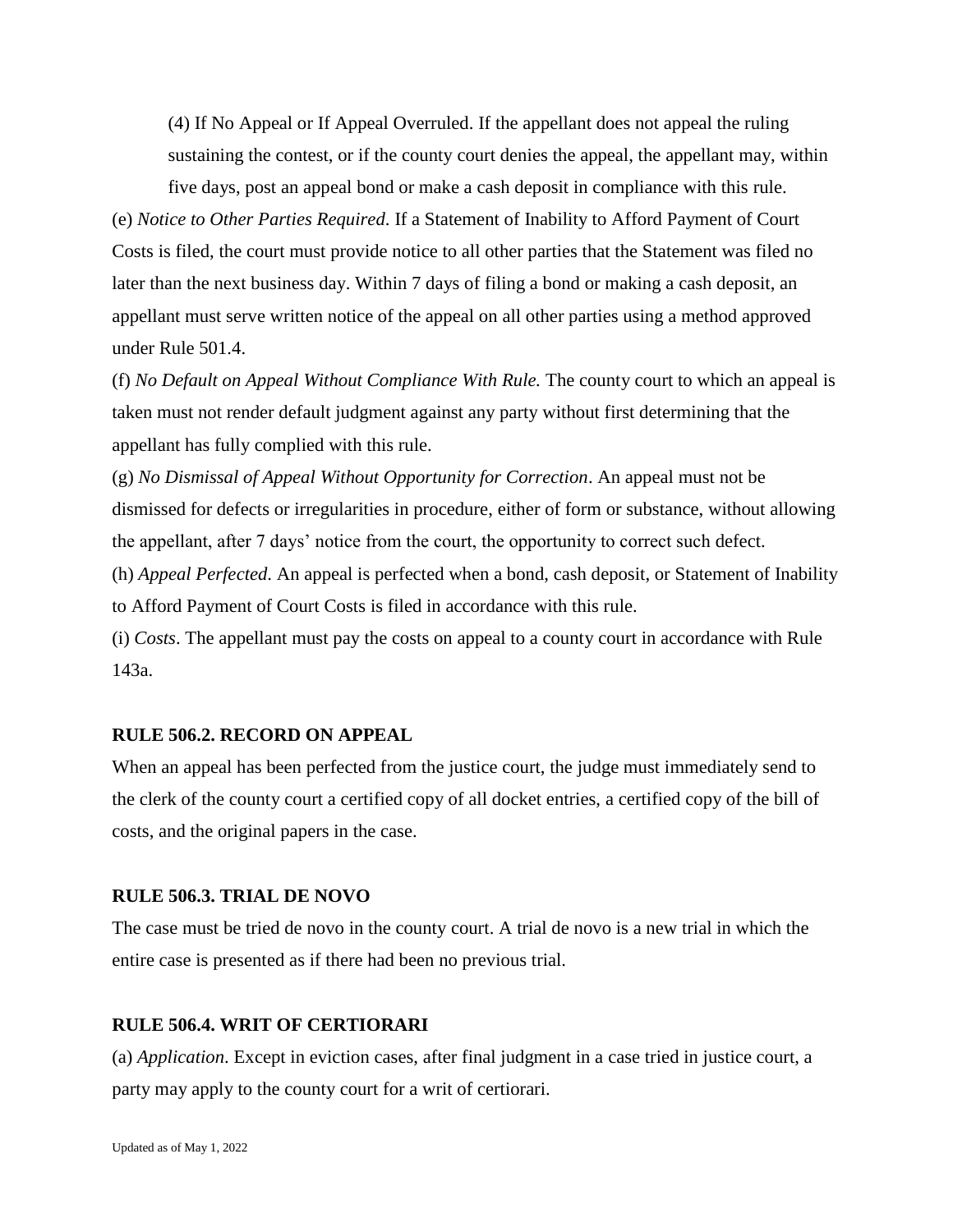(b) *Grounds.* An application must be granted only if it contains a sworn statement setting forth facts showing that either:

(1) the justice court did not have jurisdiction; or

(2) the final determination of the suit worked an injustice to the applicant that was not caused by the applicant's own inexcusable neglect.

(c) *Bond, Cash Deposit, or Sworn Statement of Inability to Pay Required.* If the application is granted, a writ of certiorari must not issue until the applicant has filed a bond, made a cash deposit, or filed a Statement of Inability to Afford Payment of Court Costs that complies with Rule 145.

(d) *Time for Filing*. An application for writ of certiorari must be filed within 90 days after the date the final judgment is signed.

(e) *Contents of Writ*. The writ of certiorari must command the justice court to immediately make and certify a copy of the entries in the case on the docket, and immediately transmit the transcript of the proceedings in the justice court, together with the original papers and a bill of costs, to the proper court.

(f) *Clerk to Issue Writ and Citation.* When the application is granted and the bond, cash deposit, or Statement of Inability to Afford Payment of Court Costs has been filed, the clerk must issue a writ of certiorari to the justice court and citation to the adverse party.

(g) *Stay of Proceedings.* When the writ of certiorari is served on the justice court, the court must stay further proceedings on the judgment and comply with the writ.

(h) *Cause Docketed*. The action must be docketed in the name of the original plaintiff, as plaintiff, and of the original defendant, as defendant.

(i) *Motion to Dismiss*. Within 30 days after the service of citation on the writ of certiorari, the adverse party may move to dismiss the certiorari for want of sufficient cause appearing in the affidavit, or for want of sufficient bond. If the certiorari is dismissed, the judgment must direct the justice court to proceed with the execution of the judgment below.

(j) *Amendment of Bond or Oath*. The affidavit or bond may be amended at the discretion of the court in which it is filed.

(k) *Trial De Novo*. The case must be tried de novo in the county court and judgment must be rendered as in cases appealed from justice courts. A trial de novo is a new trial in which the entire case is presented as if there had been no previous trial.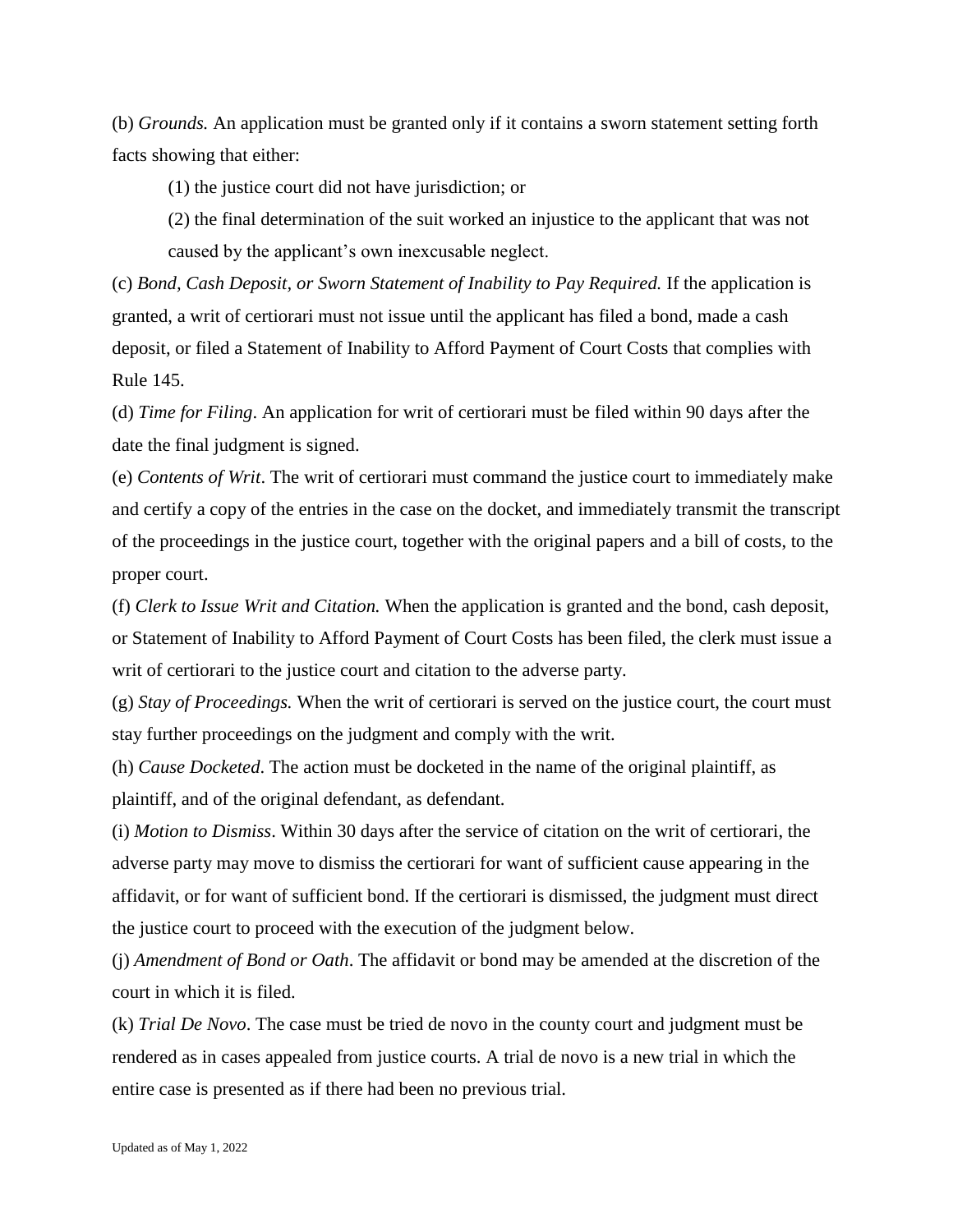# **RULE 507. ADMINISTRATIVE RULES FOR JUDGES AND COURT PERSONNEL**

# **RULE 507.1. PLENARY POWER**

A justice court loses plenary power over a case when an appeal is perfected or if no appeal is perfected, 21 days after the later of the date judgment is signed or the date a motion to set aside, motion to reinstate, or motion for new trial, if any, is denied.

# **RULE 507.2. FORMS**

The court may provide forms to enable a party to file documents that comply with these rules. No party may be forced to use the court's forms.

# **RULE 507.3. DOCKET AND OTHER RECORDS**

(a) *Docket.* Each judge must keep a civil docket in a permanent record containing the following information:

(1) the title of all suits commenced before the court;

(2) the date when the first process was issued against the defendant, when returnable, and the nature of that process;

(3) the date when the parties, or either of them, appeared before the court, either with or without a citation;

(4) a description of the petition and any documents filed with the petition;

- (5) every adjournment, stating at whose request and to what time;
- (6) the date of the trial, stating whether the same was by a jury or by the judge;
- (7) the verdict of the jury, if any;
- (8) the judgment signed by the judge and the date the judgment was signed;

(9) all applications for setting aside judgments or granting new trials and the orders of the judge thereon, with the date;

(10) the date of issuing execution, to whom directed and delivered, and the amount of debt, damages and costs and, when any execution is returned, the date of the return and the manner in which it was executed; and

(11) all stays and appeals that may be taken, and the date when taken, the amount of the bond and the names of the sureties.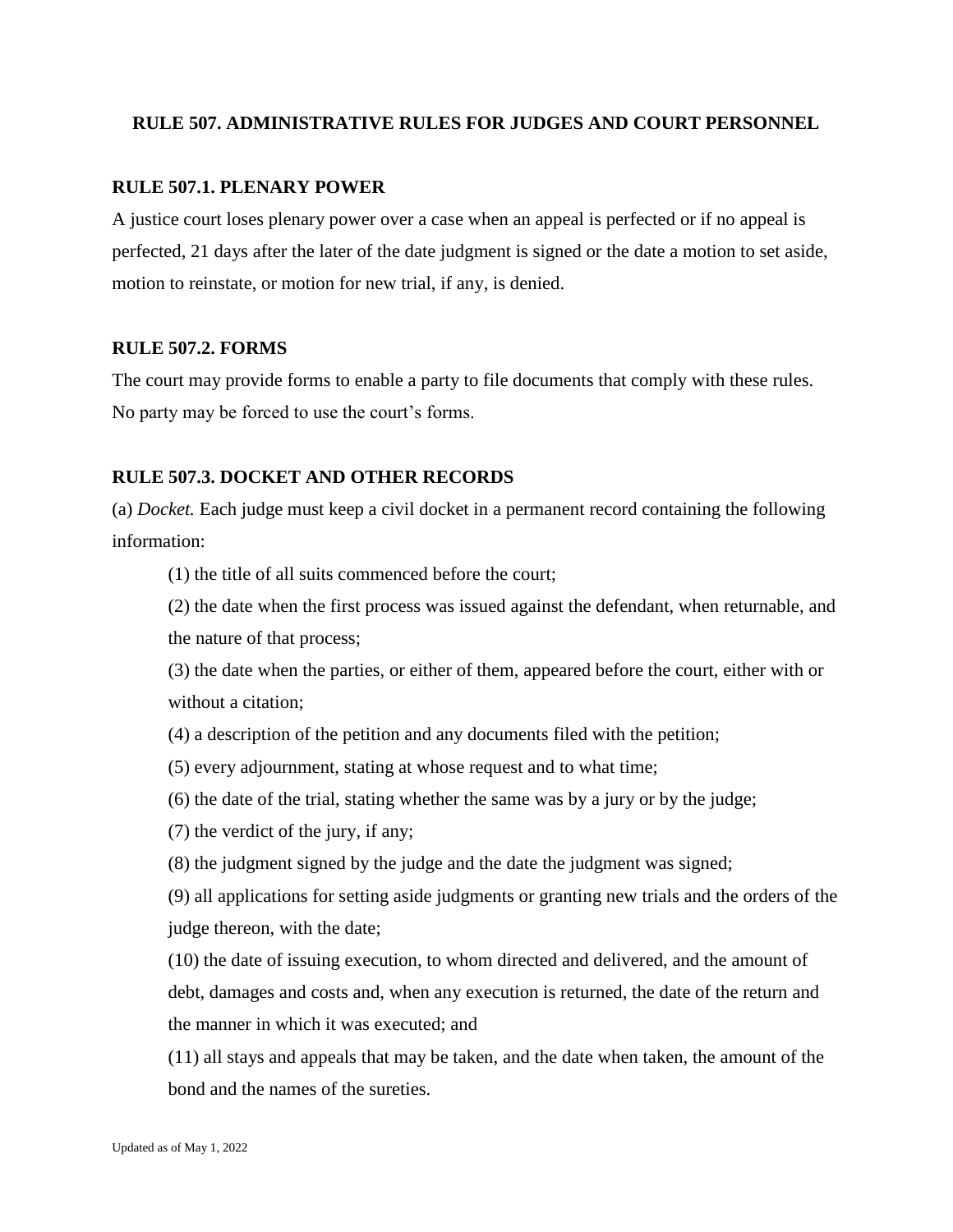(b) *Other Records.* The judge must also keep copies of all documents filed; other dockets, books, and records as may be required by law or these rules; and a fee book in which all costs accruing in every suit commenced before the court are taxed.

(c) *Form of Records*. All records required to be kept under this rule may be maintained electronically.

# **RULE 507.4. ISSUANCE OF WRITS**

Every writ from the justice courts must be in writing and be issued and signed by the judge officially. The style thereof must be "The State of Texas." It must, except where otherwise specially provided by law or these rules, be directed to the person or party upon whom it is to be served, be made returnable to the court, and note the date of its issuance.

# **RULE 508. DEBT CLAIM CASES**

#### **RULE 508.1. APPLICATION**

Rule 508 applies to a claim for the recovery of a debt brought by an assignee of a claim, a financial institution, a debt collector or collection agency, or a person or entity primarily engaged in the business of lending money at interest.

#### **RULE 508.2. PETITION**

(a) *Contents*. In addition to the information required by Rule 502.2, a petition filed in a lawsuit governed by this rule must contain the following information:

- (1) Credit Accounts. In a claim based upon a credit card, revolving credit, or open account, the petition must state:
	- (A) the account name or credit card name;
	- (B) the account number (which may be masked);
	- (C) the date of issue or origination of the account, if known;
	- (D) the date of charge-off or breach of the account, if known;
	- (E) the amount owed as of a date certain; and
	- (F) whether the plaintiff seeks ongoing interest.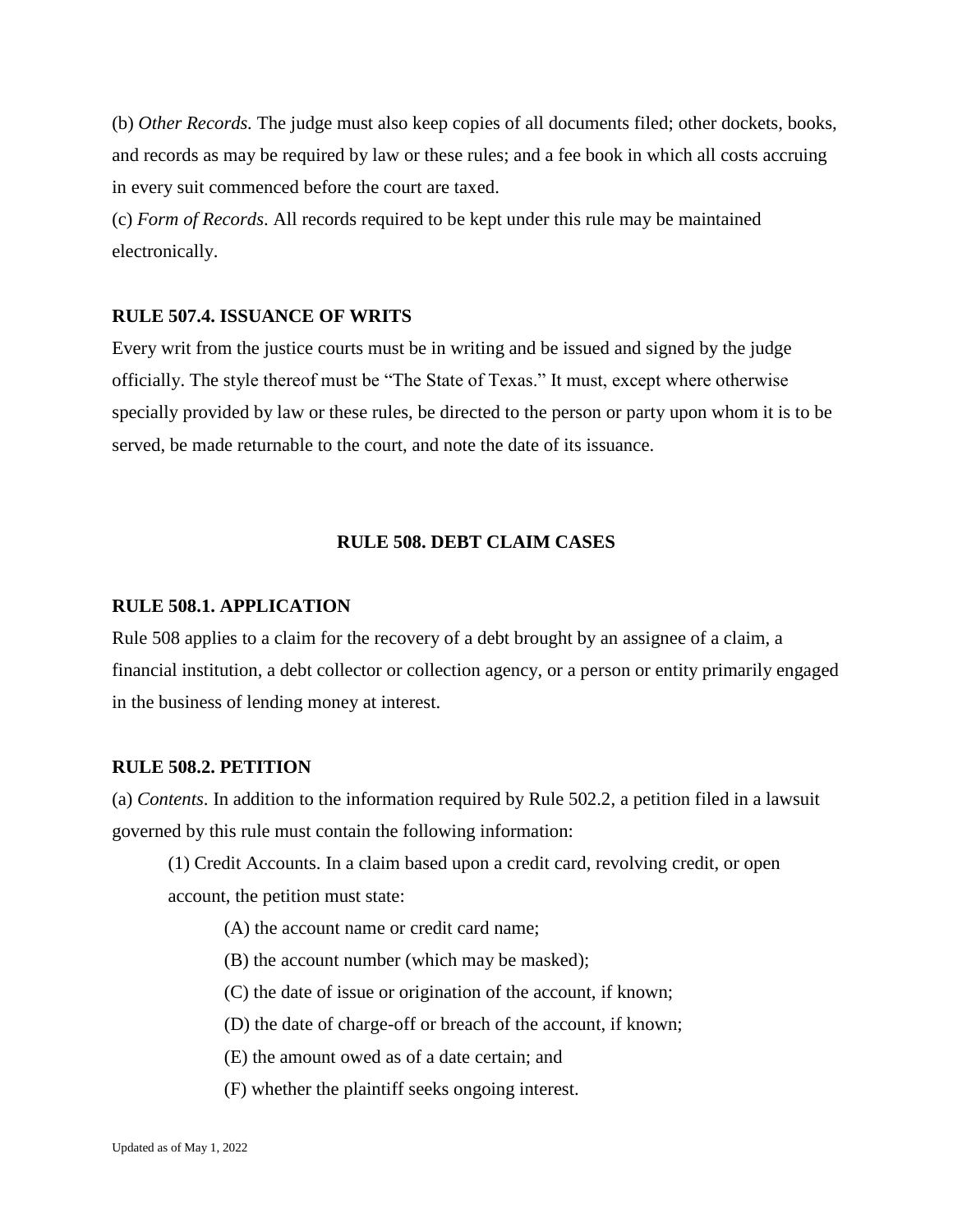(2) Personal and Business Loans. In a claim based upon a promissory note or other promise to pay a specific amount as of a date certain, the petition must state:

(A) the date and amount of the original loan;

(B) whether the repayment of the debt was accelerated, if known;

(C) the date final payment was due;

(D) the amount due as of the final payment date;

(E) the amount owed as of a date certain; and

(F) whether plaintiff seeks ongoing interest.

(3) Ongoing Interest. If a plaintiff seeks ongoing interest, the petition must state:

(A) the effective interest rate claimed;

(B) whether the interest rate is based upon contract or statute; and

(C) the dollar amount of interest claimed as of a date certain.

(4) Assigned Debt. If the debt that is the subject of the claim has been assigned or transferred, the petition must state:

(A) that the debt claim has been transferred or assigned;

(B) the date of the transfer or assignment;

(C) the name of any prior holders of the debt; and

(D) the name or a description of the original creditor.

#### **RULE 508.3. DEFAULT JUDGMENT**

(a) *Generally*. If the defendant does not file an answer to a claim by the answer date or otherwise appear in the case, the judge must promptly render a default judgment upon the plaintiff's proof of the amount of damages. A default judgment must comply with Rule 505.1. When a default judgment is signed, the clerk must comply with Rule 503.1(d) and immediately mail written notice of the judgment to the defendant at the address provided by the plaintiff.

(b) *Proof of the Amount of Damages*.

(1) Evidence Must Be Served or Submitted. Evidence of plaintiff's damages must either be attached to the petition and served on the defendant or submitted to the court after defendant's failure to answer by the answer date.

(2) Form of Evidence. Evidence of plaintiff's damages may be offered in a sworn statement or in live testimony. The evidence offered may include documentary evidence.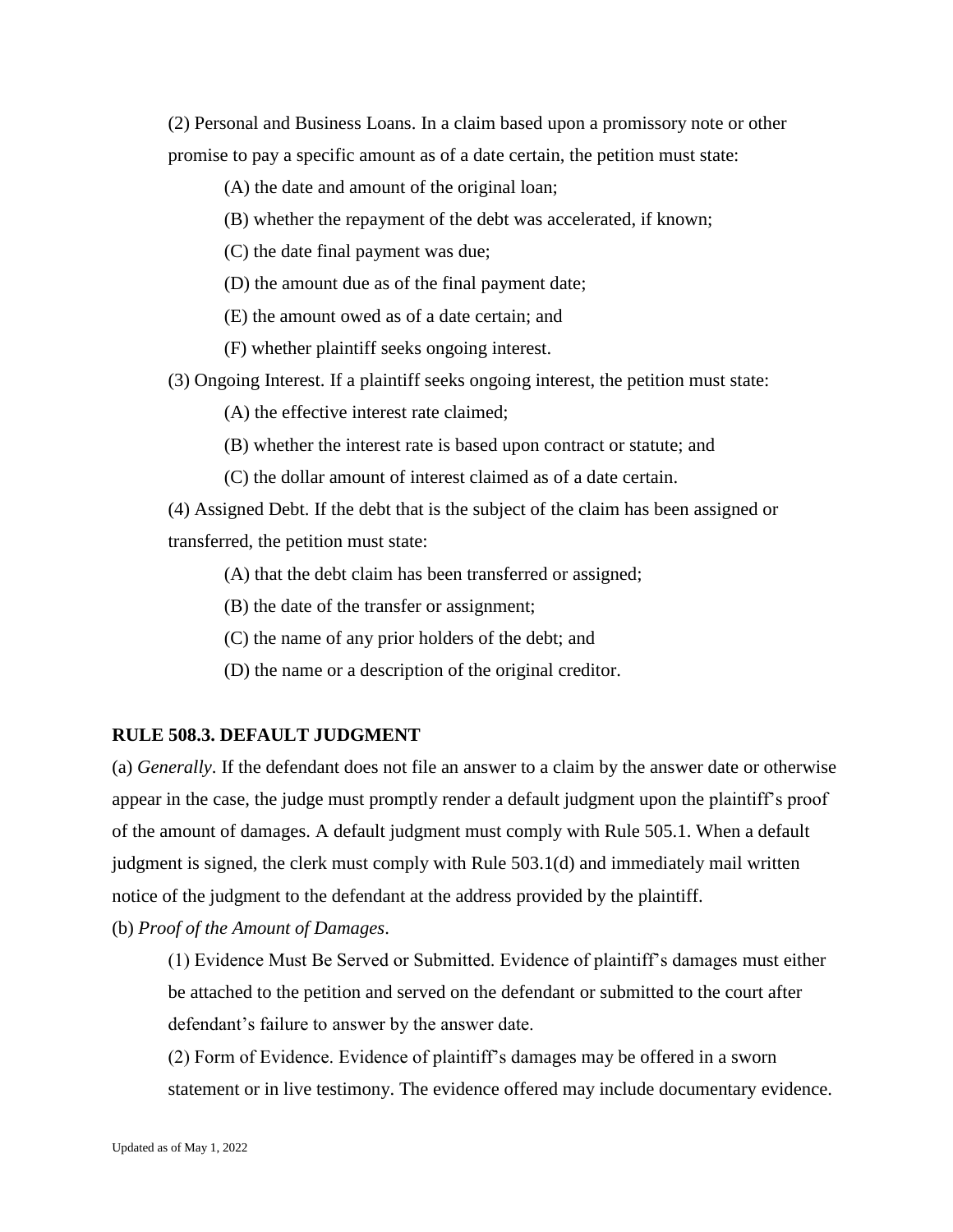(3) Establishment of the Amount of Damages. The amount of damages is established by evidence:

(A) that the account or loan was issued to the defendant and the defendant is obligated to pay it;

(B) that the account was closed or the defendant breached the terms of the account or loan agreement;

(C) of the amount due on the account or loan as of a date certain after all payment credits and offsets have been applied; and

(D) that the plaintiff owns the account or loan and, if applicable, how the plaintiff acquired the account or loan.

(4) Documentary Evidence Offered By Sworn Statement. Documentary evidence may be considered if it is attached to a sworn statement made by the plaintiff or its representative, a prior holder of the debt or its representative, or the original creditor or its representative, that attests to the following:

(A) the documents were kept in the regular course of business;

(B) it was the regular course of business for an employee or representative with knowledge of the act recorded to make the record or to transmit information to be included in such record;

(C) the documents were created at or near the time or reasonably soon thereafter; and

(D) the documents attached are the original or exact duplicates of the original. (5) Consideration of Sworn Statement. A judge is not required to accept a sworn statement if the source of information or the method or circumstances of preparation indicate lack of trustworthiness. But a judge may not reject a sworn statement only because it is not made by the original creditor or because the documents attested to were created by a third party and subsequently incorporated into and relied upon by the business of the plaintiff.

(c) *Hearing*. The judge may enter a default judgment without a hearing if the plaintiff submits sufficient written evidence of its damages and should do so to avoid undue expense and delay. Otherwise, the plaintiff may request a default judgment hearing at which the plaintiff must appear, in person or by telephonic or electronic means, and prove its damages. If the plaintiff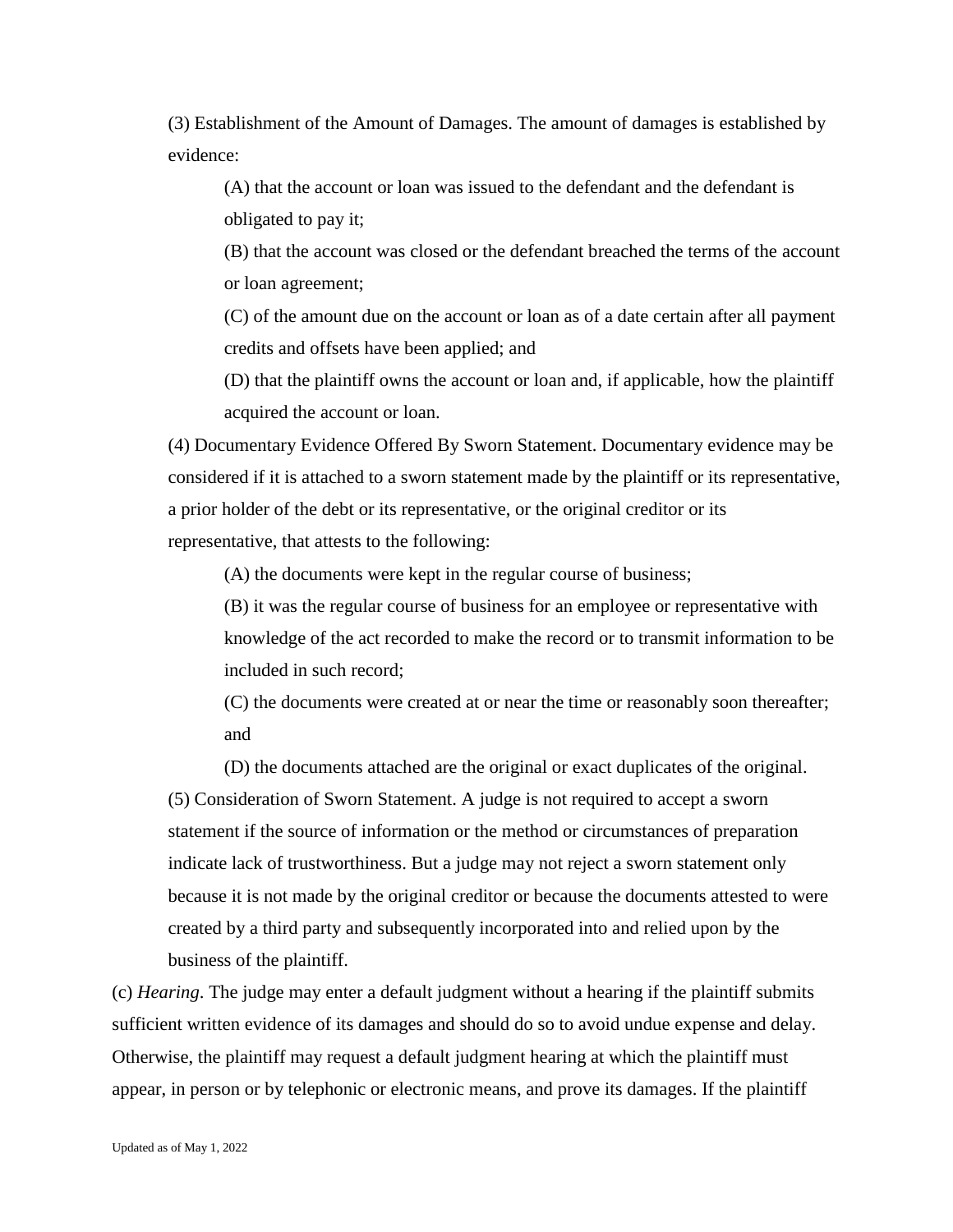proves its damages, the judge must render judgment for the plaintiff in the amount proven. If the plaintiff is unable to prove its damages, the judge must render judgment in favor of the defendant.

(d) *Appearance*. If the defendant files an answer or otherwise appears in a case before a default judgment is signed by the judge, the judge must not render a default judgment and must set the case for trial.

(e) *Post-Answer Default*. If a defendant who has answered fails to appear for trial, the court may proceed to hear evidence on liability and damages and render judgment accordingly.

## **RULE 509. REPAIR AND REMEDY CASES**

# **RULE 509.1. APPLICABILITY OF RULE**

Rule 509 applies to a lawsuit filed in a justice court by a residential tenant under Chapter 92, Subchapter B of the Texas Property Code to enforce the landlord's duty to repair or remedy a condition materially affecting the physical health or safety of an ordinary tenant.

#### **RULE 509.2. CONTENTS OF PETITION; COPIES; FORMS AND AMENDMENTS**

(a) *Contents of Petition*. The petition must be in writing and must include the following:

(1) the street address of the residential rental property;

(2) a statement indicating whether the tenant has received in writing the name and business street address of the landlord and landlord's management company;

(3) to the extent known and applicable, the name, business street address, and telephone number of the landlord and the landlord's management company, on-premises manager, and rent collector serving the residential rental property;

(4) for all notices the tenant gave to the landlord requesting that the condition be repaired or remedied:

(A) the date of the notice;

(B) the name of the person to whom the notice was given or the place where the notice was given;

(C) whether the tenant's lease is in writing and requires written notice;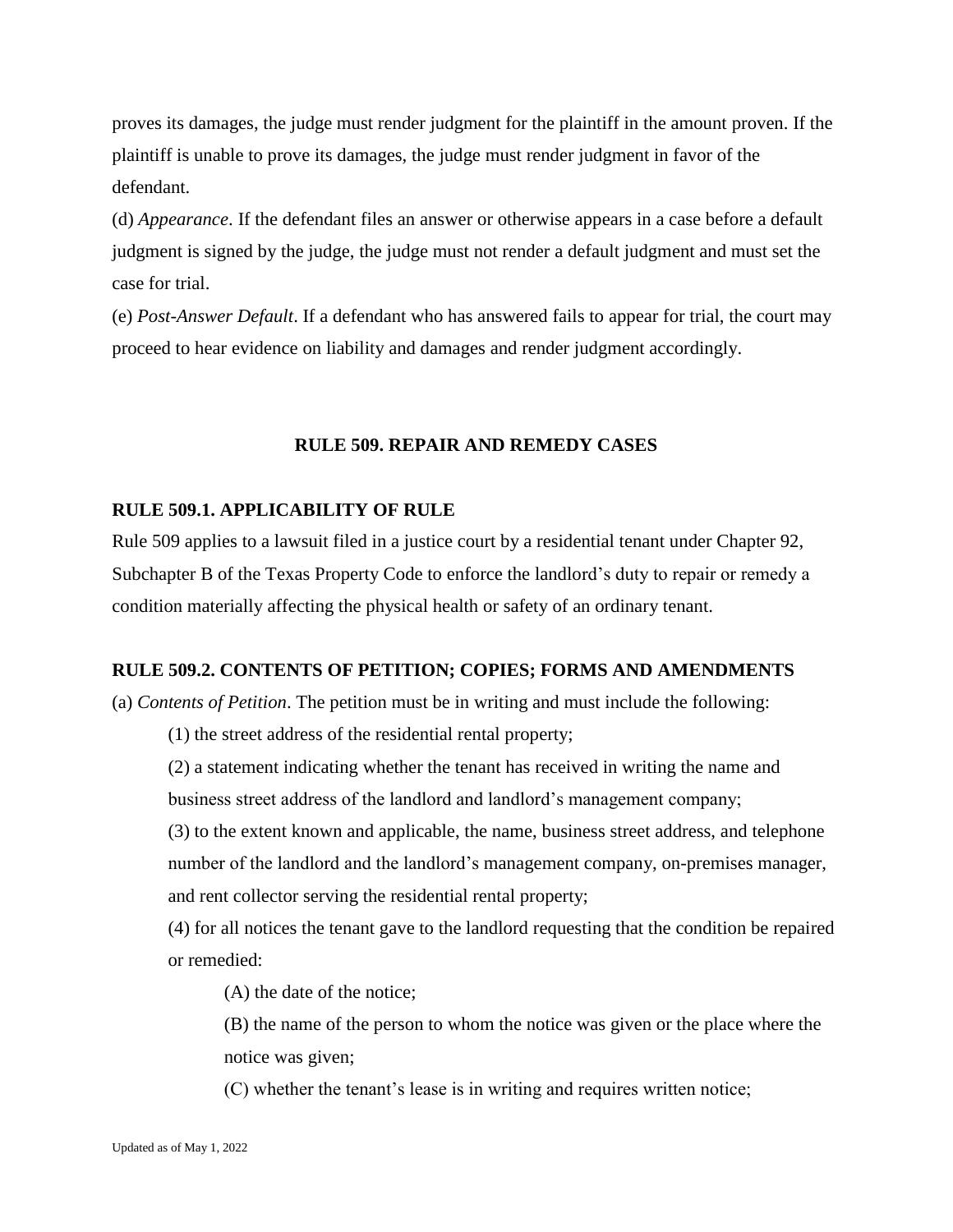(D) whether the notice was in writing or oral;

(E) whether any written notice was given by certified mail, return receipt requested, or by registered mail; and

(F) whether the rent was current or had been timely tendered at the time notice was given;

(5) a description of the property condition materially affecting the physical health or safety of an ordinary tenant that the tenant seeks to have repaired or remedied; (6) a statement of the relief requested by the tenant, including an order to repair or remedy a condition, a reduction in rent, actual damages, civil penalties, attorney's fees, and court costs;

(7) if the petition includes a request to reduce the rent:

(A) the amount of rent paid by the tenant, the amount of rent paid by the government, if known, the rental period, and when the rent is due; and

(B) the amount of the requested rent reduction and the date it should begin;

(8) a statement that the total relief requested does not exceed \$20,000, excluding interest and court costs but including attorney's fees; and

(9) the tenant's name, address, and telephone number.

(b) *Copies*. The tenant must provide the court with copies of the petition and any attachment to the petition for service on the landlord.

(c) *Forms and Amendments*. A petition substantially in the form promulgated by the Supreme Court is sufficient. A suit may not be dismissed for a defect in the petition unless the tenant is given an opportunity to correct the defect and does not promptly correct it.

### **RULE 509.3. CITATION: ISSUANCE; APPEARANCE DATE; ANSWER**

(a) *Issuance*. When the tenant files a written petition with a justice court, the judge must immediately issue citation directed to the landlord, commanding the landlord to appear before such judge at the time and place named in the citation.

(b) *Appearance Date; Answer*. The appearance date on the citation must not be less than 10 days nor more than 21 days after the petition is filed. For purposes of this rule, the appearance date on the citation is the trial date. The landlord may, but is not required to, file a written answer on or before the appearance date.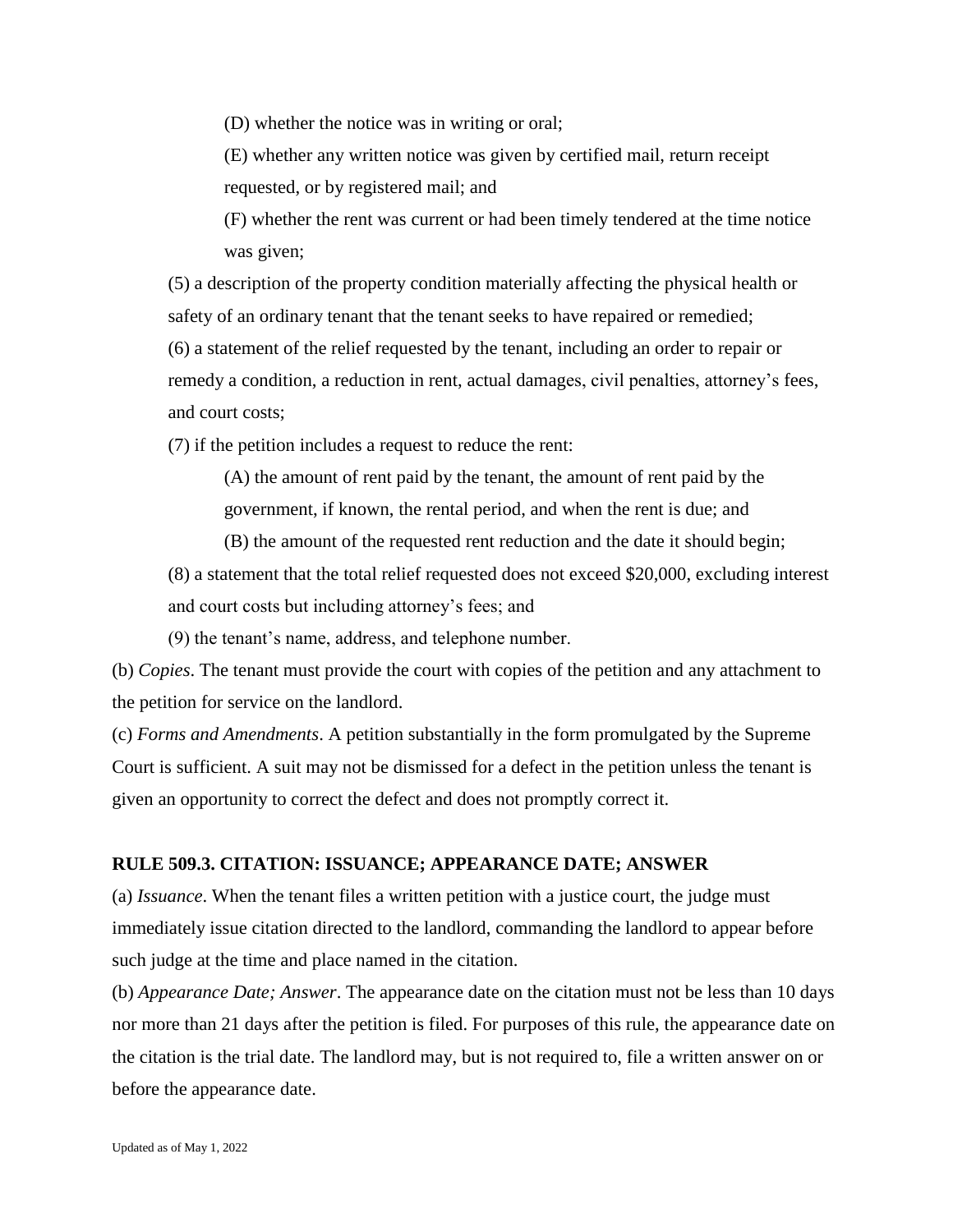# **RULE 509.4. SERVICE AND RETURN OF CITATION; ALTERNATIVE SERVICE OF CITATION**

(a) *Service and Return of Citation*. The sheriff, constable, or other person authorized by Rule 501.2 who receives the citation must serve the citation by delivering a copy of it, along with a copy of the petition and any attachments, to the landlord at least 6 days before the appearance date. At least one day before the appearance date, the person serving the citation must file a return of service with the court that issued the citation. The citation must be issued, served, and returned in like manner as ordinary citations issued from a justice court.

### (b) *Alternative Service of Citation*.

(1) If the petition does not include the landlord's name and business street address, or if, after making diligent efforts on at least two occasions, the officer or authorized person is unsuccessful in serving the citation on the landlord under (a), the officer or authorized person must serve the citation by delivering a copy of the citation, petition, and any attachments to:

(A) the landlord's management company if the tenant has received written notice of the name and business street address of the landlord's management company; or

(B) if  $(b)(1)(A)$  does not apply and the tenant has not received the landlord's name and business street address in writing, the landlord's authorized agent for service of process, which may be the landlord's management company, onpremises manager, or rent collector serving the residential rental property.

(2) If the officer or authorized person is unsuccessful in serving citation under  $(b)(1)$  after making diligent efforts on at least two occasions at either the business street address of the landlord's management company, if  $(b)(1)(A)$  applies, or at each available business street address of the landlord's authorized agent for service of process, if  $(b)(1)(B)$ applies, the officer or authorized person must execute and file in the justice court a sworn statement that the officer or authorized person made diligent efforts to serve the citation on at least two occasions at all available business street addresses of the landlord and, to the extent applicable, the landlord's management company, on-premises manager, and rent collector serving the residential rental property, providing the times, dates, and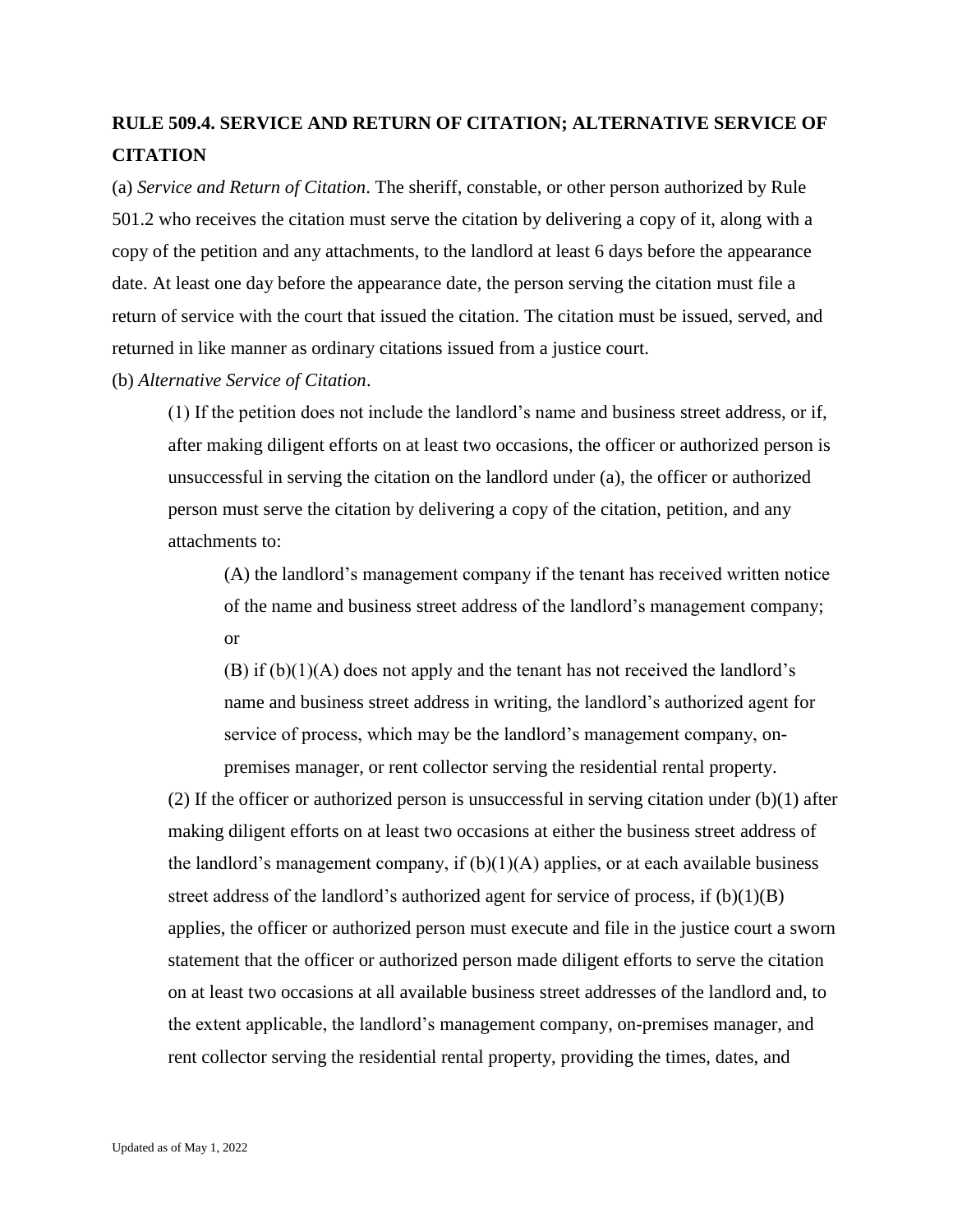places of each attempted service. The judge may then authorize the officer or authorized person to serve citation by:

(A) delivering a copy of the citation, petition, and any attachments to someone over the age of 16 years, at any business street address listed in the petition, or, if nobody answers the door at a business street address, either placing the citation, petition, and any attachments through a door mail chute or slipping them under the front door, and if neither of these latter methods is practical, affixing the citation, petition, and any attachments to the front door or main entry to the business street address;

(B) within 24 hours of complying with (b)(2)(A), sending by first class mail a true copy of the citation, petition, and any attachments addressed to the landlord at the landlord's business street address provided in the petition; and

(C) noting on the return of the citation the date of delivery under  $(b)(2)(A)$  and the date of mailing under (b)(2)(B).

The delivery and mailing to the business street address under  $(b)(2)(A)-(B)$  must occur at least 6 days before the appearance date. At least one day before the appearance date, a return of service must be completed and filed in accordance with Rule 501.3 with the court that issued the citation. It is not necessary for the tenant to request the alternative service authorized by this rule.

### **RULE 509.5. DOCKETING AND TRIAL; FAILURE TO APPEAR**

(a) *Docketing and Trial*. The case must be docketed and tried as other cases. The judge may develop the facts of the case in order to ensure justice.

(b) *Failure to Appear*.

(1) If the tenant appears at trial and the landlord has been duly served and fails to appear at trial, the judge may proceed to hear evidence. If the tenant establishes that the tenant is entitled to recover, the judge must render judgment against the landlord in accordance with the evidence.

(2) If the tenant fails to appear for trial, the judge may dismiss the lawsuit.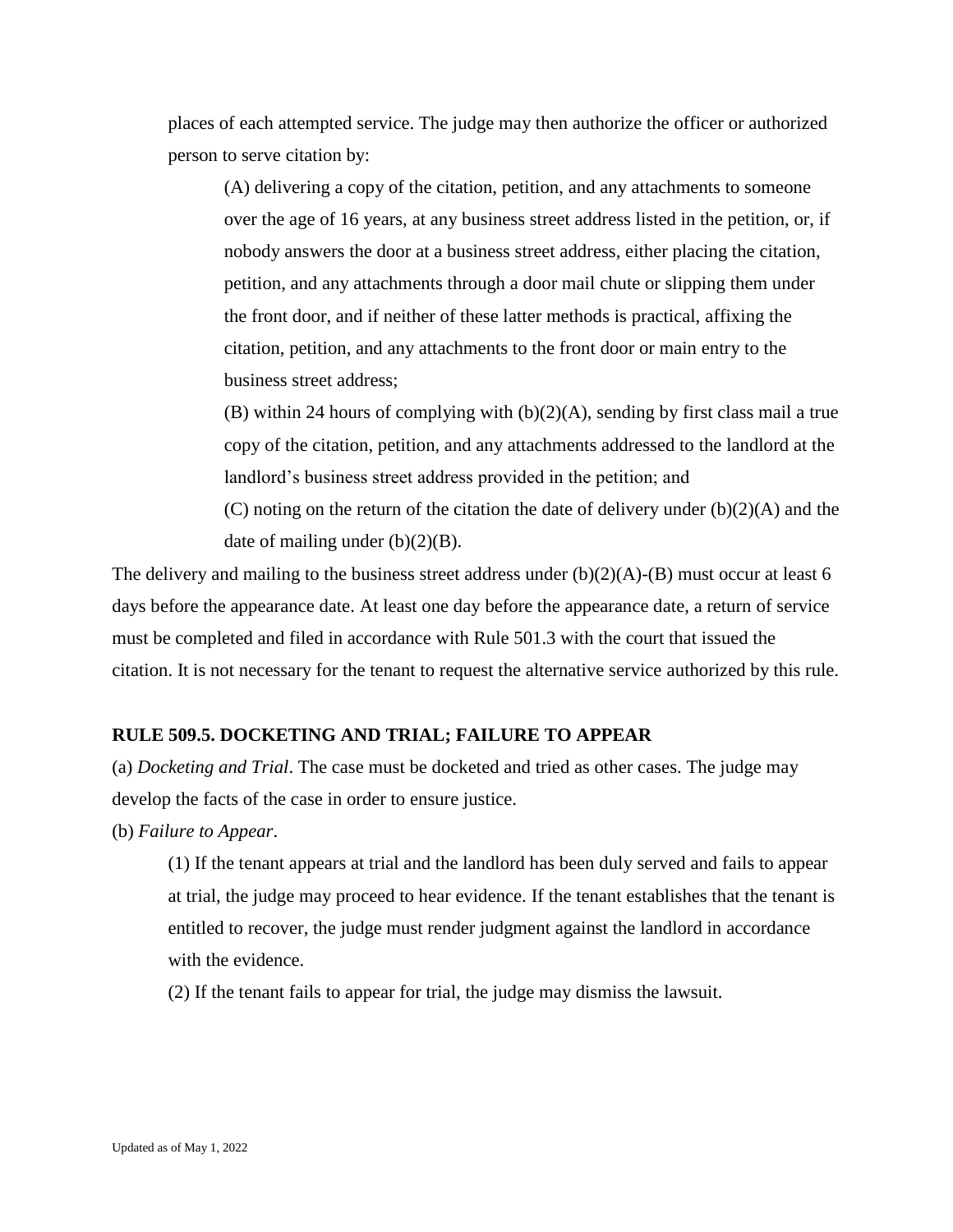# **RULE 509.6. JUDGMENT: AMOUNT; FORM AND CONTENT; ISSUANCE AND SERVICE; FAILURE TO COMPLY**

(a) *Amount*. Judgment may be rendered against the landlord for failure to repair or remedy a condition at the residential rental property if the total judgment does not exceed \$20,000, excluding interest and court costs but including attorney's fees. Any party who prevails in a lawsuit brought under these rules may recover the party's court costs and reasonable attorney's fees as allowed by law.

(b) *Form and Content*.

(1) The judgment must comply with Rule 505.1 and must include the names of the parties to the proceeding and the street address of the residential rental property where the condition is to be repaired or remedied.

(2) In the judgment, the judge may:

(A) order the landlord to take reasonable action to repair or remedy the condition; (B) order a reduction in the tenant's rent, from the date of the first repair notice, in proportion to the reduced rental value resulting from the condition until the condition is repaired or remedied;

(C) award a civil penalty of one month's rent plus \$500;

(D) award the tenant's actual damages; and

(E) award court costs and attorney's fees, excluding any attorney's fees for a claim for damages relating to a personal injury.

(3) If the judge orders the landlord to repair or remedy a condition, the judgment must include in reasonable detail the actions the landlord must take to repair or remedy the condition and the date when the repair or remedy must be completed.

(4) If the judge orders a reduction in the tenant's rent, the judgment must state:

(A) the amount of the rent the tenant must pay, if any;

(B) the frequency with which the tenant must pay the rent;

(C) the condition justifying the reduction of rent;

(D) the effective date of the order reducing rent;

(E) that the order reducing rent will terminate on the date the condition is repaired or remedied; and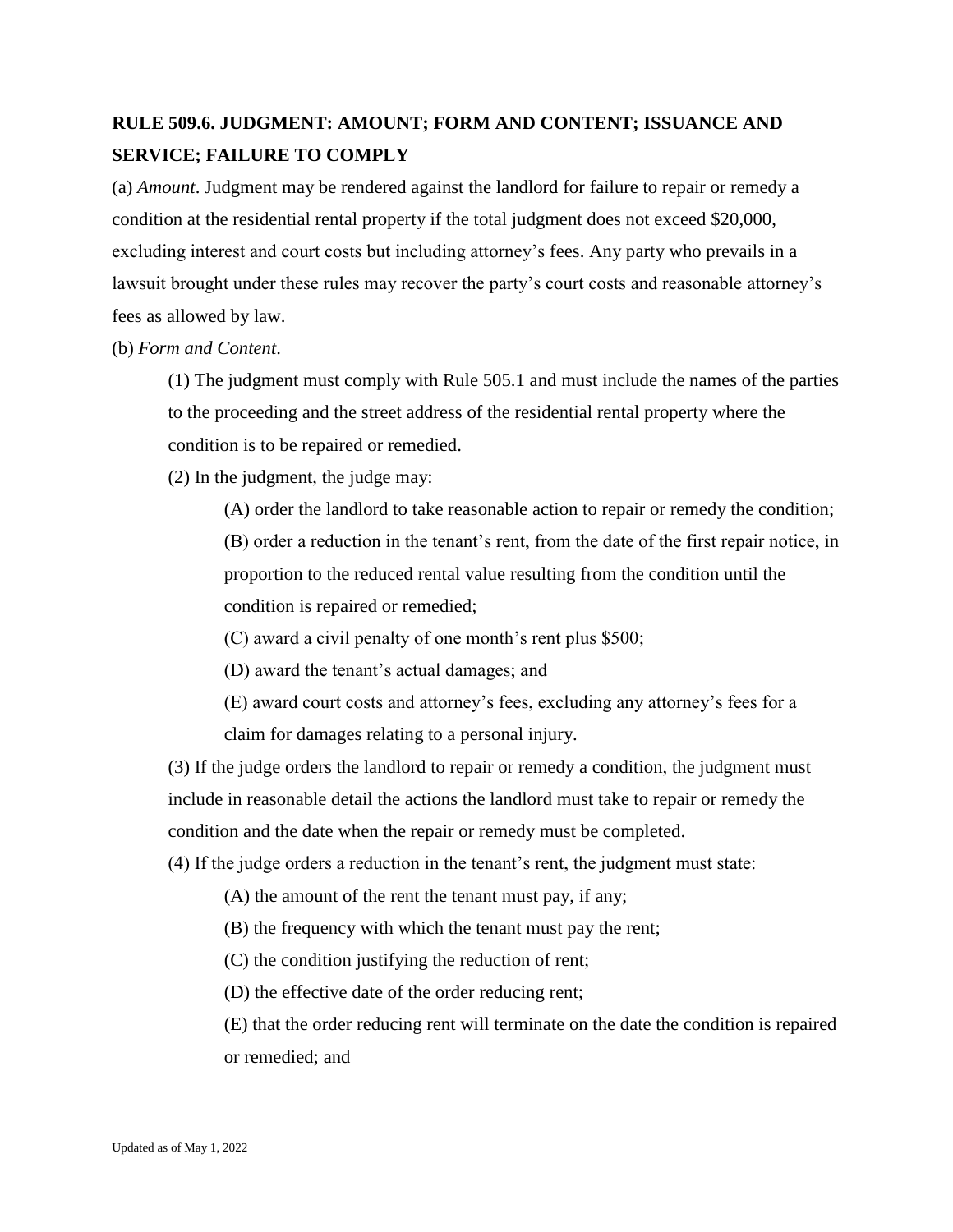(F) that on the day the condition is repaired or remedied, the landlord must give the tenant written notice, served in accordance with Rule 501.4, that the condition justifying the reduction of rent has been repaired or remedied and the rent will revert to the rent amount specified in the lease.

(c) *Issuance and Service*. The judge must issue the judgment. The judgment may be served on the landlord in open court or by any means provided in Rule 501.4 at an address listed in the citation, the address listed on any answer, or such other address the landlord furnishes to the court in writing. Unless the judge serves the landlord in open court or by other means provided in Rule 501.4, the sheriff, constable, or other authorized person who serves the landlord must promptly file a return of service in the justice court.

(d) *Failure to Comply*. If the landlord fails to comply with an order to repair or remedy a condition or reduce the tenant's rent, the failure is grounds for citing the landlord for contempt of court under Section 21.002 of the Texas Government Code.

## **RULE 509.7. COUNTERCLAIMS**

Counterclaims and the joinder of suits against third parties are not permitted in suits under these rules. Compulsory counterclaims may be brought in a separate suit. Any potential causes of action, including a compulsory counterclaim, that are not asserted because of this rule are not precluded.

# **RULE 509.8. APPEAL: TIME AND MANNER; PERFECTION; EFFECT; COSTS; TRIAL ON APPEAL**

(a) *Time and Manner.* Either party may appeal the decision of the justice court to a statutory county court or, if there is no statutory county court with jurisdiction, a county court or district court with jurisdiction by filing a written notice of appeal with the justice court within 21 days after the date the judge signs the judgment. If the judgment is amended in any respect, any party has the right to appeal within 21 days after the date the judge signs the new judgment, in the same manner set out in this rule.

(b) *Perfection.* The posting of an appeal bond is not required for an appeal under this rule, and the appeal is considered perfected with the filing of a notice of appeal. Otherwise, the appeal is in the manner provided by law for appeal from a justice court.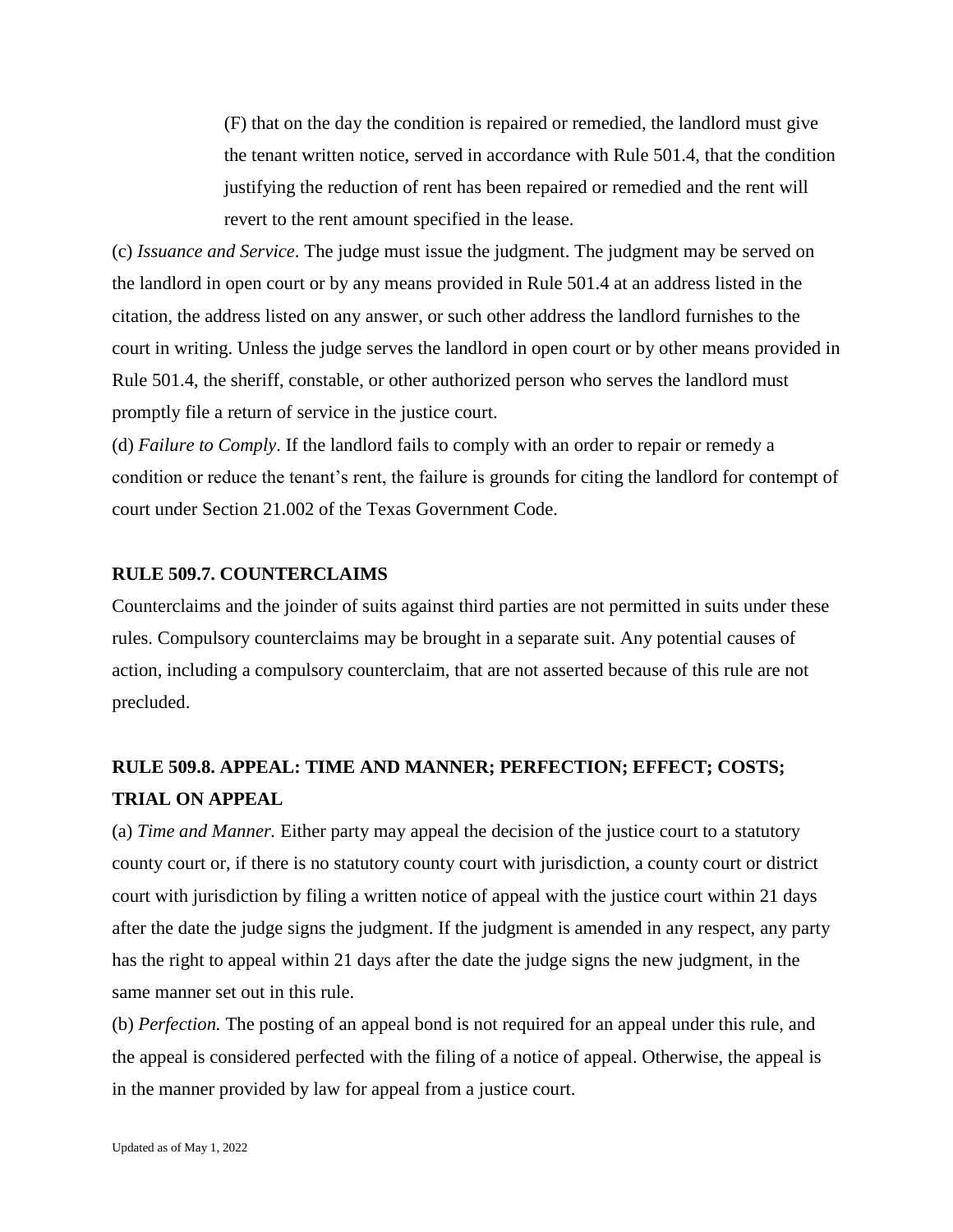(c) *Effect.* The timely filing of a notice of appeal stays the enforcement of any order to repair or remedy a condition or reduce the tenant's rent, as well as any other actions.

(d) *Costs.* The appellant must pay the costs on appeal to a county court in accordance with Rule 143a.

(e) *Trial on Appeal.* On appeal, the parties are entitled to a trial de novo. A trial de novo is a new trial in which the entire case is presented as if there had been no previous trial. Either party is entitled to trial by jury on timely request and payment of a fee, if required. An appeal of a judgment of a justice court under these rules takes precedence in the county court and may be held at any time after the eighth day after the date the transcript is filed in the county court.

## **RULE 509.9. EFFECT OF WRIT OF POSSESSION**

If a judgment for the landlord for possession of the residential rental property becomes final, any order to repair or remedy a condition is vacated and unenforceable.

### **RULE 510. EVICTION CASES**

#### **RULE 510.1. APPLICATION**

Rule 510 applies to a lawsuit to recover possession of real property under Chapter 24 of the Texas Property Code.

# **RULE 510.2. COMPUTATION OF TIME FOR EVICTION CASES**

Rule 500.5 applies to the computation of time in an eviction case. But if a document is filed by mail and not received by the court by the due date, the court may take any action authorized by these rules, including issuing a writ of possession requiring a tenant to leave the property.

#### **RULE 510.3. PETITION**

(a) *Contents*. In addition to the requirements of Rule 502.2, a petition in an eviction case must be sworn to by the plaintiff and must contain:

(1) a description, including the address, if any, of the premises that the plaintiff seeks possession of;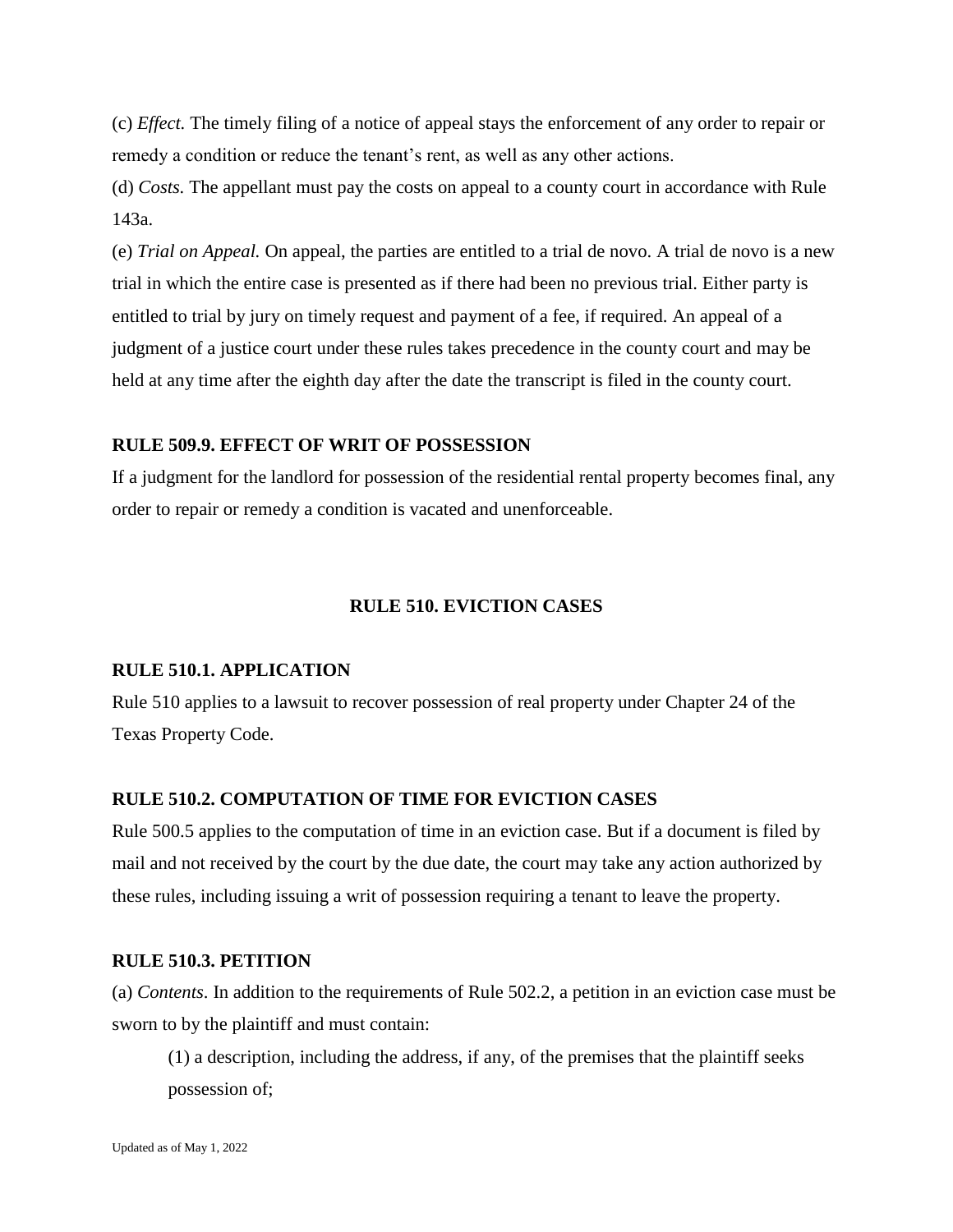- (2) a description of the facts and the grounds for eviction;
- (3) a description of when and how notice to vacate was delivered;
- (4) the total amount of rent due and unpaid at the time of filing, if any; and
- (5) a statement that attorney fees are being sought, if applicable.

(b) *Where Filed*. The petition must be filed in the precinct where the premises is located. If it is filed elsewhere, the judge must dismiss the case. The plaintiff will not be entitled to a refund of the filing fee, but will be refunded any service fees paid if the case is dismissed before service is attempted.

(c) *Defendants Named*. If the eviction is based on a written residential lease, the plaintiff must name as defendants all tenants obligated under the lease residing at the premises whom plaintiff seeks to evict. No judgment or writ of possession may issue or be executed against a tenant obligated under a lease and residing at the premises who is not named in the petition and served with citation.

(d) *Claim for Rent*. A claim for rent within the justice court's jurisdiction may be asserted in an eviction case.

(e) *Only Issue*. The court must adjudicate the right to actual possession and not title.

Counterclaims and the joinder of suits against third parties are not permitted in eviction cases. A claim that is not asserted because of this rule can be brought in a separate suit in a court of proper jurisdiction.

### **RULE 510.4. ISSUANCE, SERVICE, AND RETURN OF CITATION**

(a) *Issuance of Citation; Contents*. When a petition is filed, the court must immediately issue citation directed to each defendant. The citation must:

- (1) be styled "The State of Texas";
- (2) be signed by the clerk under seal of court or by the judge;
- (3) contain the name, location, and address of the court;
- (4) state the date of filing of the petition;
- (5) state the date of issuance of the citation;
- (6) state the file number and names of parties;
- (7) state the plaintiff's cause of action and relief sought;
- (8) be directed to the defendant;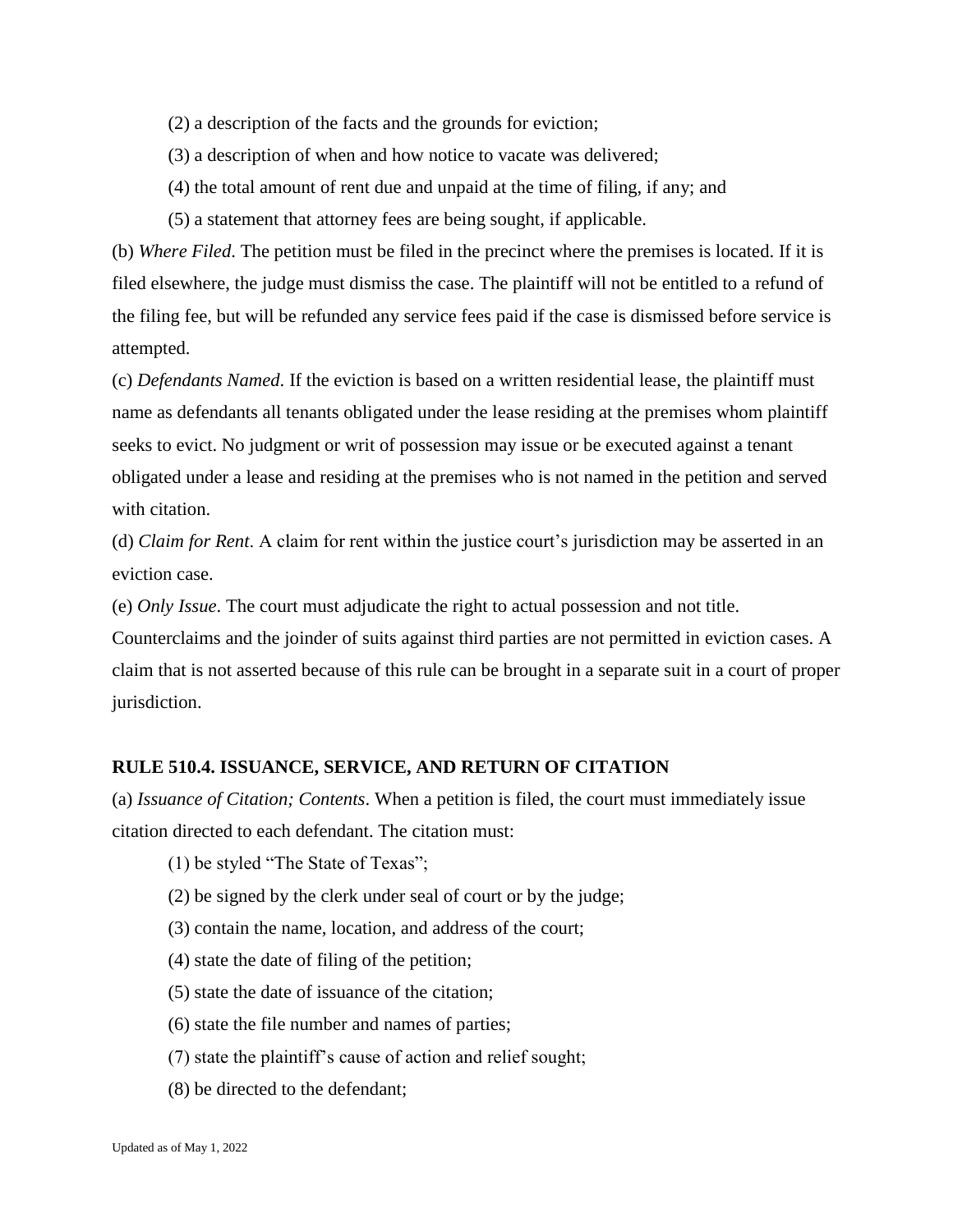(9) state the name and address of attorney for plaintiff, or if the plaintiff does not have an attorney, the address of plaintiff;

(10) state the day the defendant must appear in person for trial at the court issuing citation, which must not be less than 10 days nor more than 21 days after the petition is filed;

(11) notify the defendant that if the defendant fails to appear in person for trial, judgment by default may be rendered for the relief demanded in the petition;

(12) inform the defendant that, upon timely request and payment of a jury fee no later than 3 days before the day set for trial, the case will be heard by a jury;

(13) contain all warnings required by Chapter 24 of the Texas Property Code; and

(14) include the following statement: "For further information, consult Part V of the Texas Rules of Civil Procedure, which is available online and also at the court listed on this citation."

(b) *Service and Return of Citation*.

(1) Who May Serve. Unless otherwise authorized by written court order, citation must be served by a sheriff or constable.

(2) Method of Service. The constable, sheriff, or other person authorized by written court order receiving the citation must execute it by delivering a copy with a copy of the petition attached to the defendant, or by leaving a copy with a copy of the petition attached with some person, other than the plaintiff, over the age of 16 years, at the defendant's usual place of residence, at least 6 days before the day set for trial. (3) Return of Service. At least one day before the day set for trial, the constable, sheriff, or other person authorized by written court order must complete and file a return of service in accordance with Rule 501.3 with the court that issued the citation.

(c) *Alternative Service by Delivery to the Premises*.

(1) When Allowed. The citation may be served by delivery to the premises if:

(A) the constable, sheriff, or other person authorized by written court order is unsuccessful in serving the citation under (b);

(B) the petition lists all home and work addresses of the defendant that are known to the plaintiff and states that the plaintiff knows of no other home or work addresses of the defendant in the county where the premises are located; and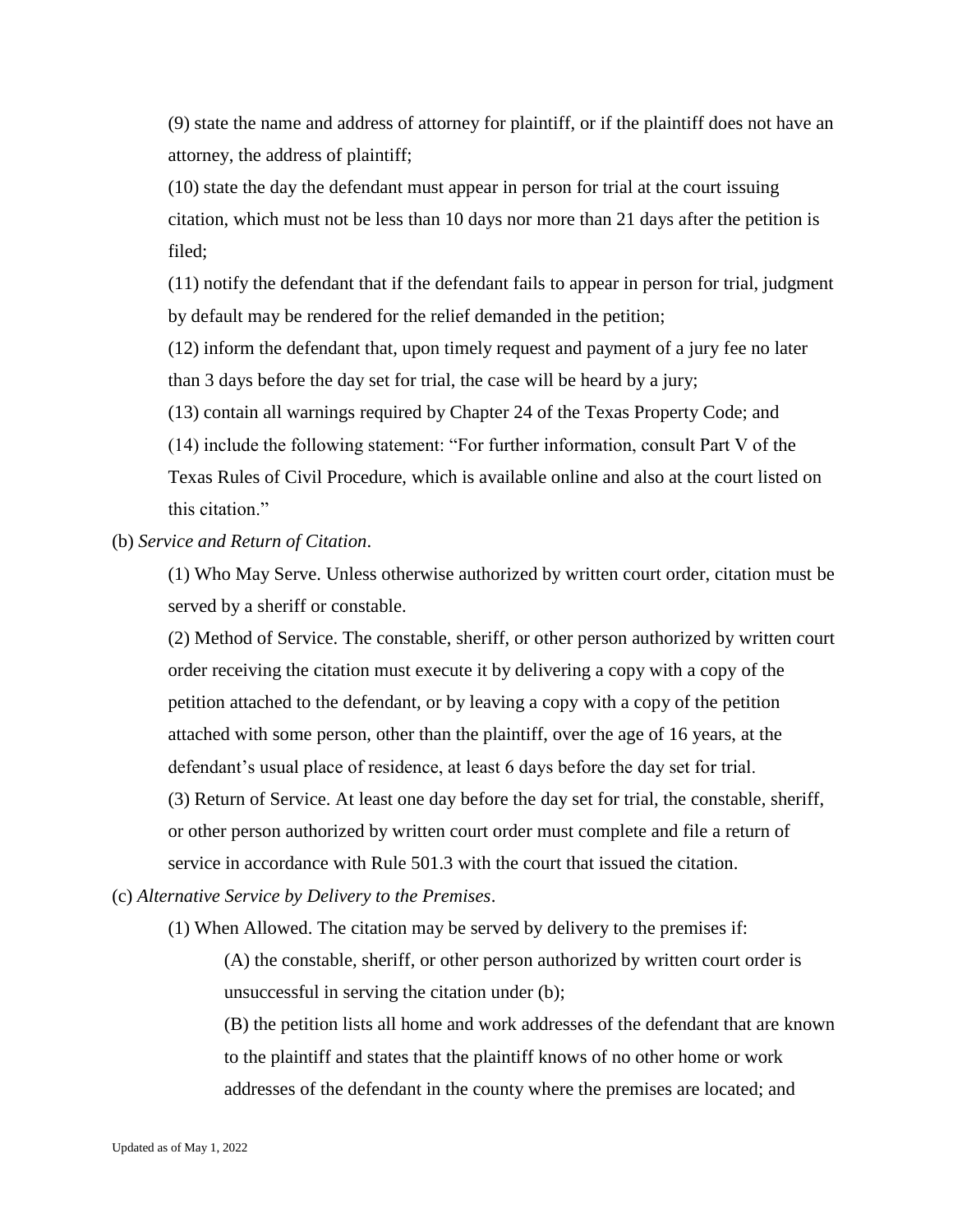(C) the constable, sheriff, or other person authorized files a sworn statement that it has made diligent efforts to serve such citation on at least two occasions at all addresses of the defendant in the county where the premises are located, stating the times and places of attempted service.

(2) Authorization. The judge must promptly consider a sworn statement filed under (1)(C) and determine whether citation may be served by delivery to the premises. The plaintiff is not required to make a request or motion for alternative service.

(3) Method. If the judge authorizes service by delivery to the premises, the constable, sheriff, or other person authorized by written court order must, at least 6 days before the day set for trial:

(A) deliver a copy of the citation with a copy of the petition attached to the premises by placing it through a door mail chute or slipping it under the front door; if neither method is possible, the officer may securely affix the citation to the front door or main entry to the premises; and

(B) deposit in the mail a copy of the citation with a copy of the petition attached, addressed to defendant at the premises and sent by first class mail.

(4) Notation on Return. The constable, sheriff, or other person authorized by written court order must note on the return of service the date the citation was delivered and the date it was deposited in the mail.

#### **RULE 510.5. REQUEST FOR IMMEDIATE POSSESSION**

(a) *Immediate Possession Bond.* The plaintiff may, at the time of filing the petition or at any time prior to final judgment, file a possession bond to be approved by the judge in the probable amount of costs of suit and damages that may result to defendant in the event that the suit has been improperly instituted, and conditioned that the plaintiff will pay defendant all such costs and damages that are adjudged against plaintiff.

(b) *Notice to Defendant*. The court must notify a defendant that the plaintiff has filed a possession bond. The notice must be served in the same manner as service of citation and must inform the defendant that if the defendant does not file an answer or appear for trial, and judgment for possession is granted by default, an officer will place the plaintiff in possession of the property on or after the 7th day after the date defendant is served with the notice.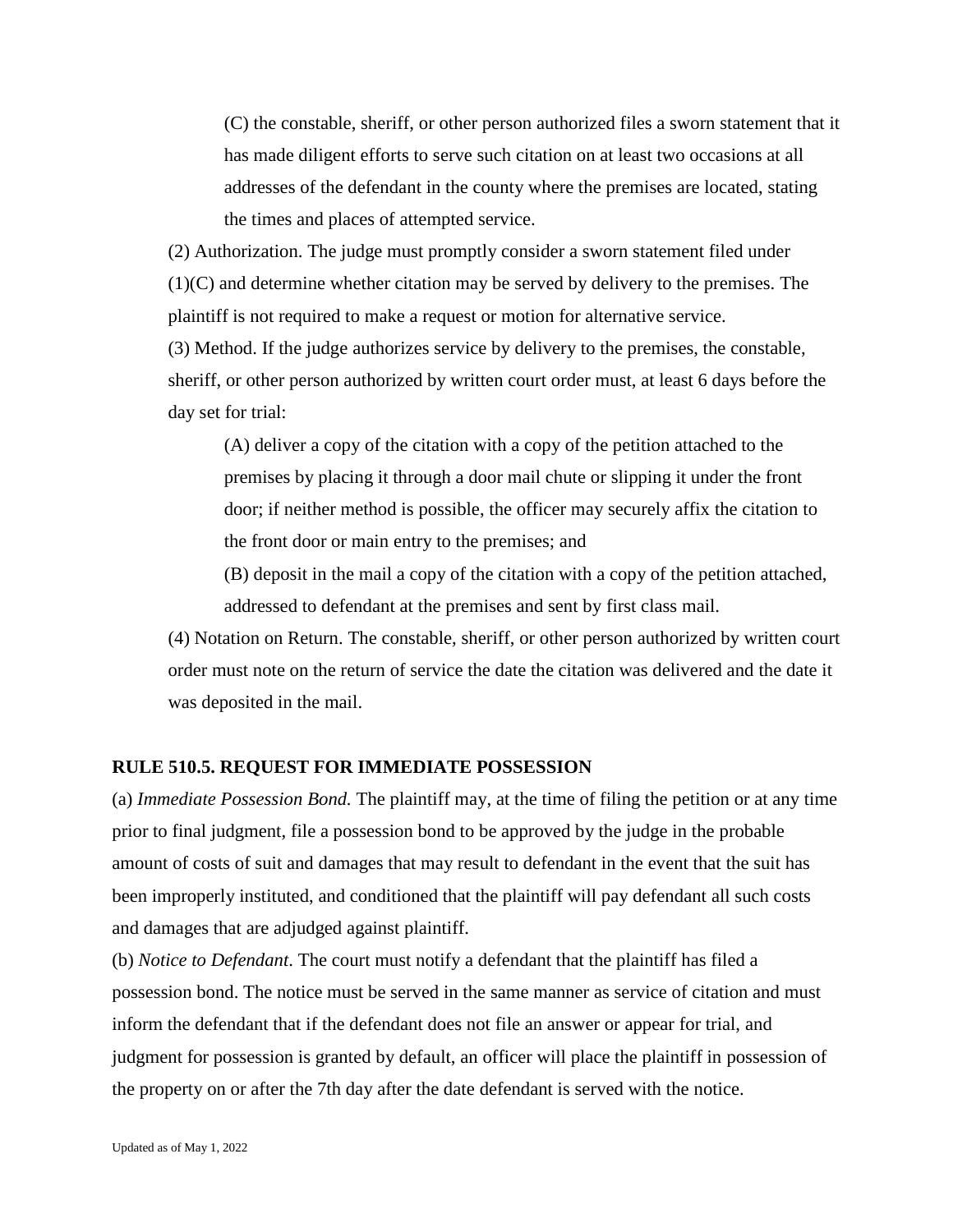(c) *Time for Issuance and Execution of Writ*. If judgment for possession is rendered by default and a possession bond has been filed, approved, and served under this rule, a writ of possession must issue immediately upon demand and payment of any required fees. The writ must not be executed before the 7th day after the date defendant is served with notice under (b). (d) *Effect of Appearance*. If the defendant files an answer or appears at trial, no writ of possession may issue before the 6th day after the date a judgment for possession is signed or the day following the deadline for the defendant to appeal the judgment, whichever is later.

#### **RULE 510.6. TRIAL DATE; ANSWER; DEFAULT JUDGMENT**

(a) *Trial Date and Answer*. The defendant must appear for trial on the day set for trial in the citation. The defendant may, but is not required to, file a written answer with the court on or before the day set for trial in the citation.

(b) *Default Judgment*. If the defendant fails to appear at trial and fails to file an answer before the case is called for trial, and proof of service has been filed in accordance with Rule 510.4, the allegations of the petition must be taken as admitted and judgment by default rendered accordingly. If a defendant who has answered fails to appear for trial, the court may proceed to hear evidence and render judgment accordingly. Notice of a default judgment, as required by Rule 503.1(d), must be sent to the defendant. A default judgment must comply with Rule 505.1. (c) *Notice of Default.* When a default judgment is signed, the clerk must comply with Rule 503.1(d) and immediately mail written notice of the judgment by first class mail to the defendant at the address provided by the plaintiff and, if different, at the address of the premises.

#### **RULE 510.7. TRIAL**

(a) *Trial*. An eviction case will be docketed and tried as other cases. No eviction trial may be held less than 6 days after service under Rule 510.4 has been obtained.

(b) *Jury Trial Demanded***.** Any party may file a written demand for trial by jury by making a request to the court at least 3 days before the trial date. The demand must be accompanied by payment of a jury fee or by filing a Statement of Inability to Afford Payment of Court Costs. If a jury is demanded by either party, the jury will be impaneled and sworn as in other cases; and after hearing the evidence it will return its verdict in favor of the plaintiff or the defendant. If no jury is timely demanded by either party, the judge will try the case.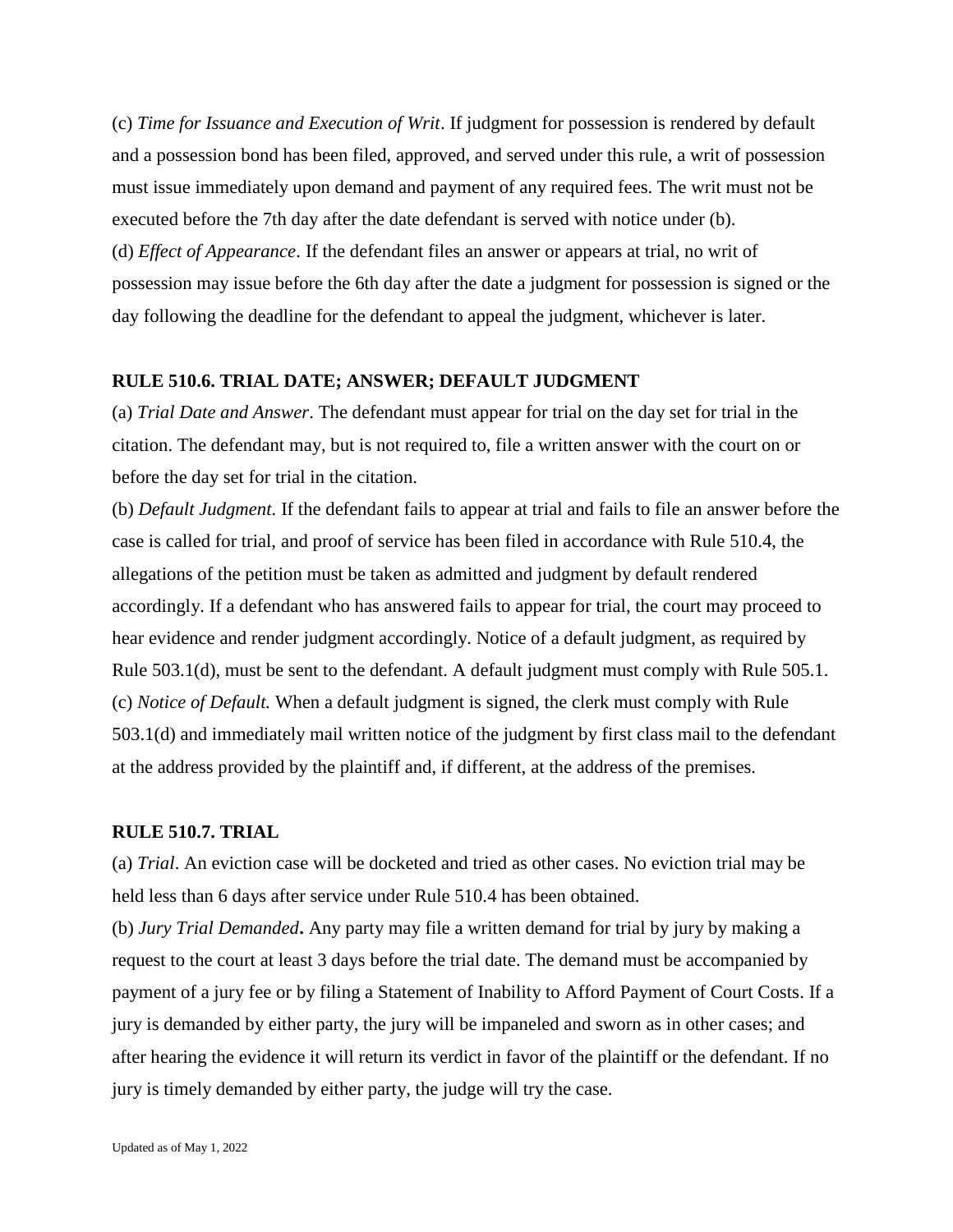(c) *Limit on Postponement*. Trial in an eviction case must not be postponed for more than 7 days total unless both parties agree in writing.

## **RULE 510.8. JUDGMENT; WRIT; NO NEW TRIAL**

(a) *Judgment Upon Jury Verdict*. Where a jury has returned a verdict, the judge may render judgment on the verdict or, if the verdict is contrary to the law or the evidence, judgment notwithstanding the verdict.

(b) *Judgment for Plaintiff*. If the judgment is in favor of the plaintiff, the judge must render judgment for plaintiff for possession of the premises, costs, delinquent rent as of the date of entry of judgment, if any, and attorney fees if recoverable by law.

(c) *Judgment for Defendant*. If the judgment is in favor of the defendant, the judge must render judgment for defendant against the plaintiff for costs and attorney fees if recoverable by law. (d) *Writ*. If the judgment or verdict is in favor of the plaintiff, the judge must award a writ of possession upon demand of the plaintiff and payment of any required fees.

(1) Time to Issue. Except as provided by Rule 510.5, no writ of possession may issue before the 6th day after the date a judgment for possession is signed or the day following the deadline for the defendant to appeal the judgment, whichever is later. A writ of possession may not issue more than 60 days after a judgment for possession is signed. For good cause, the court may extend the deadline for issuance to 90 days after a judgment for possession is signed.

(2) Time to Execute. A writ of possession may not be executed after the 90th day after a judgment for possession is signed.

(3) Effect of Appeal. A writ of possession must not issue if an appeal is perfected and, if applicable, rent is paid into the registry, as required by these rules.

(e) *No Motion For New Trial*. No motion for new trial may be filed.

# **RULE 510.9. APPEAL**

(a) *How Taken; Time.* A party may appeal a judgment in an eviction case by filing a bond, making a cash deposit, or filing a Statement of Inability to Afford Payment of Court Costs with the justice court within 5 days after the judgment is signed.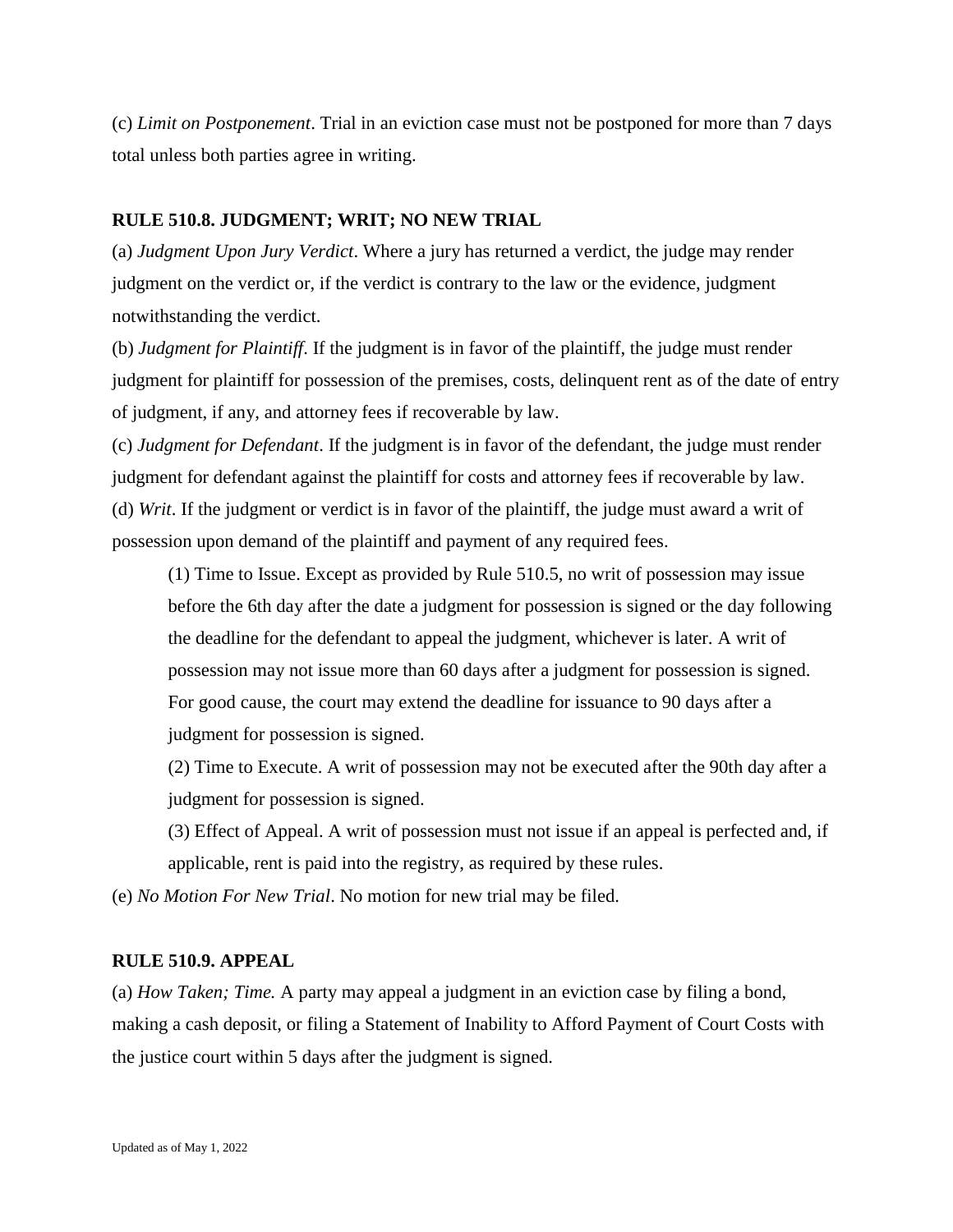(b) *Amount of Security; Terms.* The justice court judge will set the amount of the bond or cash deposit to include the items enumerated in Rule 510.11. The bond or cash deposit must be payable to the appellee and must be conditioned on the appellant's prosecution of its appeal to effect and payment of any judgment and all costs rendered against it on appeal.

(c) *Statement of Inability to Afford Payment of Court Costs*.

(1) Filing. An appellant who cannot furnish a bond or pay a cash deposit in the amount required may instead file a Statement of Inability to Afford Payment of Court Costs. The Statement must be on the form approved by the Supreme Court or include the information required by the Court-approved form.

(2) Contest. The Statement may be contested as provided in Rule 502.3(d) within 5 days after the opposing party receives notice that the Statement was filed.

(3) Appeal If Contest Sustained. If the contest is sustained, the appellant may appeal that decision by filing notice with the justice court within 5 days of that court's written order. The justice court must then forward all related documents to the county court for resolution. The county court must set the matter for hearing within 5 days and hear the contest de novo, as if there had been no previous hearing, and, if the appeal is granted, must direct the justice court to transmit to the clerk of the county court the transcript, records, and papers of the case, as provided in these rules.

(4) If No Appeal or If Appeal Overruled. If the appellant does not appeal the ruling sustaining the contest, or if the county court denies the appeal, the appellant may, within one business day, post an appeal bond or make a cash deposit in compliance with this rule.

(5) Payment of Rent in Nonpayment of Rent Appeals.

(A) Notice. If a defendant appeals an eviction for nonpayment of rent by filing a Statement of Inability to Afford Payment of Court Costs, the justice court must provide to the defendant a written notice at the time the Statement is filed that contains the following information in bold or conspicuous type:

(i) the amount of the initial deposit of rent, equal to one rental period's rent under the terms of the rental agreement, that the defendant must pay into the justice court registry;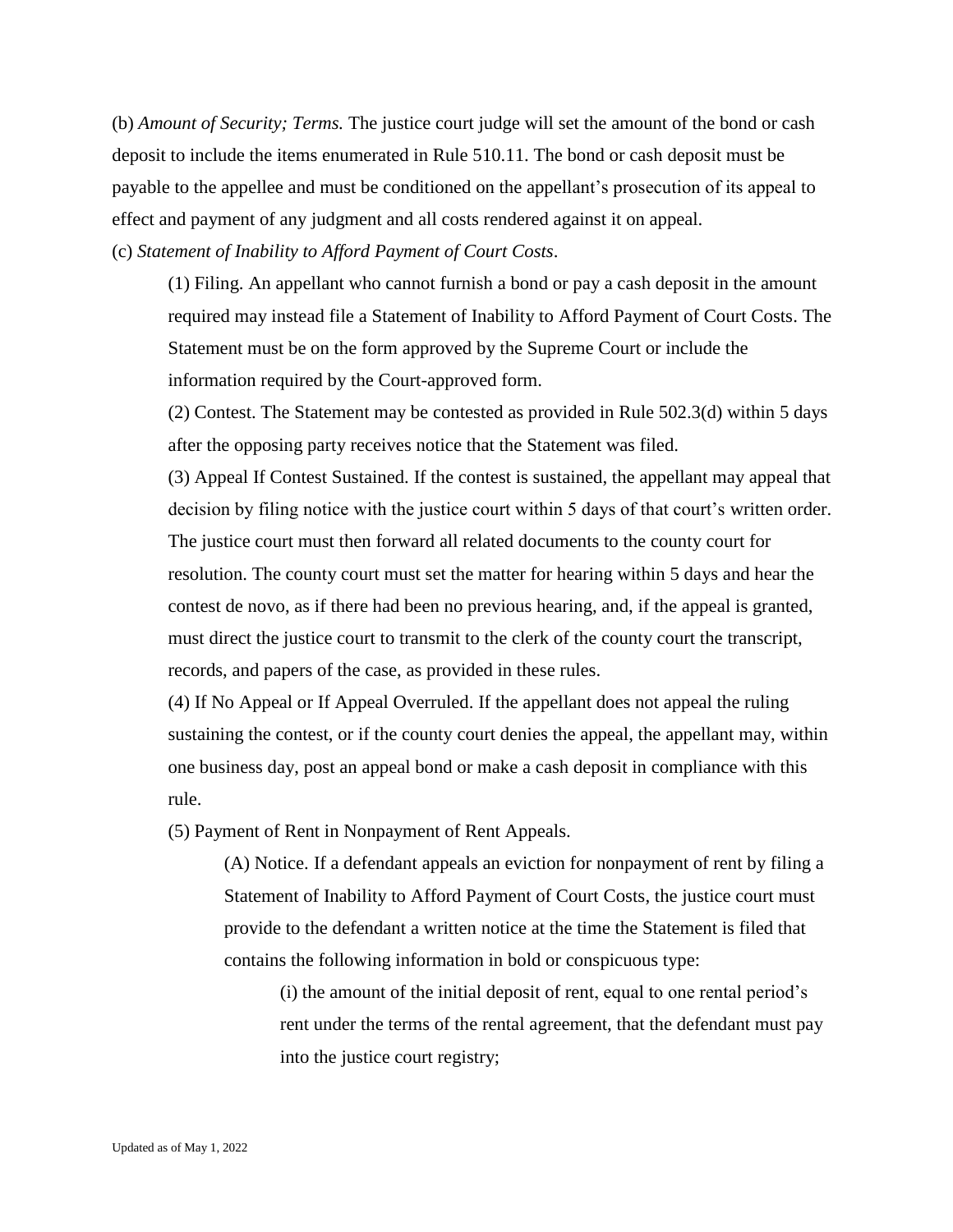(ii) whether the initial deposit must be paid in cash, cashier's check, or money order, and to whom the cashier's check or money order, if applicable, must be made payable;

(iii) the calendar date by which the initial deposit must be paid into the justice court registry, which must be within 5 days of the date the Statement is filed; and

(iv) a statement that failure to pay the required amount into the justice court registry by the required date may result in the court issuing a writ of possession without hearing.

(B) Defendant May Remain in Possession. A defendant who appeals an eviction for nonpayment of rent by filing a Statement of Inability to Afford Payment of Court Costs is entitled to stay in possession of the premises during the pendency of the appeal by complying with the following procedure:

(i) Within 5 days of the date that the defendant files a Statement of Inability to Afford Payment of Court Costs, it must pay into the justice court registry the amount set forth in the notice provided at the time the defendant filed the Statement. If the defendant was provided with notice and fails to pay the designated amount into the justice court registry within 5 days, and the transcript has not been transmitted to the county clerk, the plaintiff is entitled, upon request and payment of the applicable fee, to a writ of possession, which the justice court must issue immediately and without hearing.

(ii) During the appeal process as rent becomes due under the rental agreement, the defendant must pay the designated amount into the county court registry within 5 days of the rental due date under the terms of the rental agreement.

(iii) If a government agency is responsible for all or a portion of the rent, the defendant must pay only that portion of the rent determined by the justice court to be paid during appeal. Either party may contest the portion of the rent that the justice court determines must be paid into the county court registry by filing a contest within 5 days after the judgment is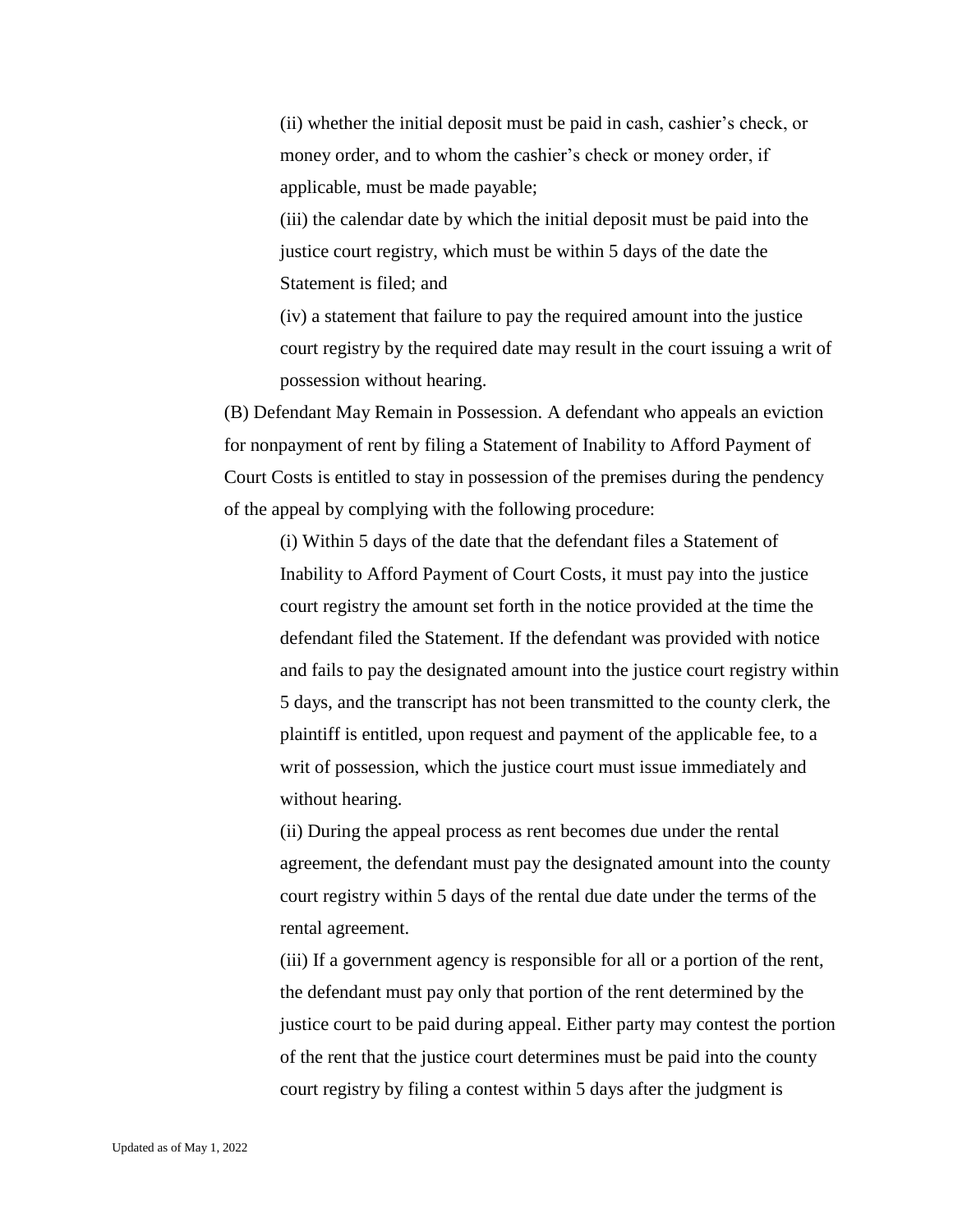signed. If a contest is filed, the justice court must notify the parties and hold a hearing on the contest within 5 days. If the defendant objects to the justice court's ruling at the hearing, the defendant is required to pay only the portion claimed to be owed by the defendant until the issue is tried in county court.

(iv) If the defendant fails to pay the designated amount into the court registry within the time limits prescribed by these rules, the plaintiff may file a sworn motion that the defendant is in default in county court. The plaintiff must notify the defendant of the motion and the hearing date. Upon a showing that the defendant is in default, the court must issue a writ of possession.

(v) The plaintiff may withdraw any or all rent in the county court registry upon sworn motion and hearing, prior to final determination of the case, showing just cause; dismissal of the appeal; or order of the court after final hearing.

(vi) All hearings and motions under this subparagraph are entitled to precedence in the county court.

(d) *Notice to Other Parties Required.* If a Statement of Inability to Afford Payment of Court Costs is filed, the court must provide notice to all other parties that the Statement was filed no later than the next business day. Within 5 days of filing a bond or making a cash deposit, an appellant must serve written notice of the appeal on all other parties using a method approved under Rule 501.4.

(e) *No Default on Appeal Without Compliance With Rule.* No judgment may be taken by default against the adverse party in the court to which the case has been appealed without first showing substantial compliance with this rule.

(f) *Appeal Perfected*. An appeal is perfected when a bond, cash deposit, or Statement of Inability to Afford Payment of Court Costs is filed in accordance with this rule.

### **RULE 510.10. RECORD ON APPEAL; DOCKETING; TRIAL DE NOVO**

(a) *Preparation and Transmission of Record*. Unless otherwise provided by law or these rules, when an appeal has been perfected, the judge must stay all further proceedings on the judgment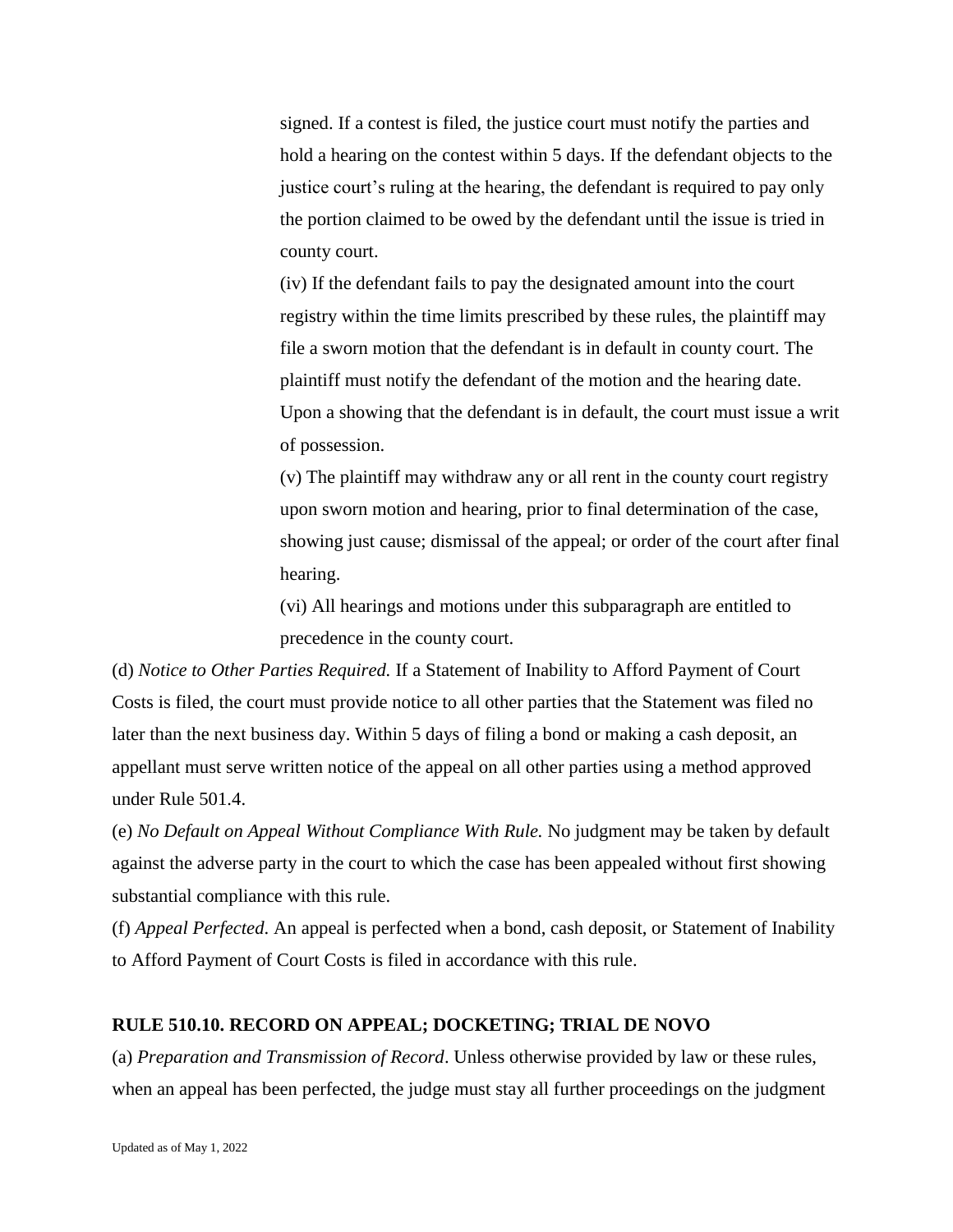and must immediately send to the clerk of the county court a certified copy of all docket entries, a certified copy of the bill of costs, and the original papers in the case together with any money in the court registry, including sums tendered pursuant to Rule  $510.9(c)(5)(B)$ .

(b) *Docketing; Notice*. The county clerk must docket the case and must immediately notify the parties of the date of receipt of the transcript and the docket number of the case. The notice must advise the defendant that it must file a written answer in the county court within 8 days if one was not filed in the justice court.

(c) *Trial De Novo*. The case must be tried de novo in the county court. A trial de novo is a new trial in which the entire case is presented as if there had been no previous trial. The trial, as well as any hearings and motions, is entitled to precedence in the county court.

### **RULE 510.11. DAMAGES ON APPEAL**

On the trial of the case in the county court the appellant or appellee will be permitted to plead, prove and recover his damages, if any, suffered for withholding or defending possession of the premises during the pendency of the appeal. Damages may include but are not limited to loss of rentals during the pendency of the appeal and attorney fees in the justice and county courts provided, as to attorney fees, that the requirements of Section 24.006 of the Texas Property Code have been met. Only the party prevailing in the county court will be entitled to recover damages against the adverse party. The prevailing party will also be entitled to recover court costs and to recover against the sureties on the appeal bond in cases where the adverse party has executed an appeal bond.

# **RULE 510.12. JUDGMENT BY DEFAULT ON APPEAL**

An eviction case appealed to county court will be subject to trial at any time after the expiration of 8 days after the date the transcript is filed in the county court. If the defendant has filed a written answer in the justice court, it must be taken to constitute his appearance and answer in the county court and may be amended as in other cases. If the defendant made no answer in writing in the justice court and fails to file a written answer within 8 days after the transcript is filed in the county court, the allegations of the complaint may be taken as admitted and judgment by default may be entered accordingly.